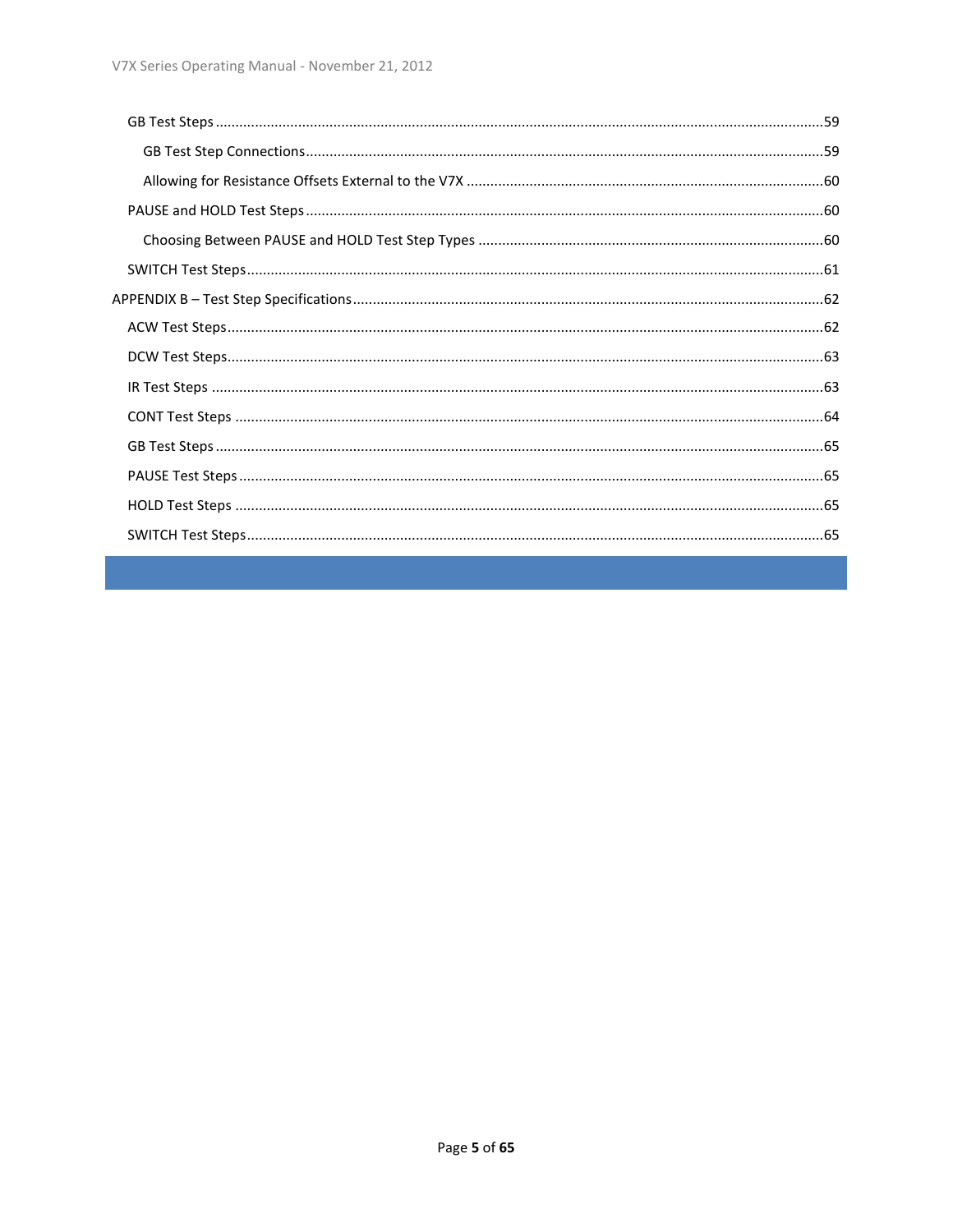#### <span id="page-5-0"></span>**ABOUT THIS MANUAL**

This applies to all V7X Series instruments having a main firmware revision of 1.01; there may be minor differences if the V7X being operated has a different main firmware version.

Due to continuing product refinement and possible manufacturer changes to components used in this product, ViTREK reserves the right to change any or all specifications without notice.

The table of contents is "clickable". The user may click on any of the entries to go to that section.

The table of contents is also made available as Bookmarks for Adobe Reader or Acrobat, allowing the user to permanently display the table of contents alongside the document and navigate by clicking on each section needed.

SECTION 2 should be read and understood by all operators of the V7X.

SECTION 3 should be read when the V7X is first unpacked or installed.

SECTION 4 firstly summarizes the operation of the V7X from the front panel, and then gives details regarding each screen.

SECTION 5 only needs to be read by users of the Digital I/O interface.

SECTION 6 only needs to be read by users of the RS232 or USB interface.

SECTION 7 should be closely read by users performing calibration of the V7X.

APPENDIX A should be read by all inexperienced users, particularly those inexperienced in safety testing.

APPENDIX B gives full specifications for each type of test capable of being performed by the V7X.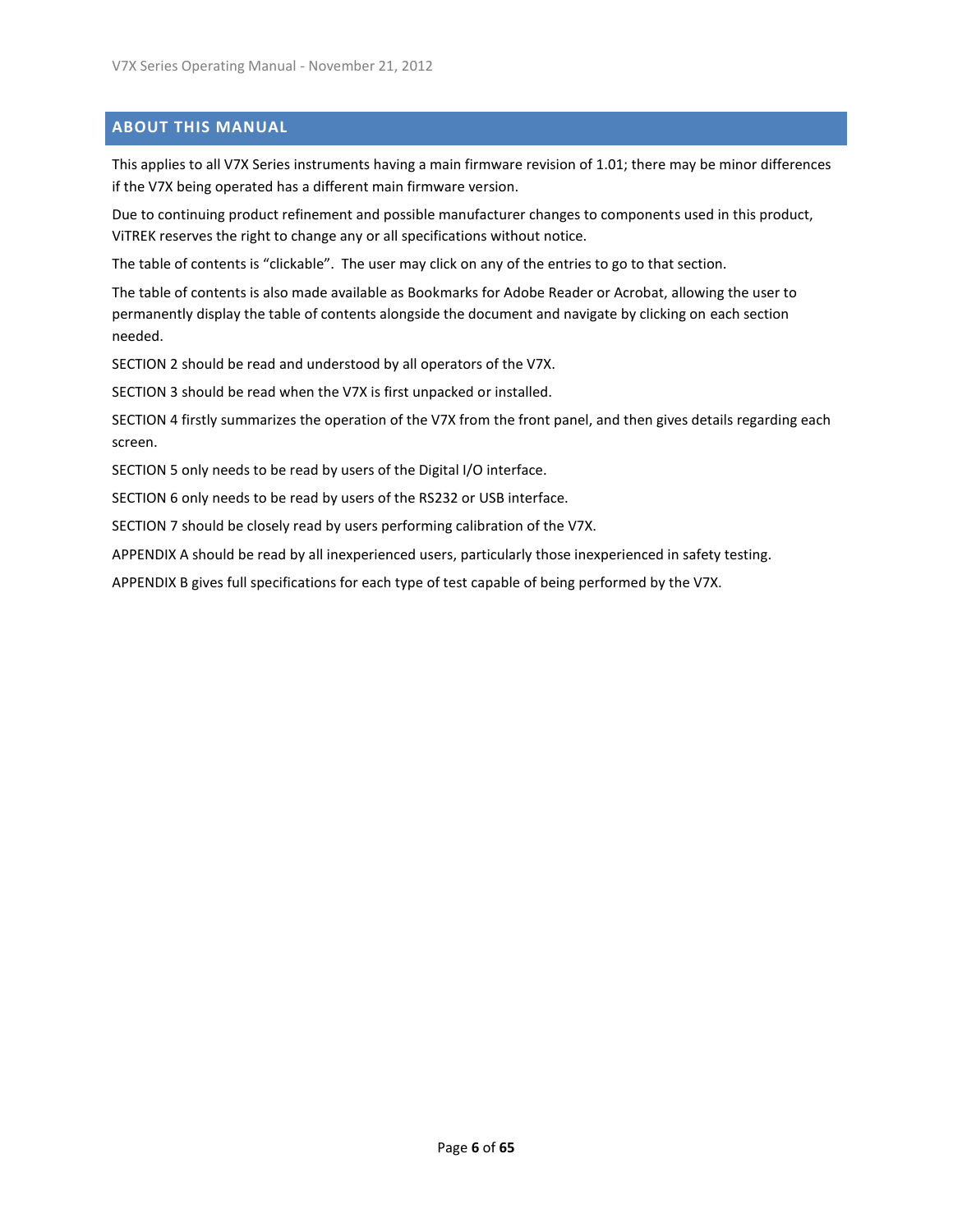#### <span id="page-6-0"></span>**WARRANTY INFORMATION**

This ViTREK instrument is warranted against defects in material and workmanship for a period of 2 years after the date of purchase (extended up to a total of 3 years with registration and annual calibrations at ViTREK). ViTREK agrees to repair or replace any assembly or component (except batteries) found to be defective, under normal use, during the warranty period. ViTREKs obligation under this warranty is limited solely to repairing any such instrument, which in ViTREKs sole opinion proves to be defective within the scope of the warranty, when returned to the factory or to an authorized service center. Transportation to the factory or service center is to be prepaid by the purchaser. Shipment should not be made without prior authorization by ViTREK.

This warranty does not apply to any products repaired or altered by persons not authorized by ViTREK or not in accordance with instructions provided by ViTREK. If the instrument is defective as a result of misuse, improper repair, improper shipment, or abnormal conditions or operations, repairs will be billed at cost.

ViTREK assumes no responsibility for its products being used in a hazardous or dangerous manner, either alone or in conjunction with other equipment. Special disclaimers apply to this instrument. ViTREK assumes no liability for secondary charges or consequential damages, and, in any event, ViTREKs liability for breach of warranty under any contract or otherwise, shall not exceed the original purchase price of the specific instrument shipped and against which a claim is made.

Any recommendations made by ViTREK or its representatives, for uses of its products are based on tests believed to be reliable, but ViTREK makes no warranties of the results to be obtained. This warranty is in lieu of all other warranties, expressed or implied and no representative or person is authorized to represent or assume for ViTREK any liability in connection with the sale of our products other than set forth herein.

Document number MO-V7X-GOM revision A.

Copyright© 2012 ViTREK.

All rights reserved. No part of this publication may be reproduced, transmitted, transcribed, stored in a retrieval system, or translated into any language in any form without prior written consent from ViTREK. This document is copyrighted and contains proprietary information, which is subject to change without notice. The product displays and instructional text may be used or copied only in accordance with the terms of the license agreement.

In the interest of continued product development, ViTREK reserves the right to make changes in this document and the product it describes at any time, without notice or obligation.

ViTREK 12169 Kirkham Road, Poway, CA 92064 USA Telephone : 858-689-2755 Fax : 858-689-2760 Web : www.vitrek.com Email : sales@vitrek.com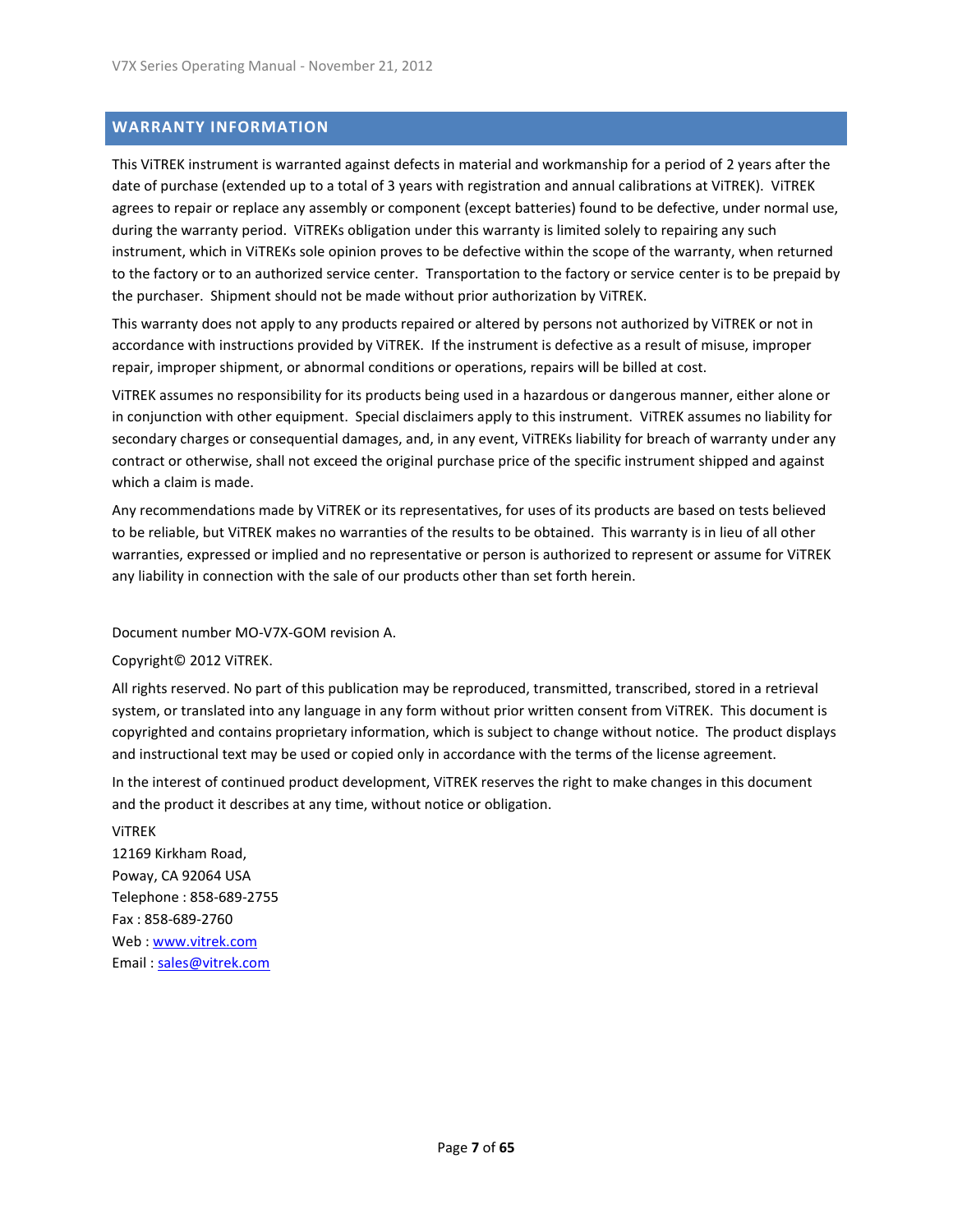## <span id="page-7-0"></span>**SECTION 1 – PRODUCT INFORMATION**

#### <span id="page-7-1"></span>**FEATURES**

- Easy to Use
	- o 4.3" High Resolution Color Touch Display Intuitive Graphical User Interface
	- o Large High Reliability START and STOP switches
	- o Large easy to see PASS/FAIL Indicators
- Easy to Own
	- o Low Cost of Ownership 2 Year Calibration Interval, 2 Year Parts & Labor Warranty
	- o In-Field Updating of Firmware
	- o Compact and Lightweight
	- o Only consumes 5W when not testing
- High Quality
	- o Made in the USA Designed & Built in San Diego CA
- Reliable
	- o Rugged Construction
	- o Fan free, vent free Design
	- o High Efficiency Switch-Mode Drive with low temperature rise
- Full Function
	- o Fast (100ms min test time) and Accurate (1%)
	- o 5 Functions AC/DC Hipot, Insulation Resistance, Ground Bond & Low Resistance
		- 5KV AC/DC Hipot, 20mA max source current, 100nA Leakage Current Resolution
		- Continuously Variable Insulation Resistance 20-5000V up to 450GΩ
		- Ground Bond 1-30A RMS, 100µΩ Resolution
		- Wide range (0 to 60KΩ) low resistance measurements with  $1mΩ$  resolution
	- o Ramped Discharge Capability
	- o Selectable ARC Detection
	- o Multi-Mode IR with Steady or Rising Pass Mode
	- o Able to test either grounded or non-grounded DUTs
	- $\circ$  Wide range of capacitive loads can be tested (up to several  $\mu$ F)
- Built-In Verification
	- o Completely Internal Self-Test Fully Exercises Output and Verifies Current Accuracy
	- o Pre-Programmed Daily Verification Test With Optional PVD Test Load
- Safe
	- o 150µs Safety Shutdown
	- o Automatic DUT Discharge
	- o Meets UL, CSA, IEC Safety Tester Requirements
	- o CE Safety Mark Certified to EN61010
- Equally at home in simple and complex systems
	- o USB 2.0, Serial RS232 and Digital I/O Interfaces are Standard
	- o Able to be used in Complex Multi-Point Scanning Systems
	- $\circ$  Test Memory Stores up to 999 Steps and 60 Test Sequences which can be named by the user
	- o Test steps for on-screen prompted user actions
	- o On-screen review of complete test results for every test step

#### <span id="page-7-2"></span>**AVAILABLE MODELS, OPTIONS, SOFTWARE AND ACCESSORIES**

#### <span id="page-7-3"></span>MODELS

All models have USB 2.0, Serial RS232, Digital I/O and External Switch System (VICL) interfaces as standard.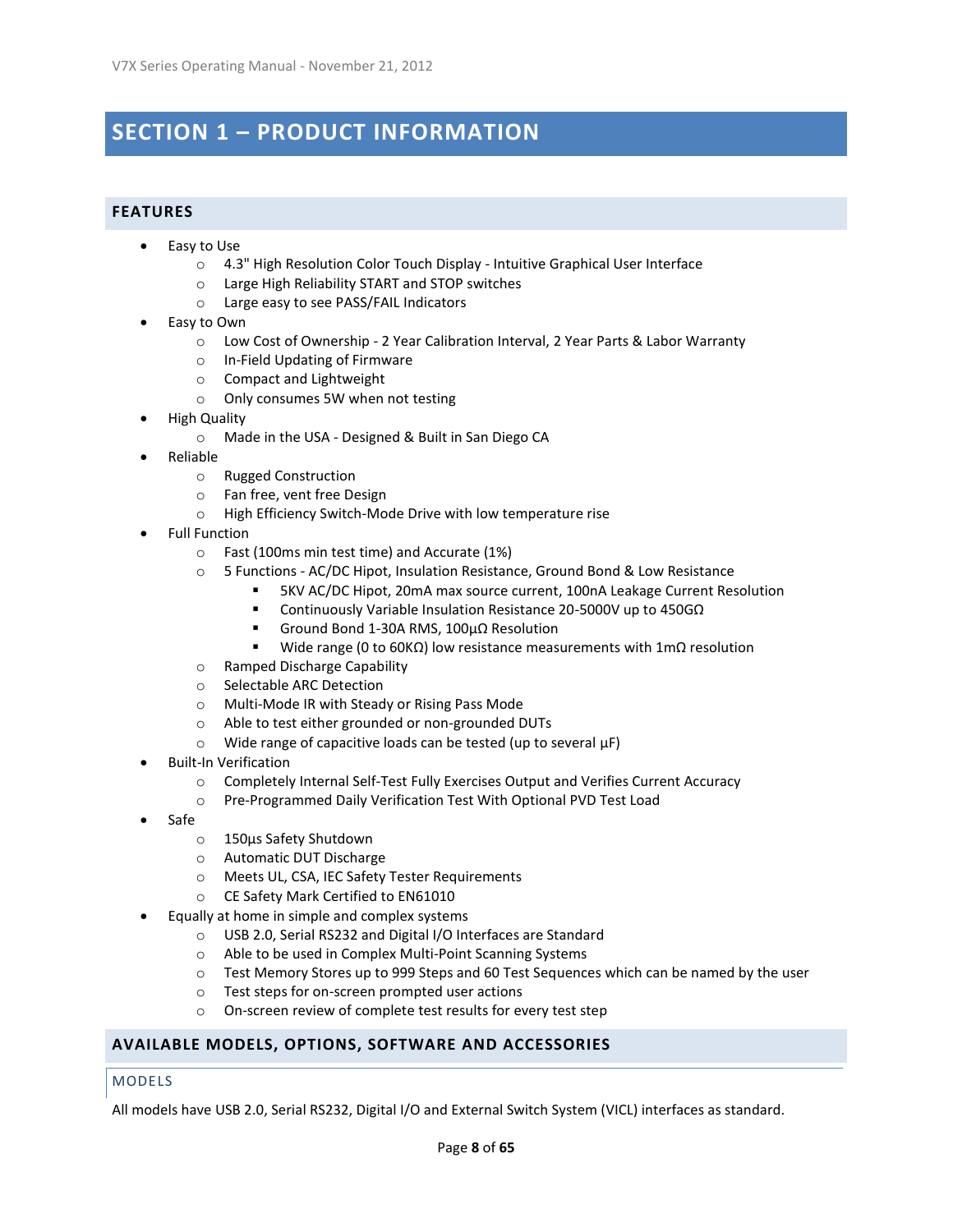- **V70**. ACW and CONT modes.
- **V71**. ACW, DCW and CONT modes.
- **V73**. ACW, DCW, IR and CONT modes.
- **V74**. ACW, DCW, IR, CONT and GB modes.
- **V79**. CONT and GB modes.

#### <span id="page-8-0"></span>OPTIONS

- **V7X-230V**. Factory Set 230V Line Operation.
- **RPOO-7**. Rear Panel Mounted Terminals instead of standard Front Panel Terminals.

#### SOFTWARE

**QTV Pro-7.** A 45 day free trial included with each unit. This software provides-

- The user does not need to write software to use the V7X with a computer.
- Can control testing using very complex switching systems when used with ViTREK 964 Switch Matrix units.
- Easy to use fully graphical interface on a Windows based computer.
- Multi-level user login, enabling the configuration of tests to be locked except for certain users.
- Company wide use of test sequences using the company network.
- Test sequences can be downloaded into the V7X and run without the computer.
- Test results recorded on a computer or on the company network.
- Computer generated multi-level test reports.
- Compatibility with a wide range of Windows versions (Windows XP through Windows 8 as a Desktop Application).
- Upwards Compatibility to other ViTREK products.
- Easy upgrade for users with ViTREK V6X and V4 products and QTPro-V software.

#### <span id="page-8-1"></span>**ACCESSORIES**

- **TL-115-7**. 115V Receptacle Hipot Test Adaptor
- **TL-115-7GB**. 115V Receptacle Hipot and Ground Bond Test Adaptor
- **TL-IEC-95**. IEC320 Power Socket Lead set for HiPot
- **TL-IEC-GBR**. IEC320 Power Socket Lead set for HiPot and Ground Bond
- **TL-209**. HV/CONT Test Lead Set (one supplied with each unit).
- **K-2R**. Ground Bond Test Lead Set (one supplied with each V74 and V79).
- **HVW-7**. High Voltage Warning Light.
- **RS-2**. 6ft RS232 cable (V7X to Computer).
- **USB-1**. 6ft USB 2.0 A-B Cable (V7X to Computer).
- **RSS-7**. Remote Start Switch.
- **RSF-7**. Remote Start Footswitch.
- **DIO-X2**. Allows multiple accessories to be connected to the Digital I/O port.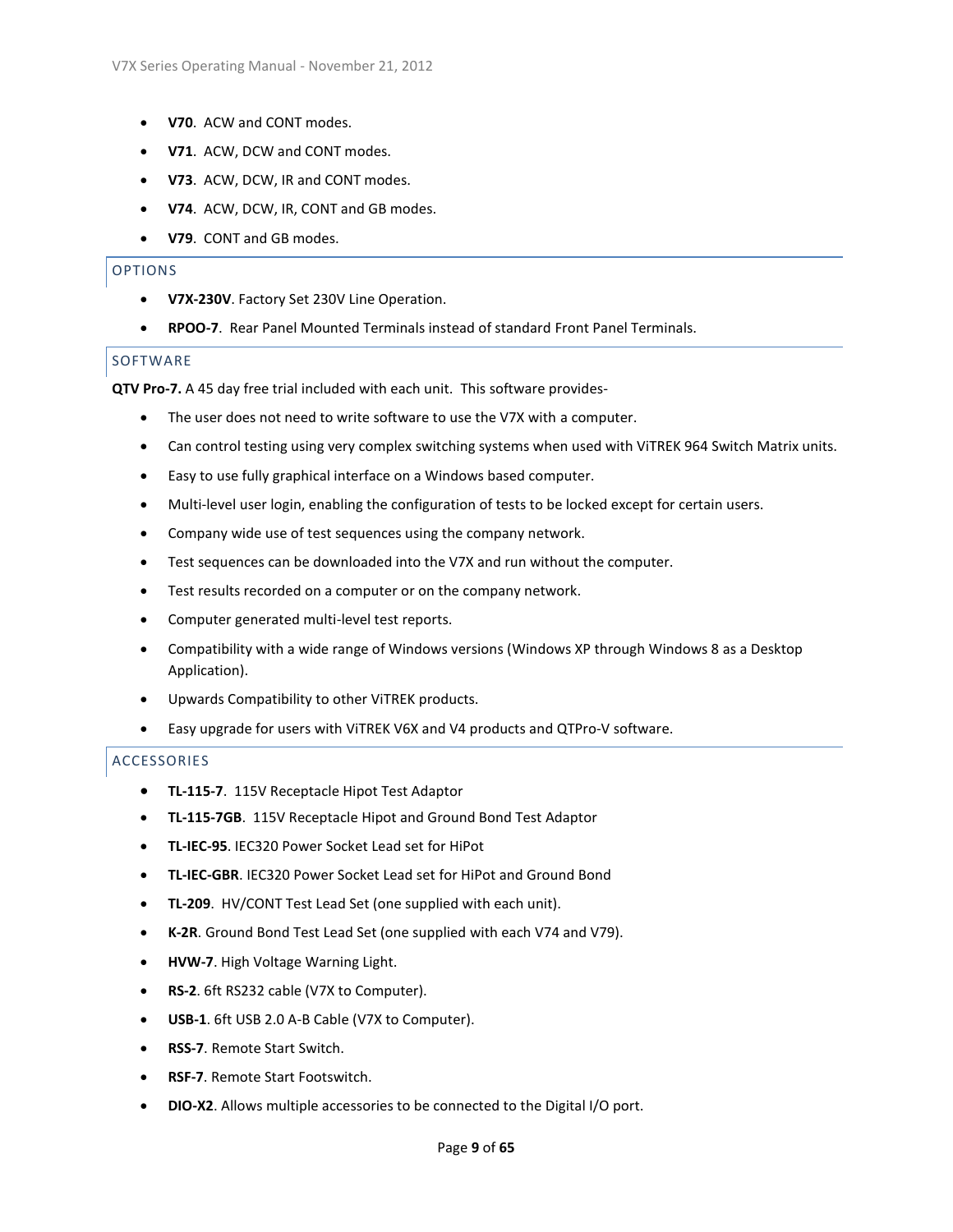- **RM-7**. Rack mount kit for the V7X.
- **APVD-7X**. PVD for performing automatic HiPot and Low Resistance verification tests.
- **APVD-74**. PVD for performing automatic HiPot, Low Resistance and Ground Bond verification tests.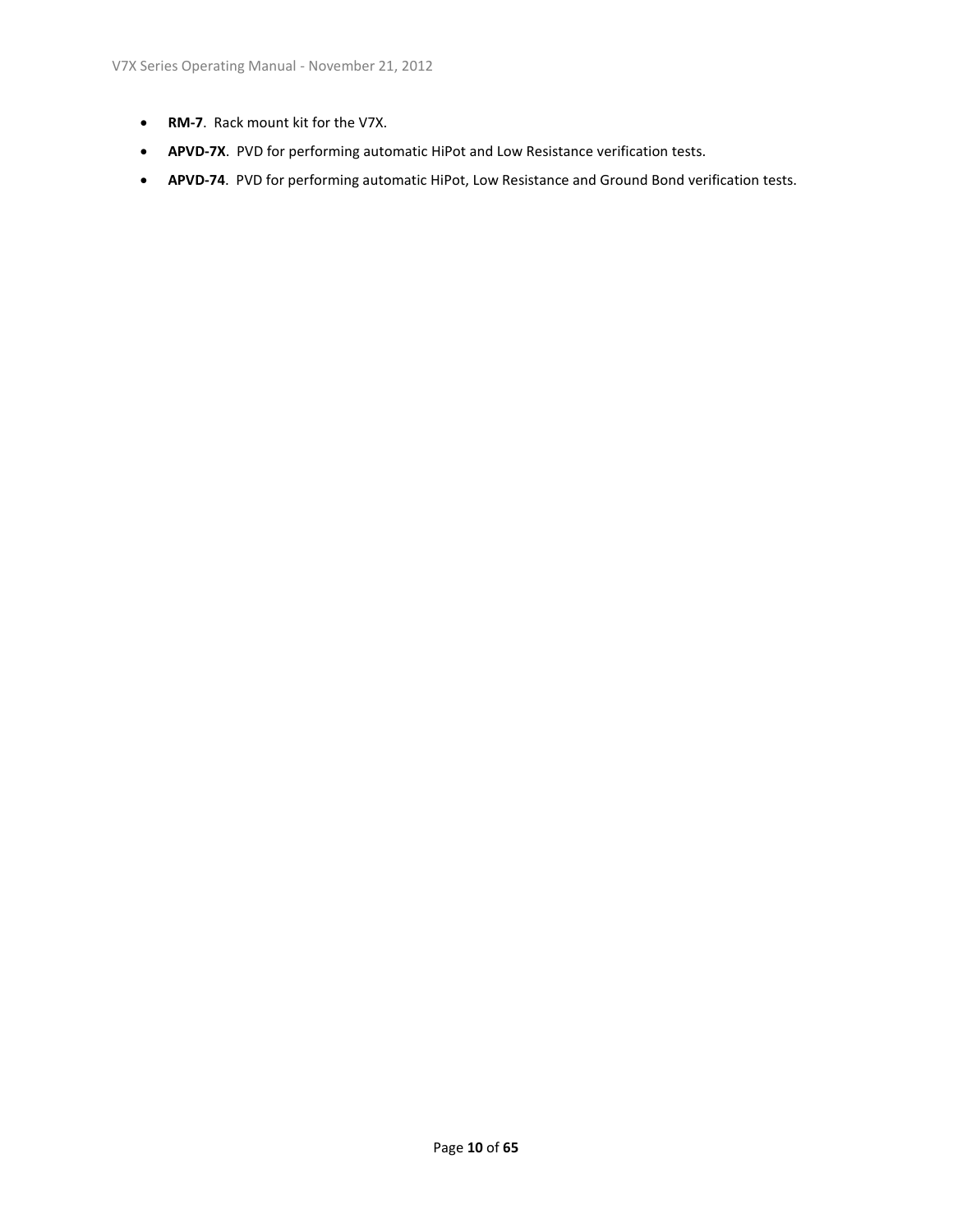## <span id="page-10-0"></span>**SECTION 2 – SAFETY**

The user should be aware of these safety warnings at all times while using the V7X Series.

**DANGER -** THE V7X PRODUCES VOLTAGES AND CURRENTS WHICH MAY BE LETHAL; UNSAFE OPERATION MAY RESULT IN SEVERE INJURY OR DEATH.

**WARNING -** IF THE V7X IS USED IN A MANNER NOT SPECIFIED BY VITREK THE PROTECTION PROVIDED BY THE EQUIPMENT MAY BE IMPAIRED AND SAFETY MAY BE COMPROMISED.

#### <span id="page-10-1"></span>**TERMINALS AND WIRING**

**DANGER -** THE V7X PRODUCES VOLTAGES AND CURRENTS WHICH MAY BE LETHAL; ENSURE NO VOLTAGE OR CURRENT IS PRESENT WHEN CONNECTING TO OR DISCONNECTING FROM THE TERMINALS OR DUT.

The **CAUTION TESTING** warning on the front panel of the V7X is illuminated whenever an unsafe voltage or current may be present on the terminals of the V7X.

**WARNING -** THE V7X PRODUCES VOLTAGES OF UP TO 5kVrms ON THE HV TERMINAL. THE USER MUST ENSURE THAT CONNECTIONS TO THIS TERMINAL HAS SUFFICIENT INSULATION FOR THESE VOLTAGES. EVEN WHEN SUFFICIENT INSULATION IS PRESENT, THE USER SHOULD NOT PUT ANY PART OF THEIR BODY IN CLOSE PROXIMITY TO THE CONNECTIONS WHILE HIGH VOLTAGES ARE PRESENT.

The insulation of the wiring to the **HV** terminal of the V7X must be rated for at least the highest voltage expected during the test sequence.

The user should ensure that all personnel remain at a safe distance from the **HV** wiring during testing.

When using high voltages, even if there is sufficient insulation, there may be significant capacitive coupling which can cause an unsafe current to flow to nearby objects and corona can occur even outside of the insulation. This is made worse by sharp corners on objects or the wiring. In severe cases corona can cause interference with the measurements of the V7X and will reduce the capabilities of the wiring insulation over time, eventually resulting in insulation failure.

All terminals of the V7X other than the HV terminal are always protected to be within a safe voltage of the V7X chassis ground, so high voltage wire is generally unnecessary for connections to them.

Should the DUT exhibit significant breakdown or arcing while being tested, there may be very high energy HF interference generated. Although this only lasts for a small period of time before the V7X shuts down, in severe cases this can damage nearby equipment, such as computers. The wiring between the V7X terminals and the DUT should be routed as far as possible away from other equipment and from all cabling connected to other equipment.

**WARNING -** SOME V7X MODELS PRODUCES CURRENTS OF UP TO 30Arms ON THE GB TERMINALS. THE USER MUST ENSURE THAT CONNECTIONS TO THESE TERMINALS HAVE A SUFFICIENT CURRENT CARRYING RATING.

The current rating of all wiring must be sufficient for at least the highest current expected from that terminal during the test sequence.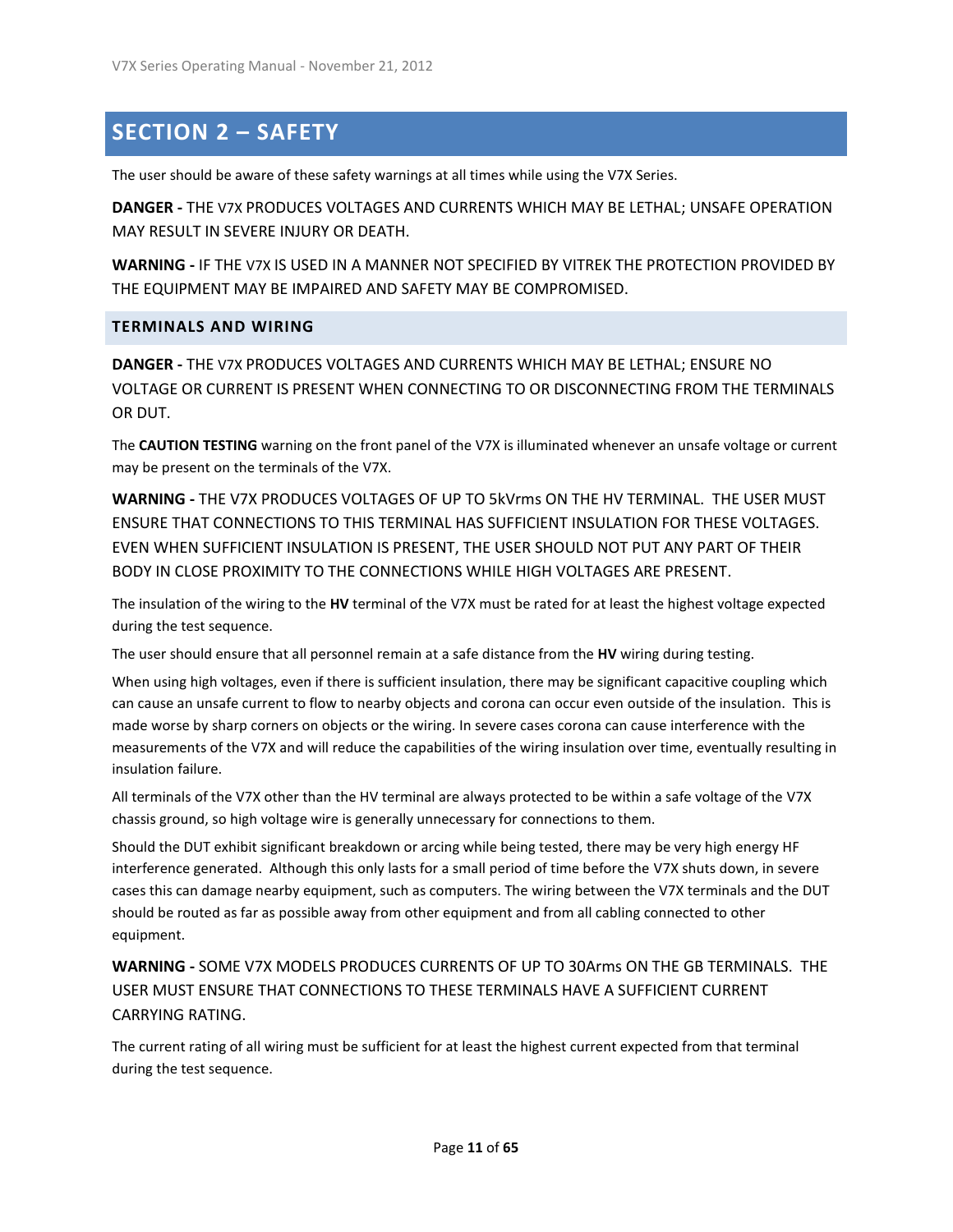Generally all wiring should be rated for at least 50mA continuous, but the **GB** terminal wiring when performing Ground Bond testing should be rated for the highest set test current (this may be up to 30A).

#### <span id="page-11-0"></span>**USER ACTIVATED SAFETY ABORT**

- The user may depress the **STOP** button on the V7X front panel at any time while a test sequence is being run to remove the voltage or current as quickly as possible and abort the test sequence.
- The user can configure for a digital INTERLOCK signal to be input to the DIO Interface which will abort a high voltage or current test step if the interlock is opened. See SECTION 5.
- The user can configure for a digital STOP signal to be input to the DIO Interface which will abort any type of test step if asserted. See SECTION 5.
- There are several interface commands which can be used to abort a running test sequence. See SECTION 6.

#### <span id="page-11-1"></span>**AUTOMATIC SAFETY ABORT**

- If the voltage present on the **HV** terminal is detected as being significantly different from that expected during the execution of a test step, then the test sequence is immediately aborted and any high voltage removed, preventing a potentially unsafe condition. This requires no specific configuration by the user.
- All processors in the V7X which participate in monitoring the output of the V7X and the condition of the load check each other nominally every 5ms, if any mis-operation is detected which lasts more than 10ms then the test sequence is immediately aborted and any high voltage removed, preventing a potentially unsafe condition. This requires no specific configuration by the user.
- All processors in the V7X have an associated hardware "watchdog" which recovers a mis-operating processor within typically 100msec. If this occurs during a test then the test sequence is immediately aborted and any high voltage removed, preventing a potentially unsafe condition. This requires no specific configuration by the user.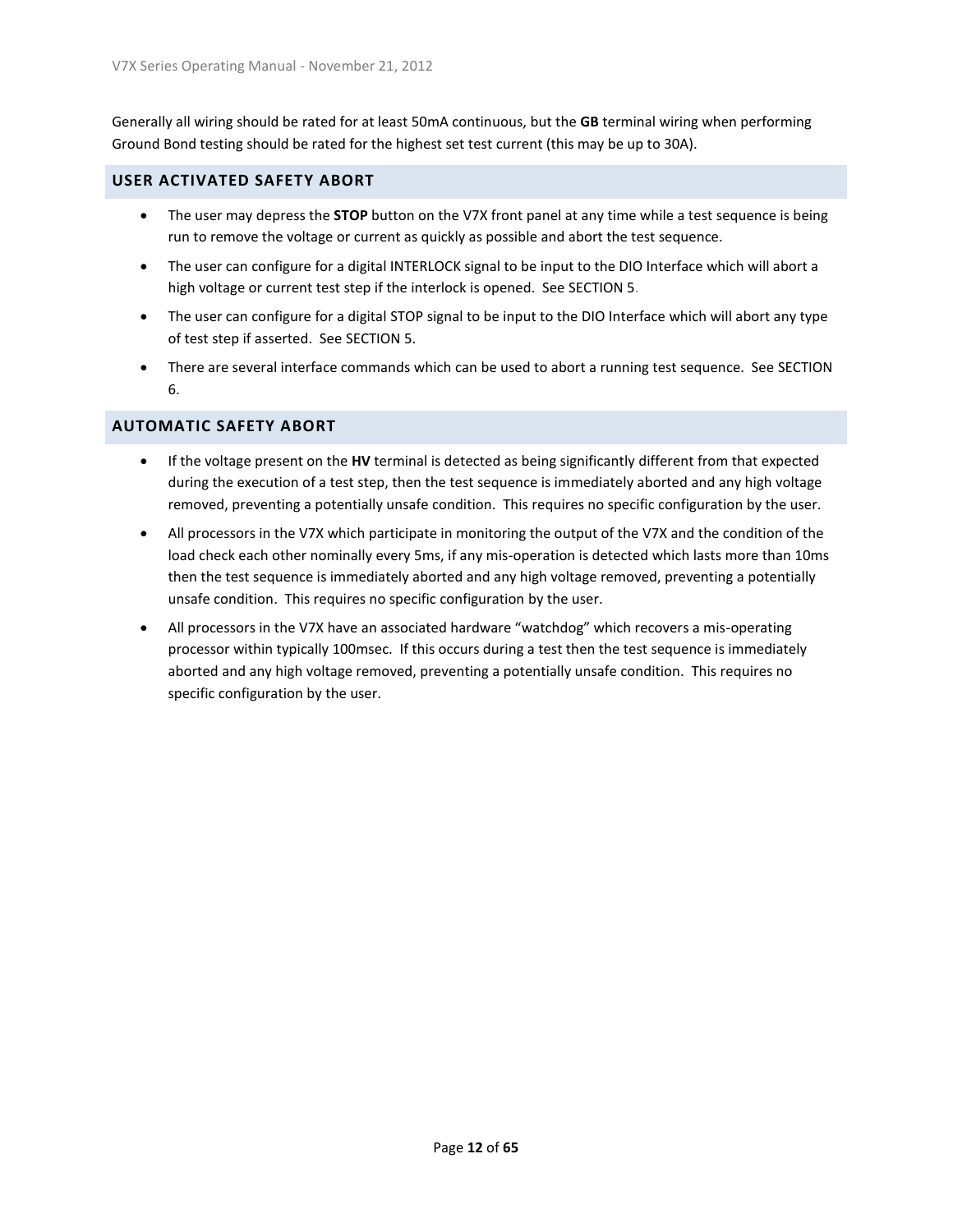## <span id="page-12-0"></span>**SECTION 3 –INSTALLATION, STORAGE AND SHIPPING**

#### <span id="page-12-1"></span>**DIMENSIONAL SPECIFICATIONS**

137mmH x 248mmW x 284mmD (5.4" x 9.75" x 11.2")

V70, 71, 73, 79 : 6.8kg (15lb) net, 7.9kg (17.5lb) shipping

V74 : 7.9kg (17.5lb) net, 9.1kg (20lb) shipping

Dimensions and weights shown are nominal

#### <span id="page-12-2"></span>**ENVIRONMENTAL SPECIFICATIONS**

Storage Environment -20 to 75C (non-condensing) Operating Environment 0 to 40C, <85% RH (non-condensing), Pollution Degree 2 Operating Altitude 0 to 10000ft ASL, reduced maximum voltage capability above 5000ft

**CAUTION** – THE V7X SHOULD NOT BE USED IN AN ENVIRONMENT WHERE CONDUCTIVE POLLUTION CAN OCCUR, E.G. IN AN OUTDOOR ENVIRONMENT.

**CAUTION** – IF THE UNIT IS TRANSPORTED BETWEEN DIFFERING ENVIRONMENTS AND CONDENSATION IS SUSPECTED, THE UNIT SHOULD REMAIN UNPOWERED FOR SUFFICIENT TIME FOR CONDENSATION TO HAVE DISSIPATED.

**WARNING -** IF FLUIDS OR OTHER CONDUCTIVE MATERIALS ARE ALLOWED TO ENTER THE UNIT ENCLOSURE, EVEN IF NOT POWERED, THEN THE UNIT SHOULD BE IMMEDIATELY TAKEN OUT OF OPERATION AND SERVICED AS SAFETY MAY HAVE BEEN COMPROMISED.

#### <span id="page-12-3"></span>**POWER SOURCE SPECIFICATIONS**

Internally set for 105-125Vrms or 210-250Vrms, 45 to 65Hz, 200VA maximum

**DANGER -** THE V7X IS INTENDED TO BE POWERED FROM A POWER CORD HAVING A PROTECTIVE GROUND WIRE WHICH MUST BE INSERTED INTO A POWER OUTLET HAVING A PROTECTIVE GROUND TERMINAL. IF THE V7X IS NOT POWERED FROM A SUITABLE POWER SOURCE THEN THE CHASSIS GROUND TERMINAL LOCATED NEAR THE POWER ENTRY CONNECTOR ON THE REAR PANEL MUST BE PROTECTIVE GROUNDED.

**DANGER -** TURNING OFF OR OTHERWISE REMOVING POWER TO THE V7X WHILE IT IS GENERATING HIGH VOLTAGES WILL NOT ENABLE THE V7X TO DISCHARGE THE DUT AND MAY DAMAGE THE V7X. THE DUT MAY HAVE DANGEROUS VOLTAGES PRESENT FOR LONG PERIODS OF TIME AFTER THIS OCCURS.

**DANGER -** DO NOT REMOVE THE POWER CORD FROM THE V7X OR FROM THE SOURCE OF POWER WHILE IT IS OPERATING AT HIGH VOLTAGES. THIS WILL REMOVE THE PROTECTIVE GROUND FROM THE CHASSIS OF THE V7X AND THE DUT WHICH MAY RESULT IN HAZARDOUS VOLTAGES BEING ACCESSIBLE TO THE USER.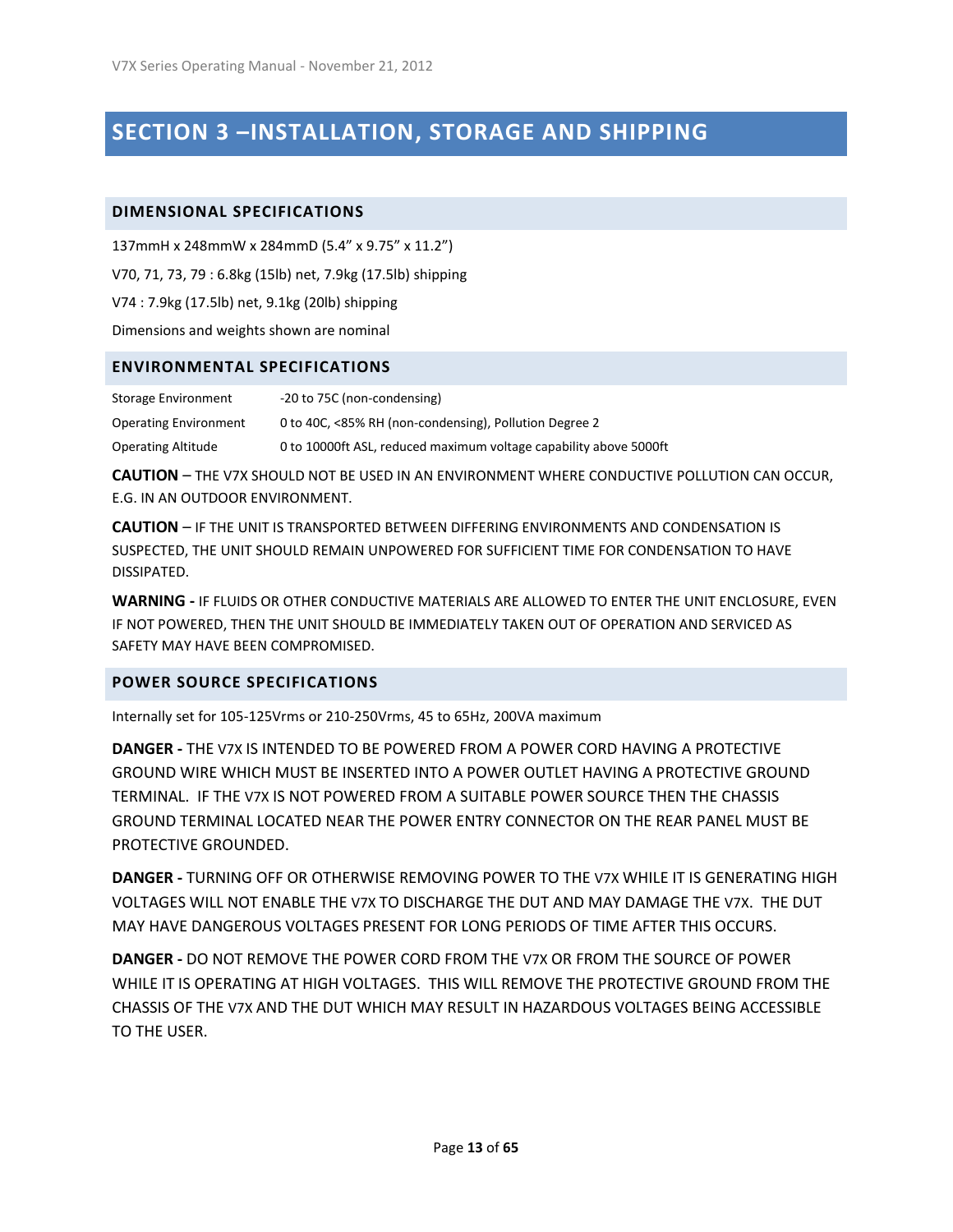#### <span id="page-13-0"></span>CHANGING THE POWER SUPPLY VOLTAGE SETTING

**CAUTION** – THE V7X IS INTERNALLY WIRED FOR A SPECIFIC POWER SOURCE VOLTAGE RANGE. THE USER MAY CHANGE THIS BY FOLLOWING THE PROCEDURE DESCRIBED BELOW. THE V7X MAY BE DAMAGED BY ATTEMPTING TO OPERATE IT FROM AN INCORRECT VOLTAGE POWER SOURCE.

A qualified user may change the power supply voltage setting in the V7X as follows-

- 1. Ensure that all power has been removed from the V7X before attempting this procedure.
- 2. Set the V7X on a flat surface with sufficient clear space around the V7X.
- 3. Remove and set aside the front and rear rubber bezels. Each bezel is engaged on a tab which runs around the majority of the respective front or rear panel. Each bezel needs to be stretched away from this tab while removing it. CAUTION – ENSURE THAT NO PART OF THE USERS BODY (E.G. HAND OR FINGER) BECOMES TRAPPED BETWEEN THE RUBBER BEZEL AND THE RAISED TAB, OTHERWISE INJURY MAY RESULT.
- 4. Remove the top cover from the instrument, setting aside the cover, screws, handle and handle covers while doing so.
	- a. Remove and set aside the two flat head screws centrally located next to the upper front and rear panels in the uppermost surface of the top cover.
	- b. Remove and set aside the two pan head screws holding the lower edge of the cover to the side of the V7X on the left side when viewed from the front of the V7X.
	- c. Remove and set aside the two flat head screws retaining the handle to the V7X located on the lower right side when viewed from the front of the V7X. The handle and its two covers should be removed and set aside.
	- d. The cover may now be removed by sliding it upwards until it is clear of the V7X and placing it aside.
- 5. At all times while the cover is removed from the V7X, do not unnecessarily handle the PCB(s) in the V7X and ensure that no foreign objects enter the chassis of the V7X.
- 6. Locate the cable and connector near the front left corner of the inside of the V7X which engages into either the 115V LINE or 230V LINE connector on the front most edge of the large horizontal PCB in the V7X. Confirming which location is required for the local power source voltage, disengage the connector from its present location and engage the connector to the required location. Ensure that the ramp on the female socket correctly engages with the lock on the male part located on the PCB.
- 7. Re-assemble the handle, handle covers and top cover to the V7X by following the reverse of steps 3 and 4 above. Ensuring all screws are securely tightened.
- 8. Replace the fuse in the rear panel fuse holder with the correctly rated fuse for the local power supply voltage
	- a. 115V nominal power : 2A Slow-Blo (T) fuse, 230V rated, 5x20mm
	- b. 230V nominal power : 1A Slow-Blo (T) fuse, 230V rated, 5x20mm
	- c. DO NOT OPERATE THE V7X WITH AN INCORRECTLY RATED FUSE.
- 9. It is strongly recommended to erase the marking on the rear panel indicating the present line voltage setting, and mark it with the setting just performed.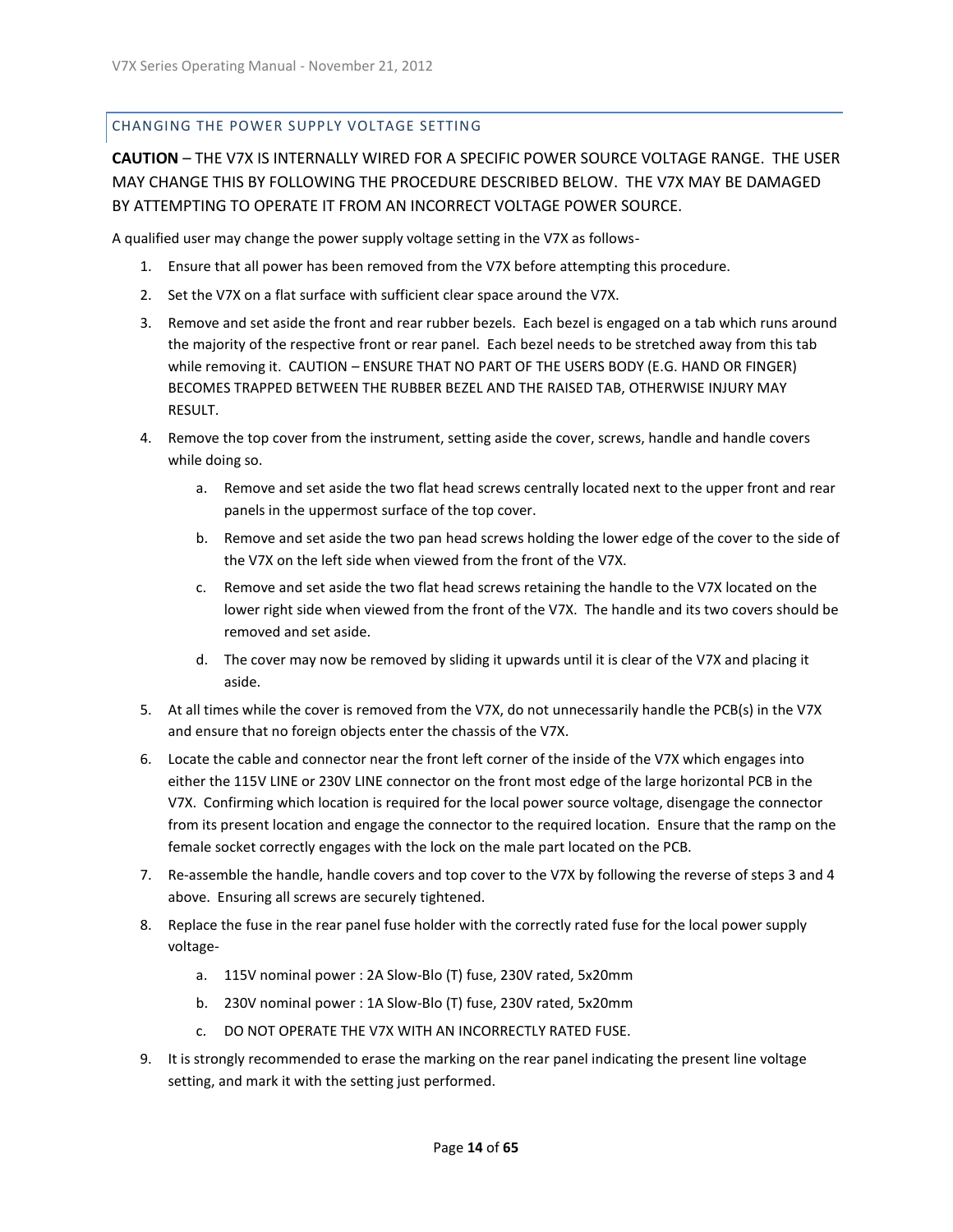#### <span id="page-14-0"></span>**INITIAL INSPECTION**

After the V7X has been shipped or otherwise handled in an unknown manner, the user should visually inspect the V7X for damage before attempting to operate it. Particular attention should be taken to ensure that there are no significant dents or cracks in any outer surfaces, there are no marks or scratches on the front panel LCD touchscreen and that all terminals are securely mounted to the unit. If any significant dents or any loosely mounted terminals are noted then it is recommended that the V7X be serviced prior to being placed into use, as safety may have been compromised.

Before applying power to the V7X the user should ensure that the V7X is wired for the same voltage as the local power supply, this is indicated on the rear panel of the V7X. See CHANGING THE POWER SUPPLY VOLTAGE SETTING regarding changing the setting if needed.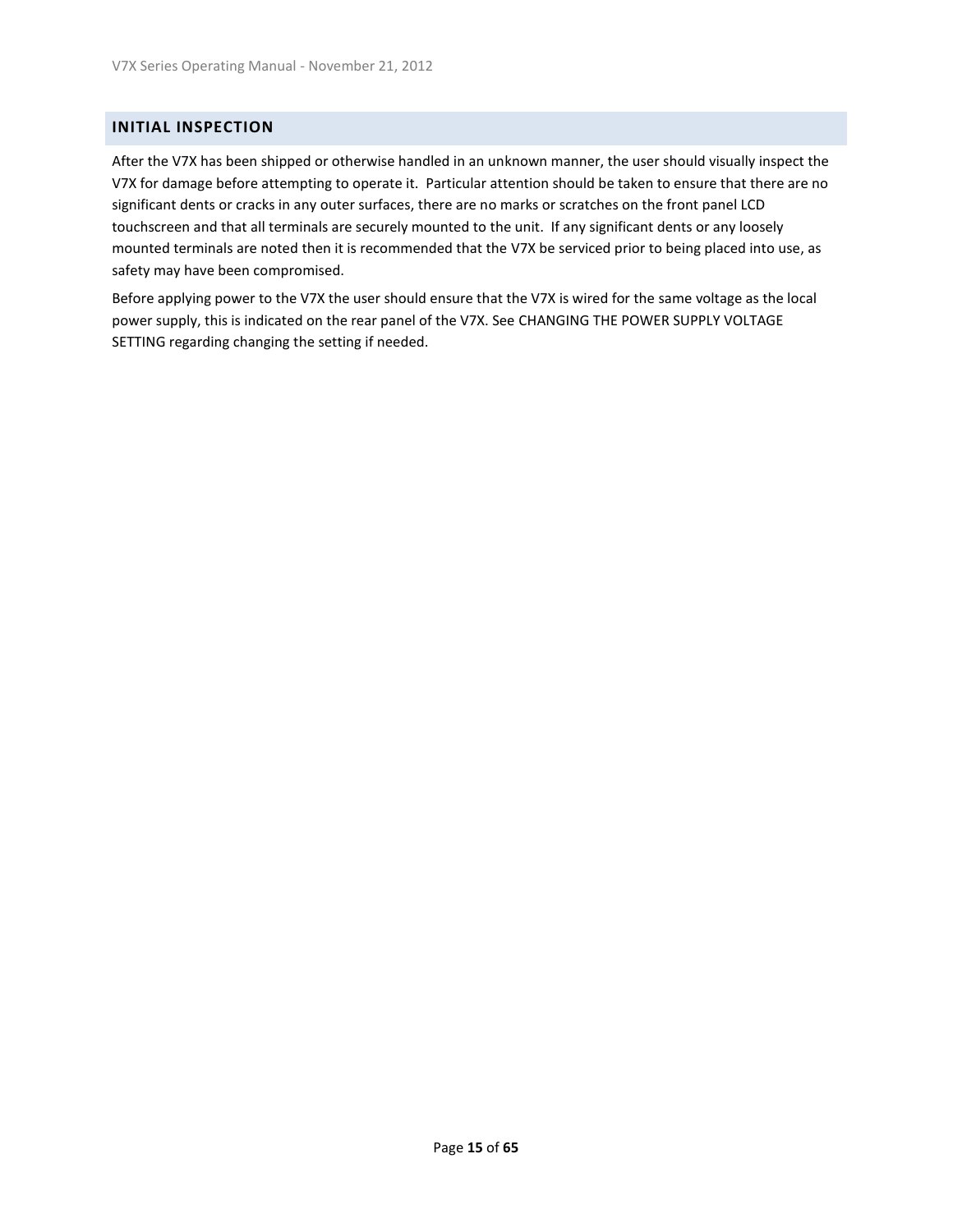## <span id="page-15-0"></span>**SECTION 4 – USING THE V7X FROM THE FRONT PANEL**

#### <span id="page-15-1"></span>**THE V7X TOUCHSCREEN**

The V7X LCD panel touchscreen is used for most manual user interaction with the V7X.

- Do not use a pen or pencil, or a sharp object, or a fingernail on the touchscreen, this may damage the screen.
- Do not apply excessive pressure to the touchscreen otherwise it may be damaged.
- It is not recommended to use gloves when using the touchscreen.
- The touchscreen has been designed to not require the use of a stylus; however one can be used if desired. If a stylus is used then ensure that it has a smooth surface where it touches the screen and do not apply excessive force, otherwise it may damage the screen.
- In normal operation, the display shows the areas which may be used as buttons or controls with the touchscreen.

#### <span id="page-15-2"></span>**TEST SEQUENCES AND STEPS**

All usage of the V7X for testing a DUT (Device under Test) uses test sequences. A test sequence is a series of test steps which form a series of tests to perform on a DUT. Each step in a sequence can be configured to be one of several types of activity (some of these may not be available for the specific V7X series model being used) –

- ACW. This performs an AC Voltage Withstand test on a DUT; generally testing for the absence of breakdown and optionally that the leakage current is within user specified limits.
- DCW. This performs a DC Voltage Withstand test on a DUT; generally testing for the absence of breakdown and optionally that the leakage current is within user specified limits.
- IR. This performs a leakage resistance test on a DUT when subjected to a user set DC voltage; generally testing that the leakage resistance is within user specified limits.
- CONT. This performs a resistance measurement using a low DC voltage (<4.1V) and current (<11mA); generally testing that a resistance is within user specified limits.
- GB. This performs a resistance measurement using a user set current of up to 30Arms; generally testing that a resistance is within user specified limits.
- PAUSE. This is generally only used as part of a complex user defined sequence; allowing the test sequence to be paused for a user defined period of time.
- HOLD. This is generally only used as part of a complex user defined sequence; allowing the test sequence to be held with a user defined message displayed on the screen, waiting for user interaction before continuing.
- SWITCH. This is generally only used as part of a complex user defined sequence; allowing the V7X to command between 1 and 4 external switch units (e.g. Vitrek 964) to be set to a user specified set of switch states.

Each test sequence (up to 61 may be defined) may contain up to 999 test steps, however the user is limited to a maximum of 1000 test steps across all test sequences other than sequence #0. All test sequences other than sequence #0 are stored in non-volatile memory; i.e. their contents are retained while the V7X is not powered. Do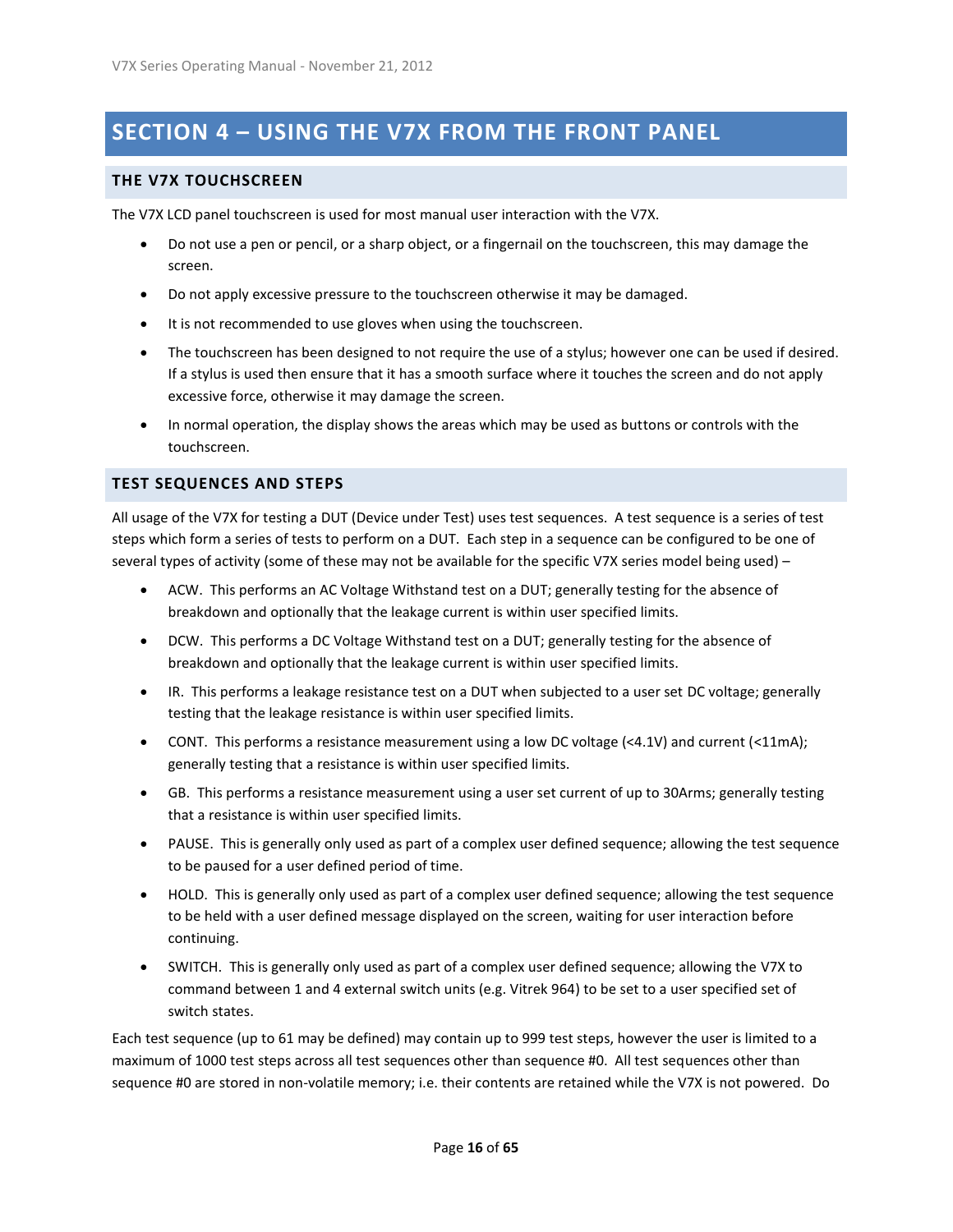not turn the V7X power off while it is displaying that it is storing a test sequence, otherwise that sequence may be corrupted.

#### <span id="page-16-0"></span>**A SUMMARY OF SETTING UP THE TESTS TO PERFORM AND RUNNING THEM**

The inexperienced user will find APPENDIX A useful reading as it contains many hints regarding how to configure the test step types, this appendix also contains details regarding how to connect to the DUT. APPENDIX B contains the full specifications for each test step type.

It is recommended that the user plan ahead and decide what steps are needed and in what order, before attempting to setup a test sequence. This will save you time and effort. The user may alter a sequence later by essentially following the procedure describe here, but should note that an existing sequence can be extended later with additional steps or can be shortened by deleting any step from a sequence, but the user cannot insert a step within an existing sequence.

- 1. On the MAIN MENU screen of the V7X select an empty test sequence in which the tests will be programmed by using the PREV or NEXT buttons as needed. Note that Sequence #0 is volatile (i.e. will not be stored when power is removed) so generally would not be used for other than interface defined sequences.
- 2. If it is wished to give the sequence a name, press the CREATE NAME button and enter the desired name (up to 15 characters).
- 3. Press the EDIT STEPS button. The display will now change to a screen allowing the user to define one or more test steps for the selected sequence as described below.
- 4. For each step required
	- a. Press the TYPE button as needed until the desired test type is shown on the screen.
	- b. Press each button across the bottom of the screen as needed to change/configure each setting for this test step. If needed, see APPENDIX A for details regarding selecting settings or values.
- 5. If more steps are required, press the ADD STEP button and repeat 4 above.
- 6. When completed, press the SAVE + RETURN button to save the sequence and return to the MAIN MENU screen. Pressing the STOP button discards all changes made.
- 7. As described on the screen, use the START (and possibly the STOP key) to run the sequence.
- 8. After completion a screen is shown which contains the overall test result. If only one test was performed, then the full results for that step are displayed, otherwise a summary of the entire sequence is displayed and the user may use a button to review the individual step results. Depending on configuration settings, the user may not need to return to the MAIN MENU screen to start another run of the sequence.

#### <span id="page-16-1"></span>**TEST FAILURE MESSAGES**

The following are the possible test failure messages-

- INTERNAL FAULT. This generally indicates that there is an internal fault within the V7X, it is recommended to perform a SELF TEST from the UTILITY MENU screen to gain more details regarding this.
- BREAKDOWN DETECTED. This indicates that a breakdown was detected within the DUT.
- ARCING DETECTED. This indicates that arcing was detected in the DUT and a maximum ARC current limit was defined and was exceeded.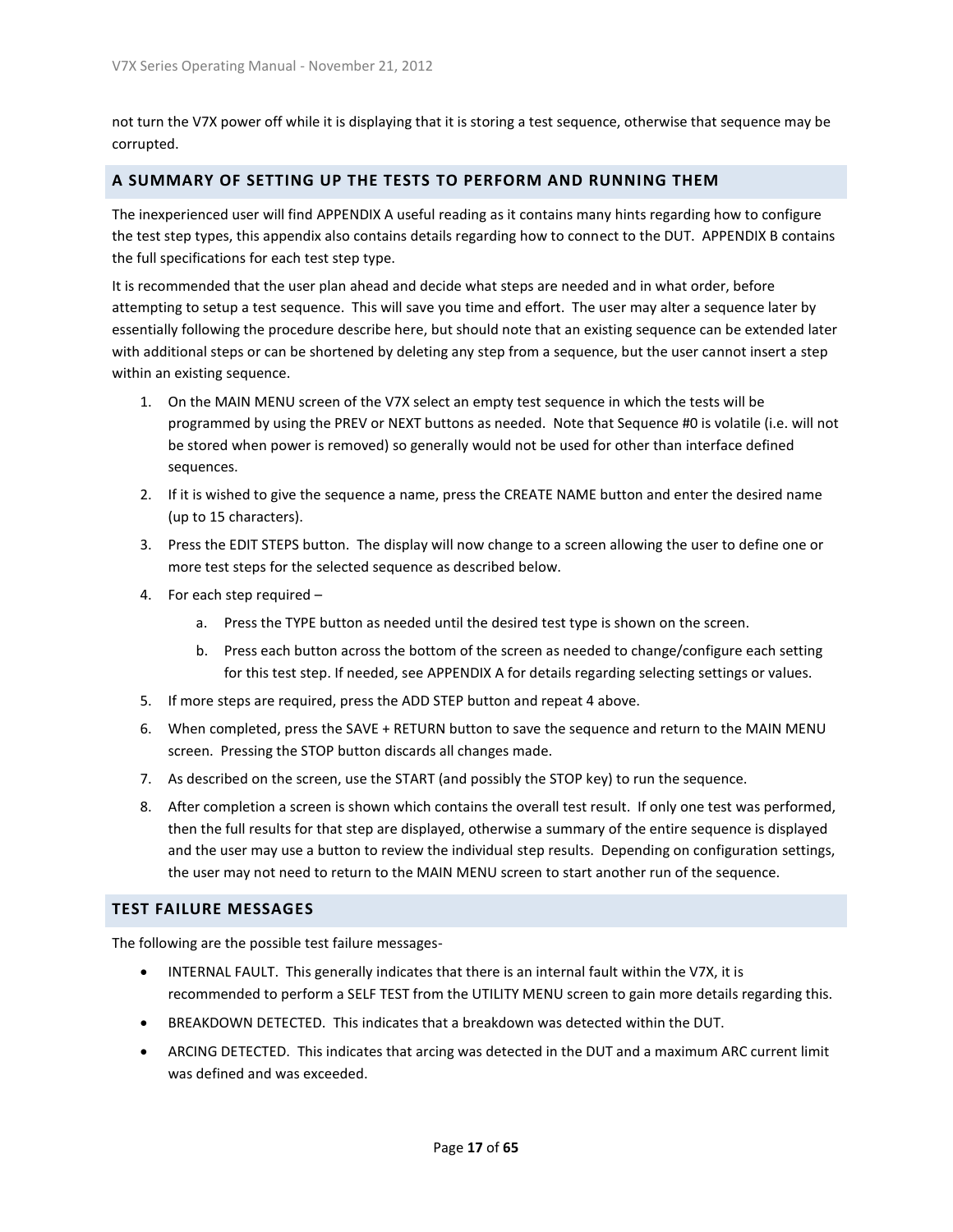- UNSTABLE LOAD. This indicates that the applied voltage (or current) to the DUT during a test step could not be controlled, typically this is caused by the leakage current (or resistance) rapidly wildly varying (but remaining within limits).
- OVER COMPLIANCE. This indicates that the V7X had insufficient compliance voltage to drive the configured test current during a GB test step. This may indicate that the load was excessively over the maximum for the configured GB test step current, or that there is excessive series resistance in the high current wiring.
- OVER VOLTAGE. This indicates that the output voltage from the V7X was excessively over the configured voltage. This may be caused by a fault in the V7X or that there is an external voltage source connected to the DUT.
- LINE TOO LOW. This indicates that the line power supply voltage was too low to allow the V7X to generate the configured voltage or current into the present DUT. The user should check the local supply voltage and take corrective action as needed.
- USER HOLD TIMEOUT. This indicates that the user did not continue a HOLD test step within the configured timeout period for that step.
- ABORTED BY USER. This indicates that the test sequence was aborted by the user.
- BELOW MIN LIMIT. This indicates that the measurement result for the test step was below the configured minimum limit for that step.
- ABOVE MAX LIMIT. This indicates that the measurement result for the test step was above the configured maximum limit for that step.
- IR UNSTEADY. This indicates that the IR measurement result is decreasing but within the limits.
- INTERLOCK OPENED. This indicates that the Digital I/O Interlock signal was enabled and was opened during a test sequence so the sequence was aborted for safety reasons.
- SWITCH UNIT FAILED. This indicates that an external switch unit failed to communicate, or a specific switch within it was configured in the step to be closed but was not present in the actual switch unit.
- OVERHEATED. This indicates that the internal temperature of the V7X exceeded preset limits and so a preventative shutdown occurred. It is recommended to wait a few minutes and re-attempt the test sequence. If the condition persists then the ambient temperature of the V7X is beyond the specified operating limits and the user should take corrective action.
- WIRING INCORRECT. This indicates that the wiring during a GB test was not correct for 4-wire measurements. The user should check the wiring and take corrective action as needed.

#### <span id="page-17-0"></span>**THE V7X SCREENS**

#### <span id="page-17-1"></span>MAIN MENU SCREEN

After the V7X is turned on and the introductory screen has been shown, the V7X shows the Main Menu Screen, an example of which is shown below.

- The terminals of the V7X are always in a safe condition while on this screen.
- Generally, this is the screen from which all test sequences are created, edited and/or started.
- The main part of the screen shows the last selected test sequence # (with name if defined), the number of test steps defined in that sequence, and a summary of the first few steps within that sequence.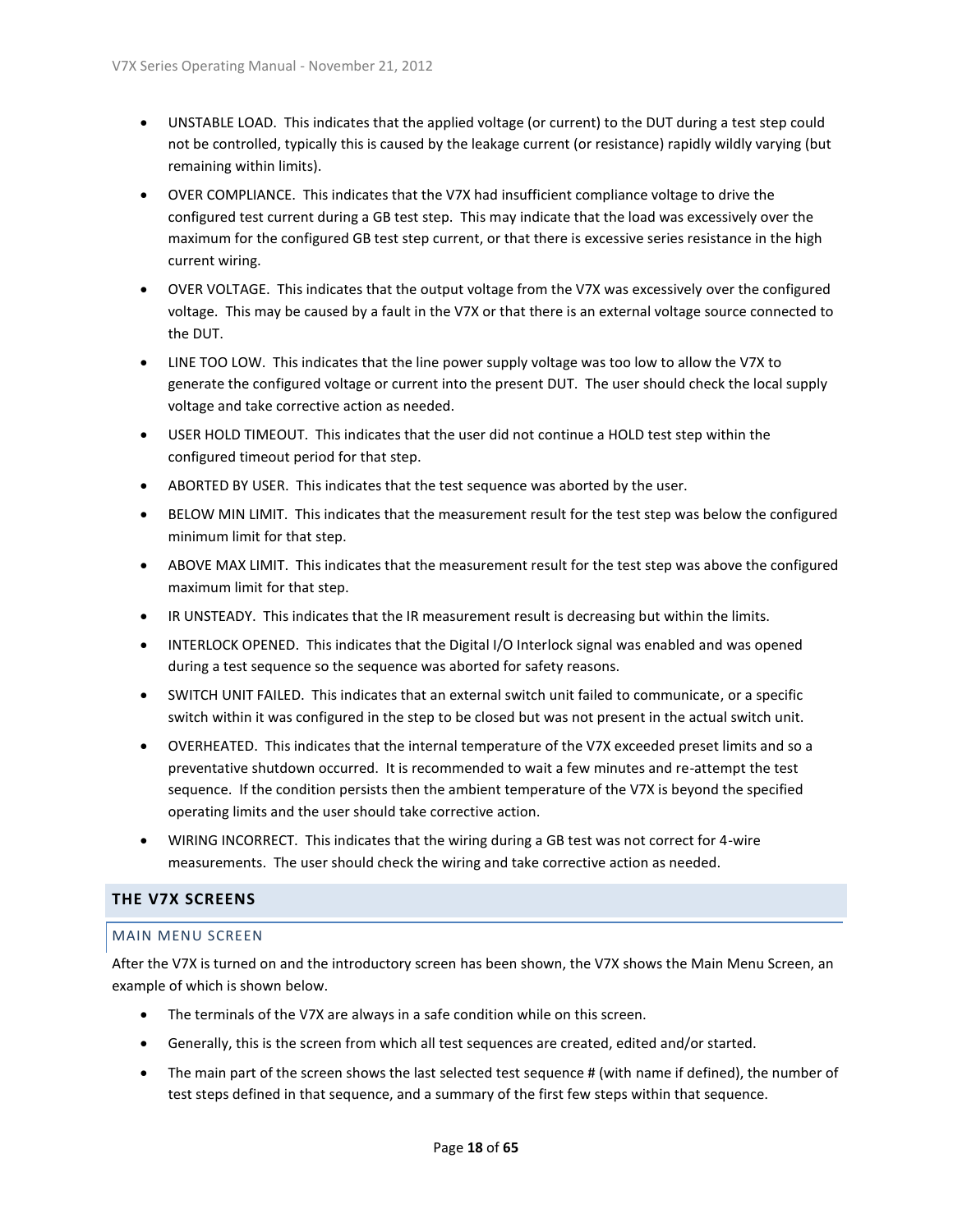- The buttons down the left side of the screen provide access to the auxiliary function menus and allow the user to LOCK/UNLOCK the contents of the sequences and the configuration of the V7X (if enabled in the CONFIG MENU screen).
- The buttons across the bottom of the screen allow you to select a different test sequence or to modify the selected test sequence (if not locked).
	- o PREV or NEXT. Selects the next lower, or higher, numbered sequence.
	- o EDIT STEPS. Initiates editing the selected sequence. If the selected sequence has no steps then starts with creating the first step, otherwise it starts with allowing the user to edit the existing first step.
	- $\circ$  CREATE NAME (or EDIT NAME). Allows the user to create a new name or edit an existing name, associated with the presently selected sequence. A sequence name can contain up to 15 characters and (if defined) is displayed on the MAIN SCREEN just under the respective selected sequence number information. This is a useful way to make it easier to decide which sequence is to be selected and run for a specific DUT or a specific series of tests rather than just a number.
- The area just above the buttons across the bottom of the screen describes the usage of the START and STOP buttons located on the front panel to the left of the screen.



#### <span id="page-18-0"></span>EDIT SEQUENCE SCREEN

If the EDIT STEPS button on the MAIN MENU screen is pressed, then this screen is shown, some examples of which are shown below.

- The terminals of the V7X are always in a safe condition while on this screen.
- The main part of the screen shows the present settings for the selected step in the presently selected sequence.
- The buttons down the left side of the screen allow the user to save the sequence, select which step is being edited, delete steps, or extend the sequence by adding additional steps to the end of the sequence.
- The buttons across the bottom of the screen allow you to change each setting for this step. The available buttons are dependent on the step type selected.
- If changes are made, they do not become effective until the SAVE + RETURN button is pressed.
- The STOP button may be used to discard any changes made while on this screen, returning to the MAIN MENU screen.
- The individual selections are –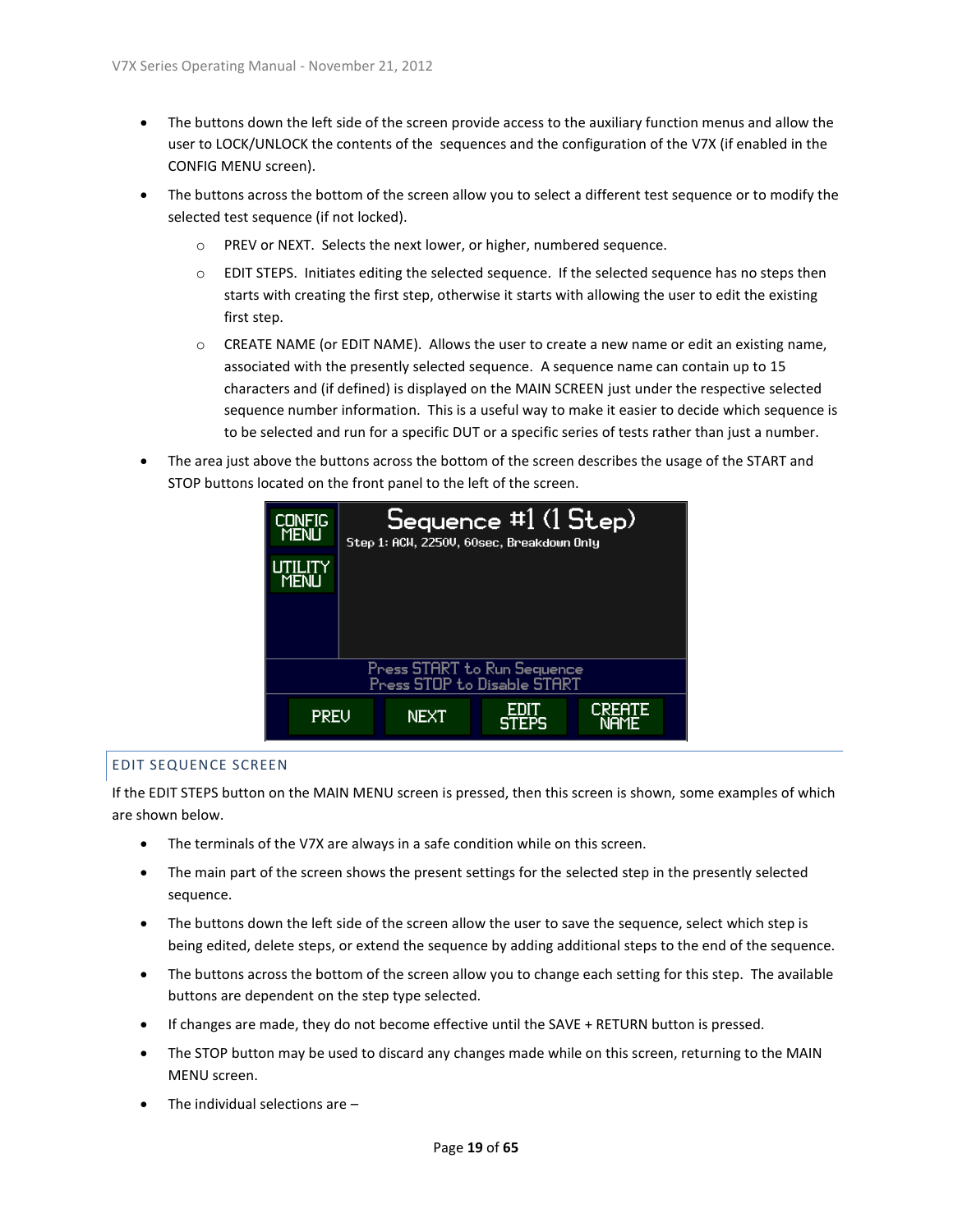- $\circ$  TYPE. This sets which type of activity will be performed when running this step. The type chosen is changed each time the button is pressed. The inexperienced user will find APPENDIX A useful reading as it contains many hints regarding how to configure the test step types, this appendix also contains details regarding how to connect to the DUT. APPENDIX B contains the full specifications for each test step type.
- $\circ$  LEVEL (ACW, DCW, IR and GB type steps only). This allows the user to enter the voltage or current level at which the step will be performed. When pressed, a temporary screen is shown allowing the level to be entered.
- $\circ$  DUT (ACW, DCW and IR type steps only). This sets the type of DUT which will be tested when the step is performed. The type chosen is changed each time the button is pressed.
	- Isolated. This is the generally used selection. This selection should be made if the DUT is not earth grounded and has negligible leakage to earth ground to/from the RET terminal connection.
	- Grounded. This is rarely used. This selection should be made if the DUT is earth grounded or has significant leakage to earth ground to/from the RET terminal connection.
	- Resistive (DCW and IR types only). This is the most commonly used selection. This selection should be made if it is known that the load has negligible capacitance (typically less than 0.02uF). This enables the V7X to produce the highest accuracy and resolution results when performing the test.
	- Capacitive (DCW and IR types only). This selection should be made if it is known that the load has significant capacitance (typically more than 0.05uF) or it is unknown if the load has significant capacitance. This enables the V7X to produce the most stable results when performing the test, but prohibits the highest accuracies and resolutions.
- $\circ$  RAMP (ACW and DCW type steps only). This allows the user to enter the amount of time over which the V7X will linearly ramp the voltage to the set test voltage level at the start of the step. When pressed, a temporary screen is shown allowing the ramp time to be entered.
- o DWELL (ACW, DCW, IR, CONT and GB type steps only). This allows the user to enter the length of time over which the step will be fully active (it does not include the ramp time). When pressed, a temporary screen is shown allowing the dwell time to be entered, or allowing the user to select USER in which case the step will run indefinitely until continued by the user.
- o DELAY (IR type steps only). This allows the user to enter the delay within the dwell period before the minimum and maximum resistance limits will be imposed). When pressed, a temporary screen is shown allowing the delay time to be entered.
- $\circ$  DELAY (PAUSE type steps only). This allows the user to enter the time for which the sequence will be delayed when this step is performed. When pressed, a temporary screen is shown allowing the delay time to be entered.
- $\circ$  LIMITS (ACW, DCW, IR, CONT and GB type steps only). This allows the user to set a range of measurement results which will cause a PASS condition. For ACW and DCW type steps the user can set minimum and maximum leakage currents, only a minimum, only a maximum, or neither. For IR type steps the user can set minimum and maximum leakage resistances, or only a minimum. For CONT type steps the user can set minimum and maximum resistances, only a minimum, only a maximum, or neither. For GB type steps the user can set minimum and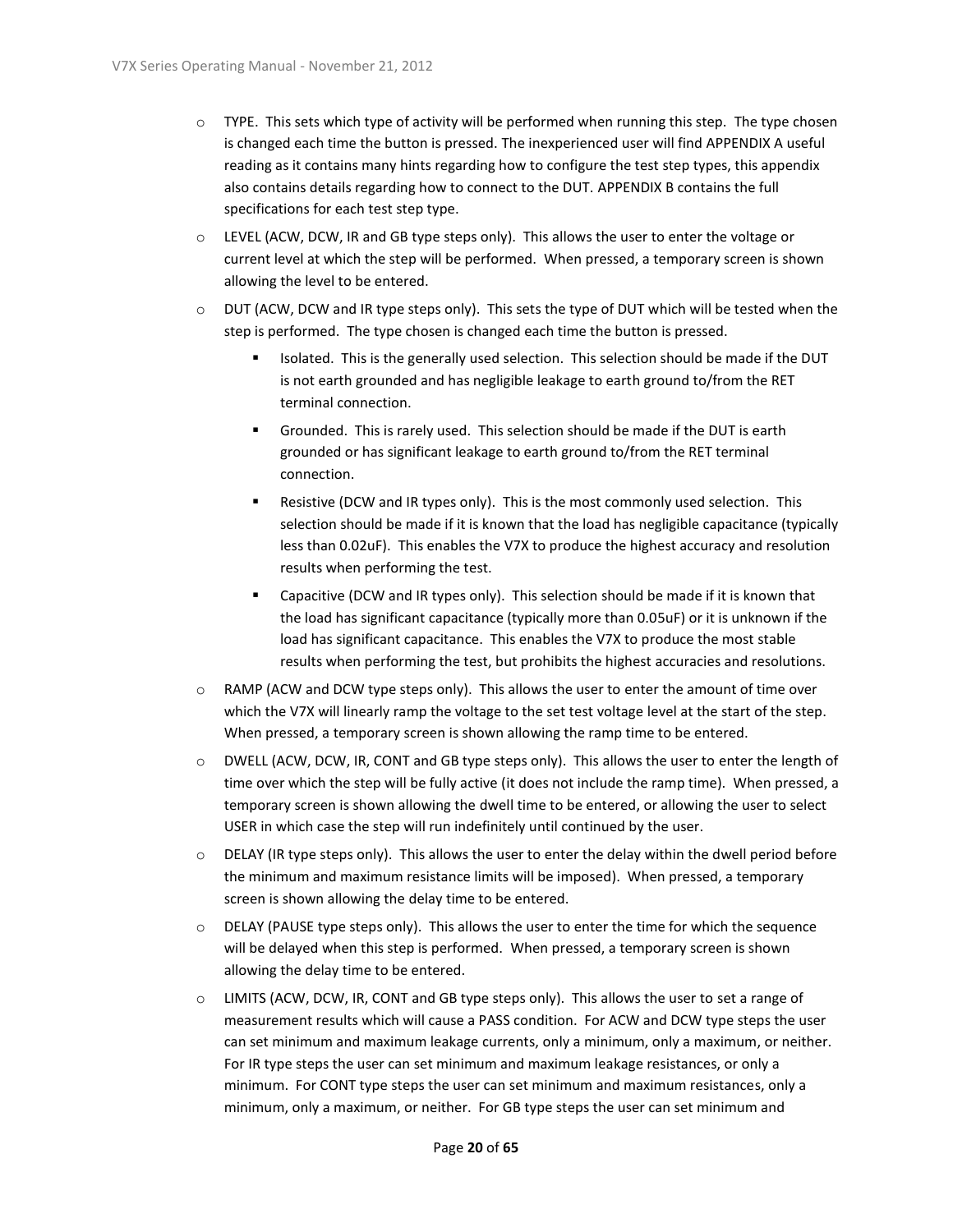maximum resistances, or only a maximum. Note – for ACW and DCW steps the user does not need to enter leakage limits to detect breakdown, if both the minimum and maximum limits are set to NONE the V7X will still detect breakdown in accordance with most standards. When MIN LIMIT or MAX LIMIT is pressed, a temporary screen is shown allowing the respective limit value (or NONE if able) to be entered.

- $\circ$  ZERO (CONT and GB type steps only). This allows the user to set a fixed resistance offset which will be applied to (subtracted from) all resistance measurements during this step. When pressed, a temporary screen is shown allowing the offset value to be entered.
- o SWITCH n (SWITCH steps only). This allows the user to specify the external switch conditions within each switch unit which will be set when this step is performed. When pressed, a temporary screen is shown allowing the switch states to be entered.
- $\circ$  MSG n. This allows the user to set a message which will be displayed to the user when this step is performed. Each message line may be up to 16 characters long. When pressed, a temporary screen is shown allowing the message line to be entered or edited.

| SAVE +<br>RETURN          | <b>TYPE:</b>           | <b>ACW</b> |                                 | Sequence #1 Step 1 of 1     |              |                     |
|---------------------------|------------------------|------------|---------------------------------|-----------------------------|--------------|---------------------|
| PREU<br><b>STEP</b>       | <b>LEVEL:</b><br>DUT:  |            | <b>2250U</b><br><b>Isolated</b> |                             |              |                     |
| <b>ADD</b><br><b>STEP</b> | RAMP:<br><b>DWELL:</b> | lsec       | 60sec                           |                             |              |                     |
| del<br><b>STEP</b>        | LIMITS:                |            | Breakdown Only                  |                             |              |                     |
| <b>TYPE</b>               | <b>LEVEL</b>           | <b>DUT</b> | <b>RAMP</b>                     | <b>DWELL</b>                | MIN<br>LIMIT | <b>MAX</b><br>LIMIT |
| SAVE +<br><b>RETURN</b>   | <b>TYPE:</b>           | <b>DCM</b> |                                 | Sequence $\#$ I Step 1 of 1 |              |                     |

1000U

 $l$ sec

**DUT** 

 $10<sub>sec</sub>$ 

 $5mH$  max

Resistive, Isolated

RAMP DWELL

MIN<br>LIMIT

TIHX<br>TIMIT

**LEVEL:** 

DUT:

RAMP:

**DWELL:** 

LIMITS:

**PREV**<br>STEP

**ADD**<br>STEP

 $\frac{\rm DEL}{\rm STEP}$ 

TYPE LEUEL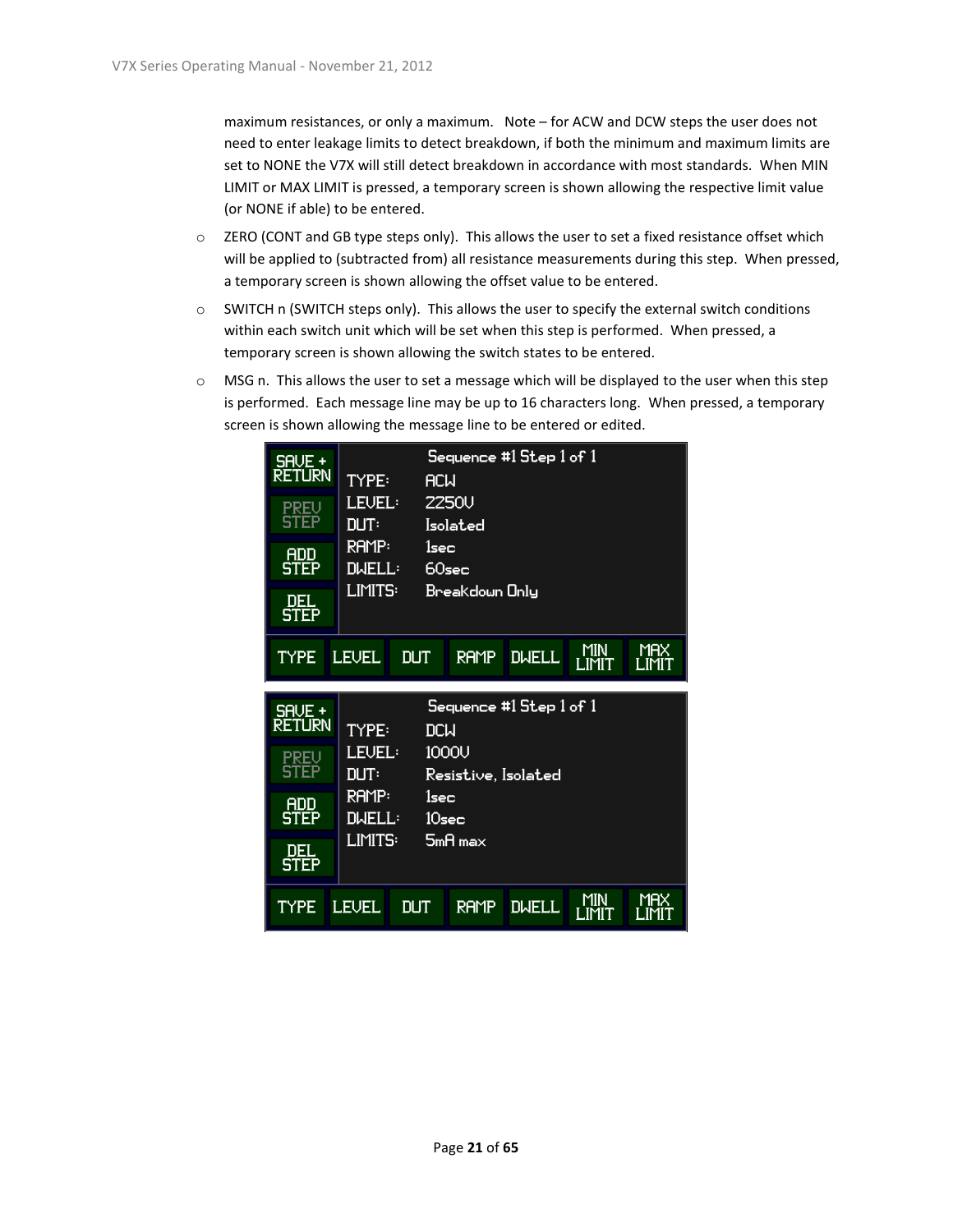| SAVE +<br>Réturn<br><b>PREV</b><br>STEP<br><b>ADD</b><br><b>STEP</b><br><b>DEL</b><br>STEP | Sequence #1 Step 1 of 1<br><b>TYPE:</b><br>IR<br>1000U<br><b>LEVEL:</b><br><b>DUT:</b><br>Resistive, Isolated<br><b>DWELL:</b><br>10 <sub>sec</sub><br>DELAY:<br>1sec<br>$10M2$ min<br>LIMITS: |  |  |
|--------------------------------------------------------------------------------------------|------------------------------------------------------------------------------------------------------------------------------------------------------------------------------------------------|--|--|
| <b>TYPE</b>                                                                                | MIN<br>MRX<br>LIMIT<br><b>LEVEL</b><br><b>DUT</b><br>DWELL DELAY<br>LIMIT                                                                                                                      |  |  |
| SAVE +<br>RETURN<br>PREU<br><b>STEP</b><br><u>ADD</u><br>STEP<br>DEL<br><b>STEP</b>        | Sequence #1 Step 1 of 1<br><b>TYPE:</b><br><b>GB</b><br>25A<br><b>LEVEL:</b><br><b>DWELL:</b><br>10 <sub>sec</sub><br>$100$ m $\Omega$ max<br>LIMITS:<br>ZERO:<br>0 <sub>ma</sub>              |  |  |
| <b>TYPE</b>                                                                                | MIN<br>LIMIT<br>MAX<br>LIMIT<br><b>LEVEL</b><br><b>DWELL</b><br><b>ZERO</b>                                                                                                                    |  |  |
| SAVE +<br>RETURN<br><b>PREV</b><br>STEP<br><b>ADD</b><br>STEP<br>DEL<br>STEP               | Sequence #1 Step 1 of 1<br><b>TYPE:</b><br><b>CONT</b><br><b>DWELL:</b><br>10 <sub>sec</sub><br>LIMITS:<br>$0.1$ Ω max<br>ZERO:<br>0 <sub>2</sub>                                              |  |  |
| TYPE                                                                                       | <b>MIN</b><br><b>MAX</b><br><b>DIJELL</b><br><b>ZERO</b><br>ĹĨMÏŤ<br>LIMIT                                                                                                                     |  |  |

#### <span id="page-21-0"></span>SEQUENCE RUNNING RESULTS SCREEN

While running a test sequence (i.e. after pressing the START button, but before the entire sequence has completed) the Sequence Results Screen is shown, an example of which is shown below.

- The top of the screen shows the sequence # being run, and the step # within the sequence presently being run.
- The second line shows the type of step being run, with the test voltage or current level and the measurement result at this time (as applicable for the type of step being run).
- For ACW and DCW type steps the next line shows the highest detected arcing current during this step.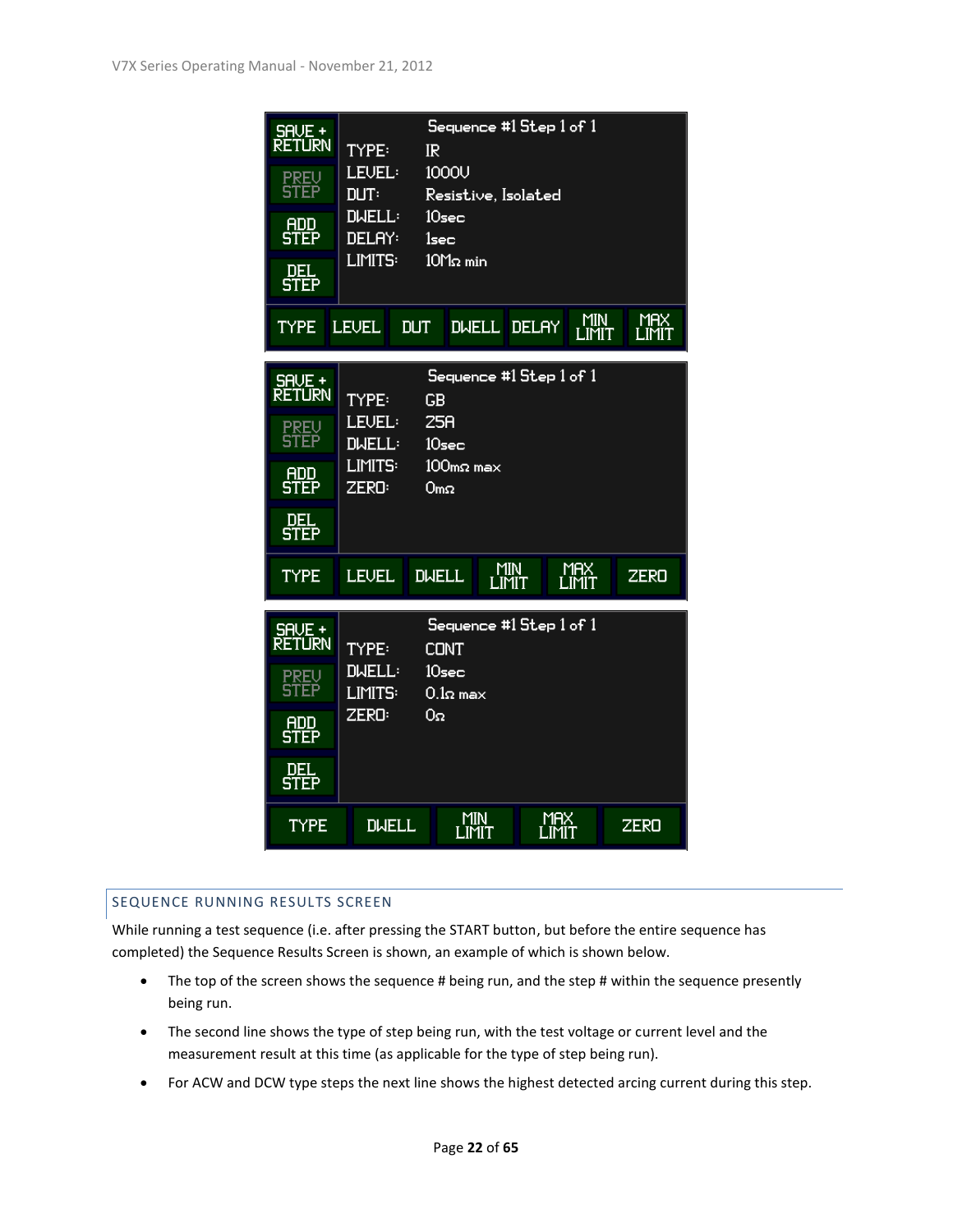- The next line shows the phase of the present step, the amount of time expired, and the remaining time (as applicable).
- The bottom portion of the screen shows the usage of the START and STOP buttons during this step.



#### <span id="page-22-0"></span>SEQUENCE MULTI-STEP REVIEW SCREEN

After a sequence containing multiple steps has been run, this screen is shown, an example of which is shown below. The overall status of the tests and a summary of the first few failing steps (if any) are shown on this screen.

- The terminals of the V7X are always in a safe condition while on this screen.
- Depending on the relevant configuration setting, the user may be able to start a further run of this sequence from this screen.
- The individual results for each step may be reviewed by pressing the SHOW DETAILS button at the bottom of this screen.



#### <span id="page-22-1"></span>SEQUENCE SINGLE STEP REVIEW SCREEN

After a sequence has been run which resulted in only a single step being executed then this screen is shown, an example of which is shown below. This screen is also shown if the SHOW DETAILS button is pressed on the Sequence Multi-step Review Screen.

- The terminals of the V7X are always in a safe condition while on this screen.
- The information shown is that present when the selected step was completed (whether pass or fail).
- The second line shows the type of step being run, with the test voltage or current level and the measurement result at this time (as applicable for the type of step being run).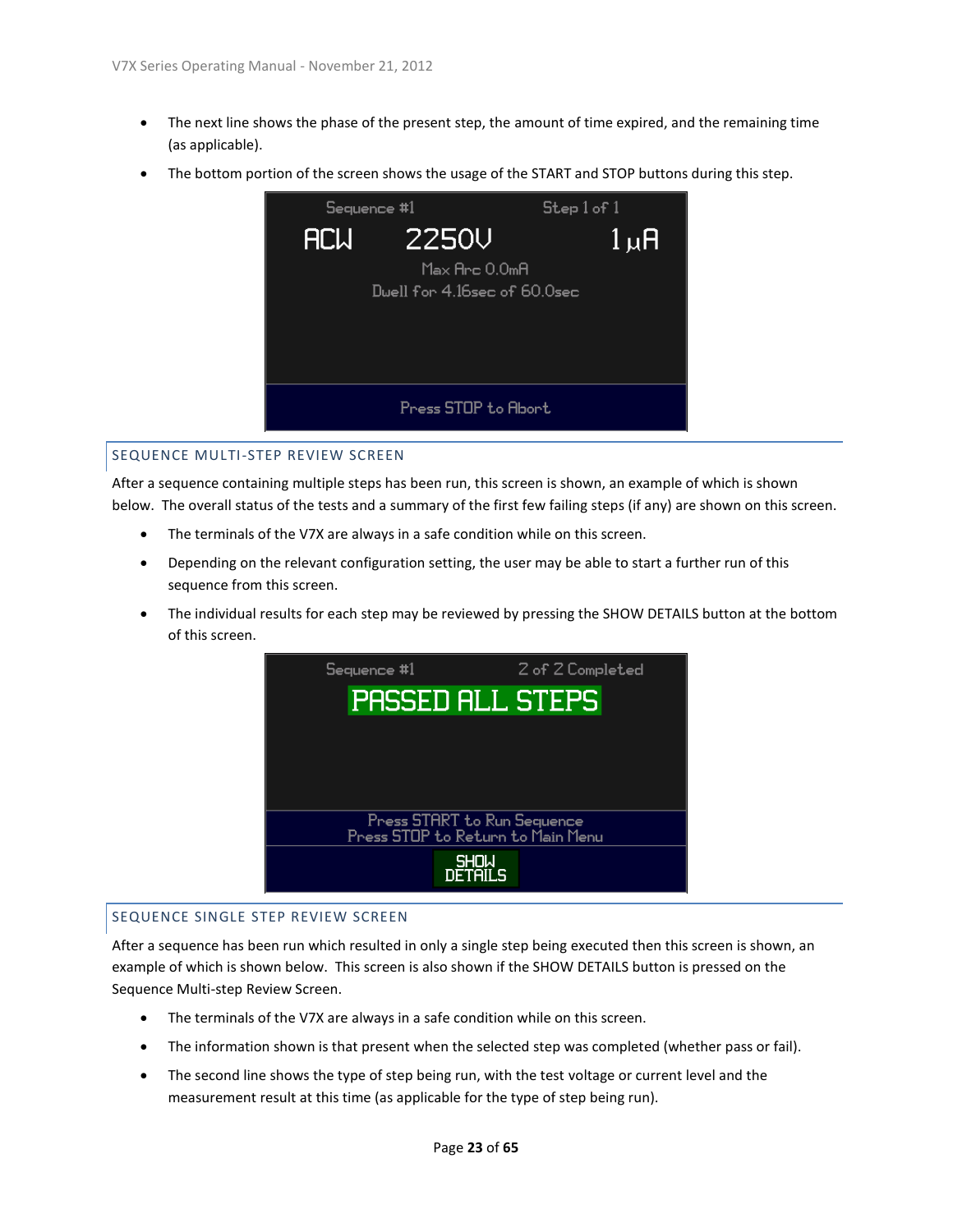- For ACW and DCW type steps the next line shows the highest detected arcing current during this step.
- The next line shows the phase of the present step, the amount of time expired, and the remaining time (as applicable).
- Below this is an indication of the pass/fail status for this step only. If a FAIL was detected, then (as applicable) the relevant data on this screen is shown in red.
- Depending on the relevant configuration setting, the user may be able to start a further run of this sequence from this screen.



#### <span id="page-23-0"></span>CONFIG MENU SCREEN

If the CONFIG MENU button on the MAIN MENU screen is pressed, then this screen is shown, an example of which is shown below.

- The terminals of the V7X are always in a safe condition while on this screen.
- The main part of the screen shows the present configuration settings for the V7X.
- The buttons down the left side of the screen allow the user to save the configuration settings, or to set them to factory defaults.
- The buttons across the bottom of the screen allow you to change each setting. The MORE and BACK buttons allow the user to switch between the available buttons.
- If changes are made, they do not become effective until the SAVE + RETURN button is pressed.
- The STOP button may be used to discard any changes made while on this screen, returning to the MAIN MENU screen.
- These settings affect operation of the V7X for all sequences being run.
- Some of these settings require additional explanation to that on the screen
	- $\circ$  LOCK. The user may set that a password is required to make future changes to the configuration and sequences stored in the V7X. This selection enables this operation. When initially enabled, the user may enter a password containing up to 5 digits which will be needed to be entered in the future to make changes.
		- If a password has been previously set, but has been forgotten, the please contact Vitrek for details regarding recovering from this.
	- $\circ$  IR END ON. This only applies to IR type test steps and sets the condition(s) under which an IR type test step may be terminated prior to the test time expiring.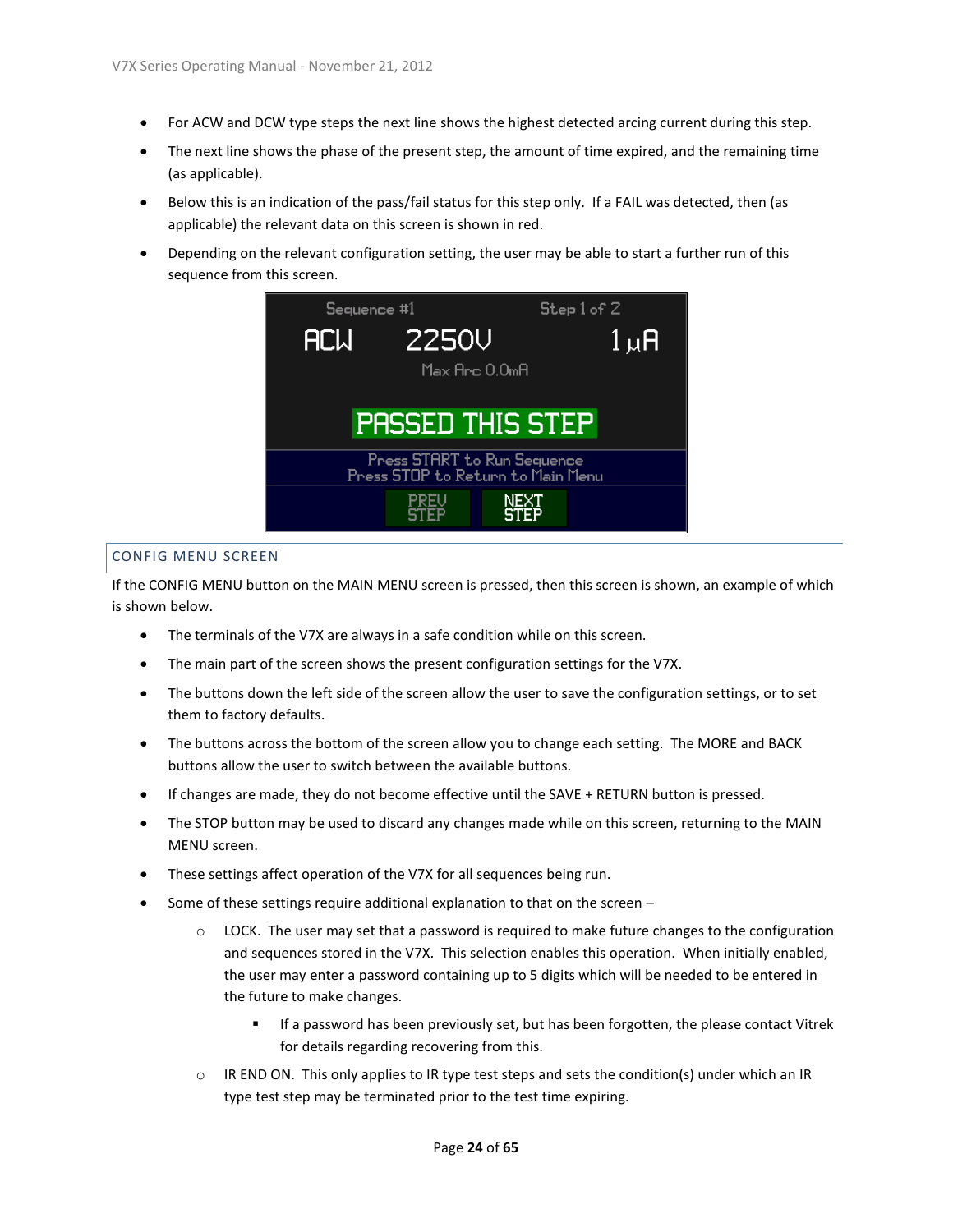- Fail. This is the most commonly used setting. The V7X will terminate IR steps as soon as a leakage resistance is measured which falls outside the limits set for that step. If the dwell time for that step is reached prior to this occurring then the step is considered a PASS.
- Pass. This is a rarely used setting. The V7X will terminate IR steps as soon as a leakage resistance is measured which falls inside the limits set for that step. If the dwell time for that step is reached prior to this occurring then the step is considered a FAIL.
- Time Expired. This is an often used setting. The V7X will only terminate IR steps when the dwell time for that step is reached, the pass/fail decision is entirely based on the measured leakage resistance at that time.
- Pass and Steady or Increasing. This is an often used setting. The V7X will terminate IR steps as soon as a leakage resistance is measured which falls inside the limits set for that step and is either steady or increasing in value. If the dwell time for that step is reached prior to this occurring then the pass/fail decision is entirely based on the measured leakage resistance at that time.
- o RAMP DOWN. This only applies to DCW and ACW type test steps and selects whether these type tests will quickly discharge when completed or will ramp down using the same time as set for that steps Ramp setting.
- $\circ$  ON FAIL. Usually the user wishes to stop running the sequence as soon as a failure occurs, however in some situations the user may wish to continue testing. This allows it to be configured by the user.

| SAVE +<br><b>RETURN</b> | <b>IFACE:</b><br><b>VICL:</b>                      |      | RS232 ® 115200baud<br>1 Switch Units                                      |             |      |             |
|-------------------------|----------------------------------------------------|------|---------------------------------------------------------------------------|-------------|------|-------------|
| RESET<br><b>CONFIG</b>  | DIO:<br>START:<br><b>BEEP:</b>                     | 0ff  | Start+Stop:On, Interlock:Off<br><b>Directly Starts</b>                    |             |      |             |
|                         | $L$ ock:<br>FREQ:<br>ARC:                          | 60Hz | Disabled<br>No Limit                                                      |             |      |             |
|                         | IR END ON:<br><b>RAMP DOWN:</b><br><b>ON FAIL:</b> |      | <b>Time Expired</b><br>Fast Discharge<br><b>Continue Running Sequence</b> |             |      |             |
| <b>IFACE</b>            | uicl                                               | םום  | <b>START</b>                                                              | <b>BEEP</b> | LOCK | <b>MORE</b> |

#### <span id="page-24-0"></span>UTILITY MENU SCREEN

If the UTILITY MENU button on the MAIN MENU screen is pressed, then this screen is shown, an example of which is shown below.

- The main portion of the screen shows the present status of the V7X. The results of the internal tests shown on this screen are for those continuously run at all appropriate times while the V7X is powered.
	- $\circ$  If the temperature shown on the DRIVE line is significantly higher than expected then this generally indicates that the V7X has insufficient cooling space around it, or is being heated by other equipment, or a combination of these. Corrective action may need to be taken by the user.
	- $\circ$  If the POWER line shows that the applied line power source is beyond (or close to beyond) the allowable range then corrective action should be taken by the user.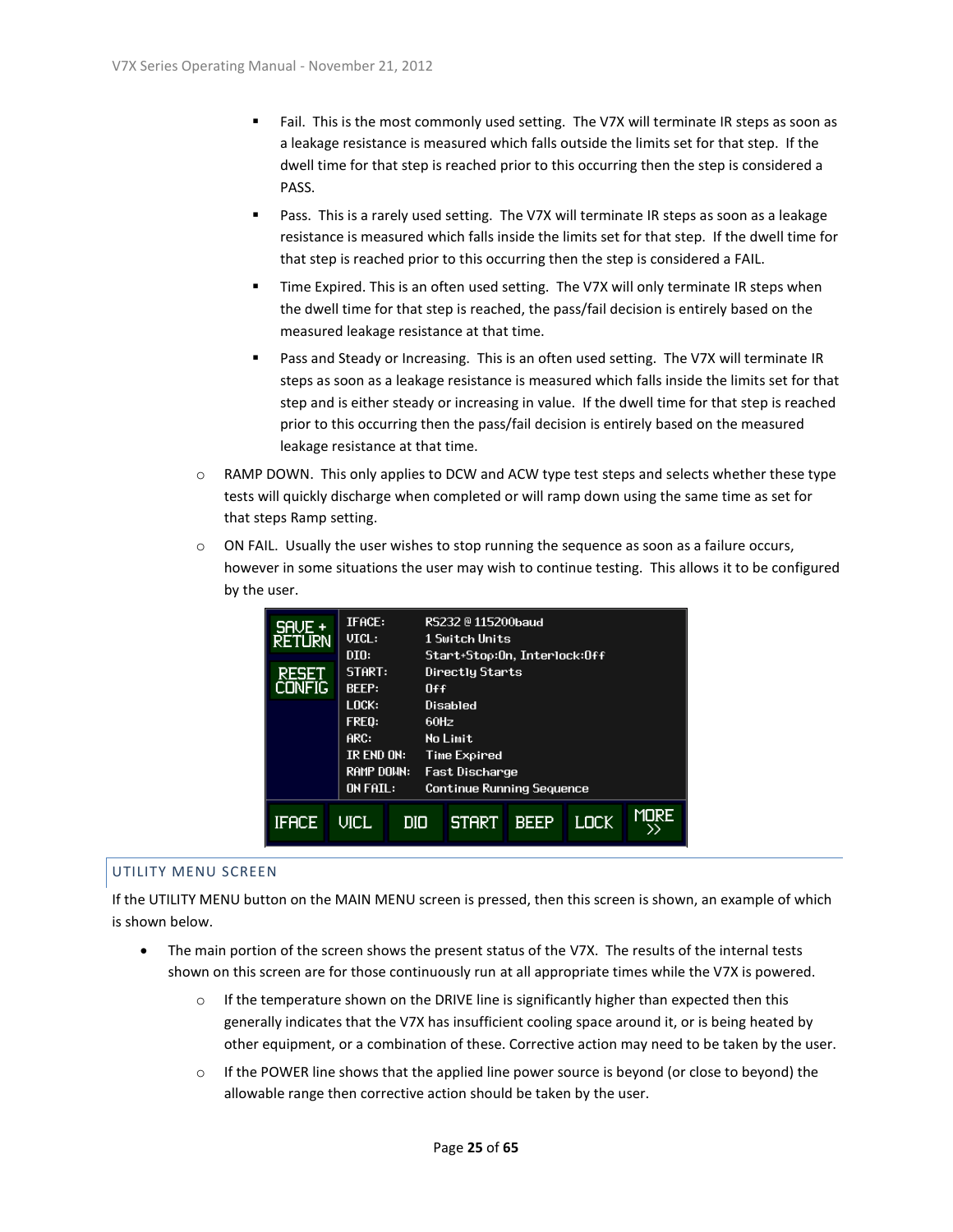- $\circ$  If any of the indicated test results on this screen show an error or warning, then corrective action should be taken. In most case this indicates that service is required.
- The buttons across the bottom of the screen allow you to perform one of several utility operations on the  $V7X -$ 
	- $\circ$  CONT ZERO. This allows the user to measure the impedance of a pair of leads connected between the CONT terminals and use the measured resistance of these leads as an offset in all future CONT type resistance measurements.
	- $\circ$  GB ZERO. This allows the user to measure the impedance of leads connected to the GB terminals and use the measured resistance of these leads as an offset in all future GB type resistance measurements. Note – generally this function should not be used unless the user needs to use a length of 2-wire connection when performing GB type steps.
	- $\circ$  SELF TEST. When pressed, this commands the V7X to perform a series of active circuitry tests within the unit, which, if successful, provides confidence that the V7X is operating correctly. It is recommended that this test be performed at regular intervals (e.g. weekly). No external equipment, wiring or tools are required to perform a SELF TEST.
	- o AUTO PVD. Under construction.
	- $\circ$  CAL ADJUST. This enables the user to adjust the calibration of the V7X; this is described later in this manual and should only be performed by qualified personnel.
	- $\circ$  CAL VERIFY. This enables the user to adjust the calibration of the V7X; this is described later in this manual and should only be performed by qualified personnel.

| <b>MODEL:</b>                                                  |                                                                                 | U74, Serial #12345                                             |                    |                             |                             |
|----------------------------------------------------------------|---------------------------------------------------------------------------------|----------------------------------------------------------------|--------------------|-----------------------------|-----------------------------|
| <b>FIRMWARE:</b><br>MEMORY:<br>DSP:<br><b>DRIVE:</b><br>POWER: | $H$ ARDWARE: OK ( $\cup$ 1)<br>OK (01.0)<br>$OK$ $(25C)$<br>OK<br>CIRCUITRY: OK | DK (v1.01, Det 11 2012, 06:34:53)<br>$\mathsf{D\!K}$ (5% used) |                    |                             |                             |
|                                                                |                                                                                 | Press STOP to Return to Main Menu                              |                    |                             |                             |
| CONT<br>ZERO                                                   | GB.<br><b>ZERO</b>                                                              | <b>SELF</b><br><b>TFST</b>                                     | PUD<br><b>TEST</b> | <b>CAL</b><br><b>ADJUST</b> | <b>CAL</b><br><b>UERIFY</b> |

#### <span id="page-25-0"></span>**DATA ENTRY SCREENS**

Many configuration settings are of the multiple choice type. These settings are changed without leaving the screen in which they appear by pressing (repeatedly if needed) the associated button across the bottom of the screen.

Other configuration settings require user data entry; by pressing the associated button across the bottom of the screen the user is presented with a data entry screen to set the desired data. Pressing the ENTER button on a data entry screen saves the data and returns to the original screen, pressing the STOP button discards any changes made and returns to the original screen. In all cases, the user must enter a valid entry on a data entry screen. The screen prompts the user if the data entered is not acceptable.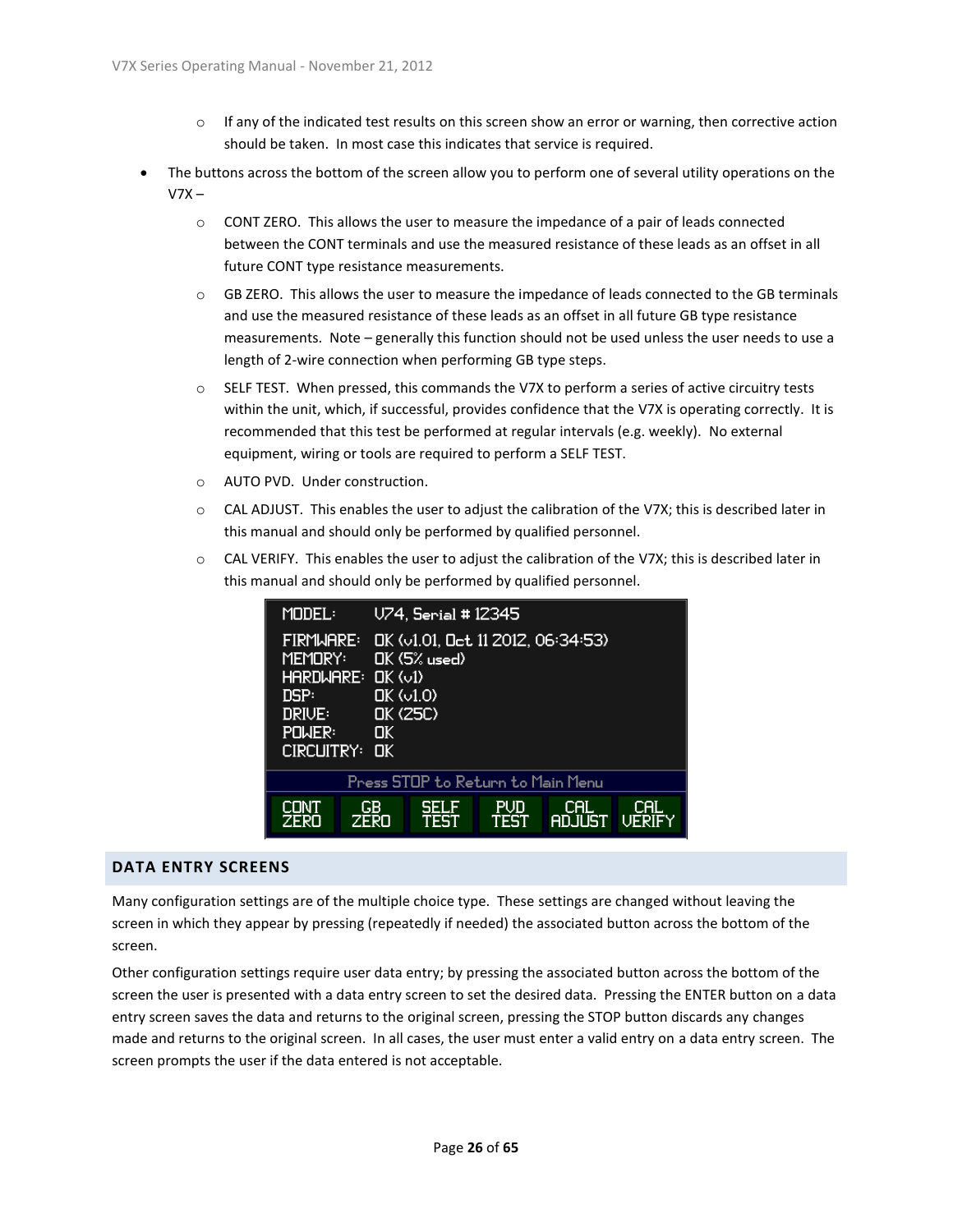Numerical entries follow the industry standard methods for data entry, extended to allow for a selection of units if applicable (e.g. µA or mA) and entry of a special condition if applicable (e.g. USER terminated dwell period, or NONE as a measurement limit).

Entry of a name or message uses left and right cursor keys to select each available character position, allowing the user to modify the existing character in that position by pressing the UP or DOWN keys to select a different character. Hint – when the selected character is blank, pressing the UP key selects alphabetic letters while pressing the DOWN key selects digit characters. The available characters are listed below (in the UP order from left-to-right) -

ABCDEFGHIJKLMNOPQRSTUVWXYZ#%&:()\*+-./<=>@0123456789 and a blank character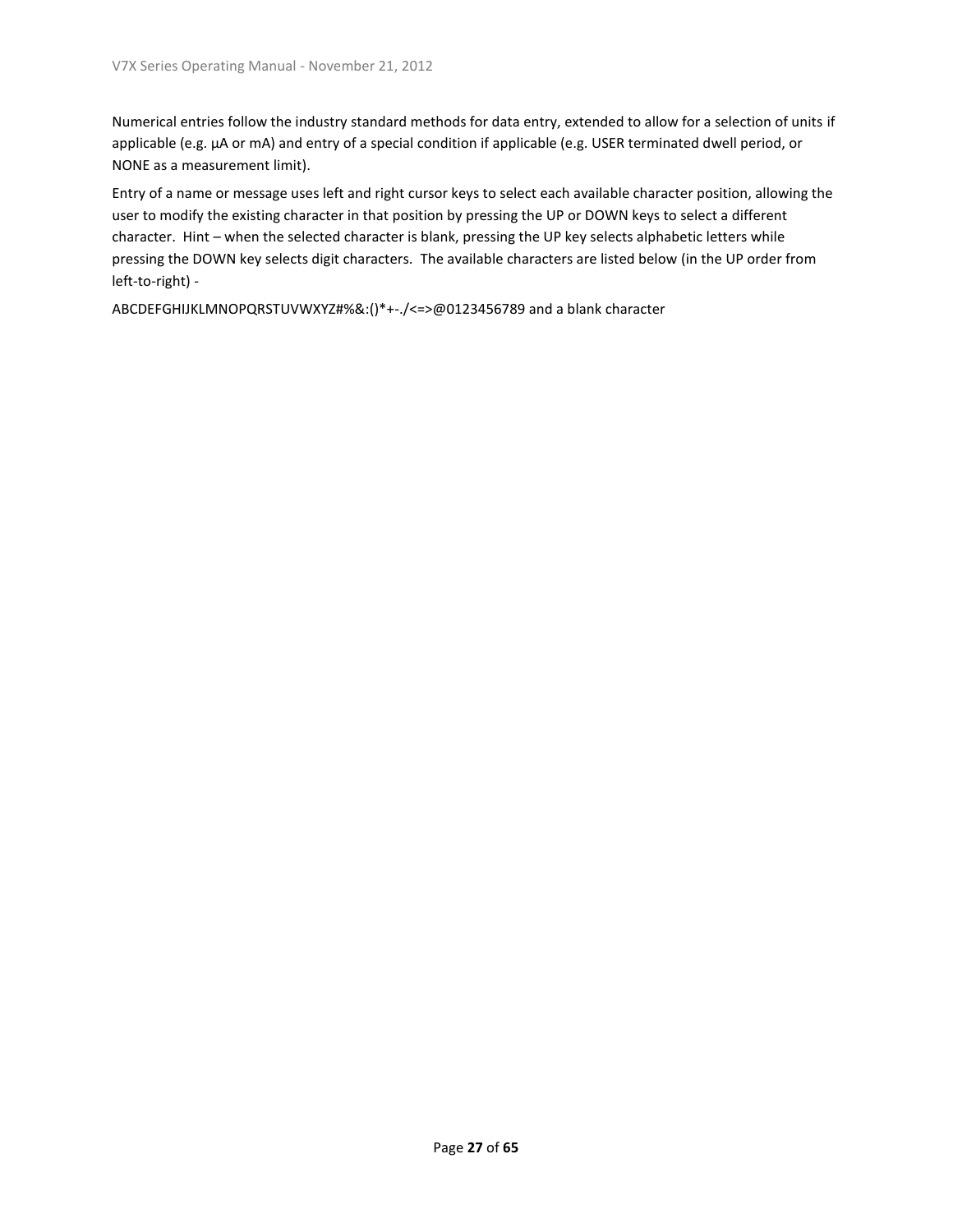## <span id="page-27-0"></span>**SECTION 5 – USING THE DIGITAL I/O INTERFACE**

The Digital I/O interface available on the rear panel of the V7X enables the user to-

- Optionally control starting and stopping test sequences using contact closures.
- Optionally prevent test operation without a Safety Interlock contact closure being present.
- Optionally use contact closure outputs to signal or indicate the present state of a test sequence.

#### <span id="page-27-1"></span>**DIGITAL I/O CONNECTOR PINOUT**

The connector on the rear panel of the V7X is a DB sized, 15-pin, female connector. This is the same physical connector as used for computer "VGA" interfaces.



STOP Input Pin 1 : Connecting STOP to COMMON will stop the V7X from running a test sequence and abort it if one is running.

START Input Pin 2 : Changing from disconnection to connecting START to COMMON will start a test sequence running. The state of this signal is ignored if the STOP signal is in the connected state.

INTERLOCK Input Pin 14 : Connecting INTERLOCK to INTERLOCK COMMON (or COMMON) will abort a test sequence with an INTERLOCK OPENED failure. This is typically connected to a safety hood (or similar) to abort a test sequence and remove high voltages should the safety hood be opened. Note that this signal does not prevent a sequence from being started (e.g. using the START input), it will immediately fail the sequence should it be enabled but not closed when a sequence is started.

COMMON & INTERLOCK COMMON Pins 3 and 15 : These are the COMMON signal for the RESET, START and INTERLOCK input signals. These two pins are internally connected together and are internally grounded. TESTING 1, 2 Output Pins 4 and 5 : While running a test sequence the "TESTING" lines are closed. PASS 1, 2 Output Pins 6 and 7 : After a test sequence has been run with a pass status the "PASS" lines are closed.

FAIL 1, 2 Output Pins 8 and 9 : After a test sequence has been run with a fail status the "FAIL" lines are closed.

Note that the input signals are contact closure with parallel capacitance of nominally 0.1µF. Even with this capacitive loading it is possible to falsely trigger these inputs with extremely adverse interference. The user is recommended to not locate the cable(s) the Digital I/O interface close to any DUT test connections or use well shielded cables if this cannot be achieved.

Although the common signal for all Digital I/O interface inputs is ground, it is recommended that these be driven either from an isolated contact closure or from a grounded reference which is directly connected to the V7X chassis ground. Very large inter-ground voltages can occur during catastrophic load breakdown failures, which can damage either the V7X Digital I/O Input or the output of the driving device.

Each Digital I/O output pair is isolated from the other output pairs and from ground.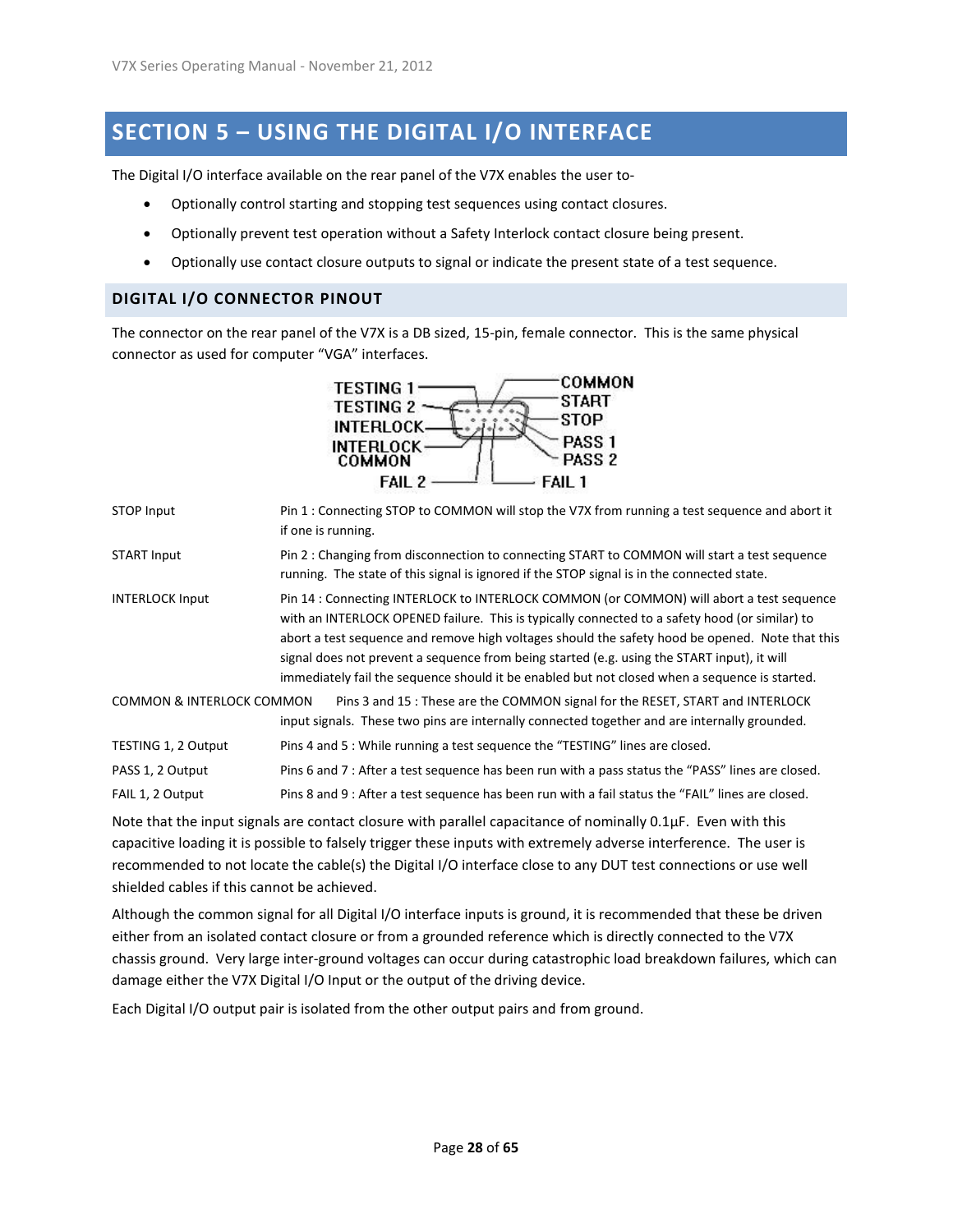#### <span id="page-28-0"></span>**SPECIFICATIONS FOR THE DIGITAL I/O INTERFACE**

| Input Levels         | Contact Closure to ground<br>10KΩ nominal internal pull-up to 3.3Vdc, 0.1μF to ground<br>Clamped at +5Vdc, -0.7Vdc to ground                                                                                           |
|----------------------|------------------------------------------------------------------------------------------------------------------------------------------------------------------------------------------------------------------------|
| Input Timing         | Contact must be open or closed for >5ms for the state to be recognized<br><1ms per step delay between closing START and actually starting the sequence                                                                 |
| Output Levels        | Contact closure $\langle 16 \Omega \rangle$<br>60V max open voltage (either polarity)<br>100mA max continuous (350mA for <10ms) load current (either polarity)<br>500Vpk max isolation from ground and between signals |
| <b>Output Timing</b> | Contact change of state relative timing between outputs : < 5ms                                                                                                                                                        |

#### <span id="page-28-1"></span>**CONFIGURING THE DIGITAL I/O INTERFACE**

The DIO setting in the CONFIG MENU screen allows the user to configure the inputs (STOP, START and INTERLOCK) of the Digital I/O, the outputs are always enabled.

#### <span id="page-28-2"></span>**DIGITAL I/O SIGNAL TIMING**

The digital I/O inputs are intended to be used in concert with the Digital I/O outputs using the following example-

#### <span id="page-28-3"></span>STARTING A TEST SEQUENCE

- 1. Open both STOP and START inputs and wait at least 5ms.
- 2. Close START input and wait at least 5ms.
- 3. Wait until any output of TESTING, PASS or FAIL is closed this step is needed to accommodate the start delay when starting a very long sequence or when starting a sequence which only runs for a very short time.
- 4. Open START input the test sequence is now running or has already terminated, this step can be omitted is desired because the timing of opening the START input is not important so it can be opened at any time as long as it is closed for at least 5ms.
- 5. Wait until TESTING output is open the test sequence has now completed but there may be a slight delay before the pass or fail status is available.
- 6. Wait until either PASS or FAIL output is closed the test sequence has completed and the pass/fail status may be determined. After a test sequence has been run in this manner, the PASS or FAIL output will remain closed until the user either starts running the same test sequence, presses the front panel STOP button, or selects another test sequence.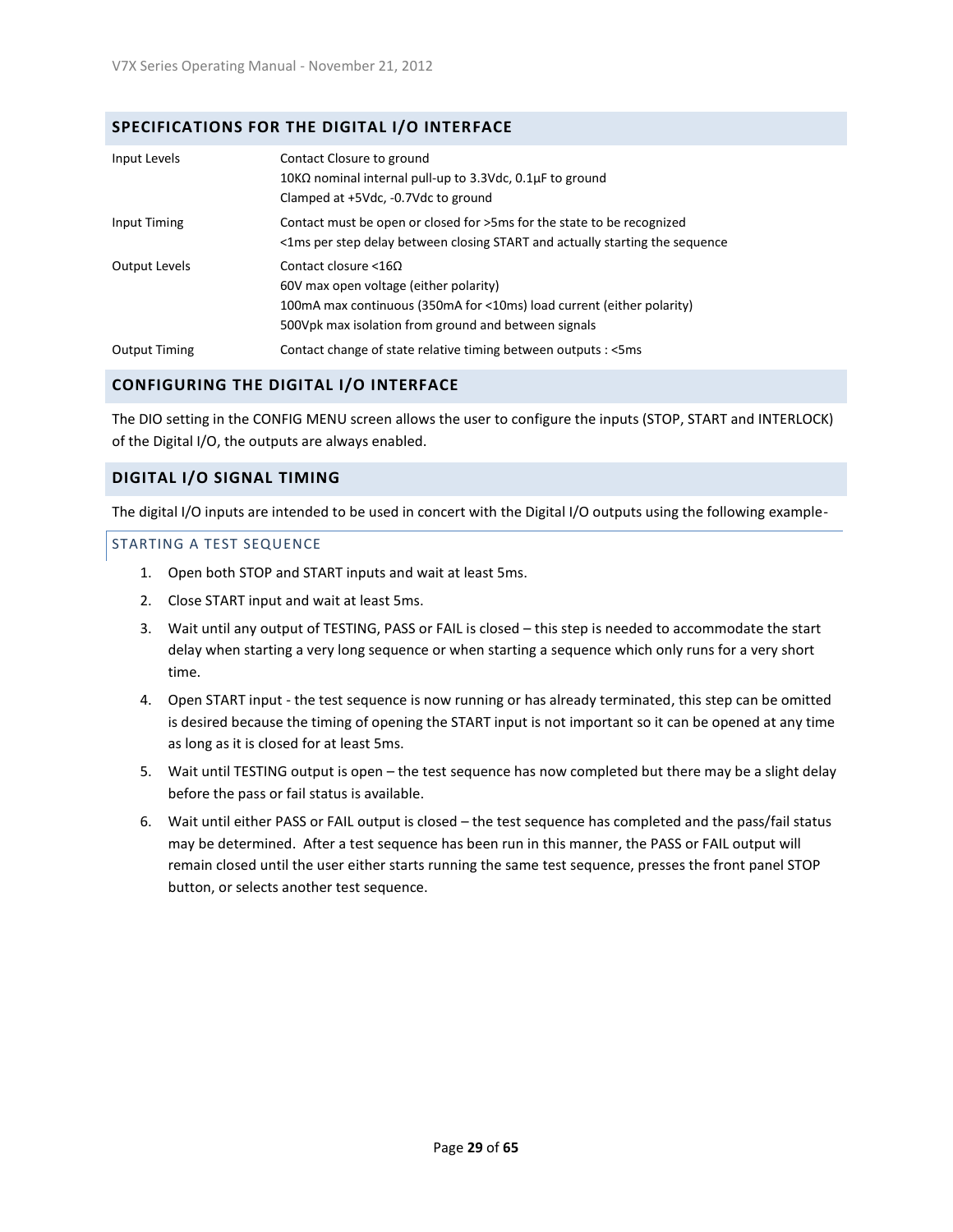## <span id="page-29-0"></span>**SECTION 6 – USING THE V7X FROM AN INTERFACE**

The V7X may be programmed via the RS232 or USB interface. Both use the same format for commands and query responses. All data uses the standard 7-bit ASCII character set.

There are a great many software languages, compilers and development platforms. It is beyond the scope of this document to attempt to provide the user with complete assistance regarding writing software to control the V7X, so it is described in general form. Examples, where given, use the Microsoft Visual Studio Express 2010 development platform and the VB.NET language.

#### <span id="page-29-1"></span>**USING THE RS232 INTERFACE**

<span id="page-29-2"></span>

| <b>SPECIFICATIONS</b> |                                                    |
|-----------------------|----------------------------------------------------|
| <b>Baud Rate</b>      | 9600, 19200, 57600 or 115200                       |
| Handshake             | Bi-directional, hardware (RTS/CTS)                 |
| Data Bits             | 8                                                  |
| Parity                | None                                               |
| Start/Stop Bits       | 1                                                  |
| Connector             | 9-pin Male Dsub                                    |
| Interface Pinout Type | DTE (same as PC computer)                          |
| Cable required        | 9-wire female-female null modem cable, fully wired |
| Cable Length          | <50ft (per standard)                               |

#### <span id="page-29-3"></span>CONFIGURING THE RS232 INTERFACE

The V7X may be enabled to be controlled by the RS232 interface by using the CONFIG MENU -> INTERFACE configuration setting. This must be set to one of the RS232 selections to enable the RS232 interface to be used. The V7X and the software controlling the V7X via the RS232 interface must both be set for the same baud rate. The software must also be set to use hardware handshaking via the RS232 RTS and CTS lines.

#### <span id="page-29-4"></span>CONNECTING TO THE RS232 INTERFACE

The RS232 connector located on the rear panel of the V7X must be connected to the computer. For a standard PC type computer this requires a 9-pin female-female null modem cable, the pinout on the V7X connector is identical to that on a standard PC, so the data and handshake lines must cross-over in the cable. Suitable cables are available from ViTREK.

Many computers do not have a RS232 interface available; in these cases the user may need to use a USB-to-RS232 convertor to provide the RS232 interface. Many such convertors are available; ViTREK offers a fully tested convertor which is recommended if this method is desired by the user. Although the use of a convertor may not appear to alter the software written by the user, the majority of USB-to-RS232 convertors have a fairly severe latency delay for each transmitted and received string of characters, typically this is 10ms or more. In high speed applications this may severely restrict the overall speed, so in those applications the direct use of the USB interface of the V7X is recommended.

#### <span id="page-29-5"></span>WRITING SOFTWARE TO CONTROL THE V7X VIA RS232

Before the users' software can communicate with the V7X it generally must create an object for the specific serial port and configure it. As an example the following lines of code configure and open the port for communications (SerialPort1 is defined as a System.IO.Ports.SerialPort object)-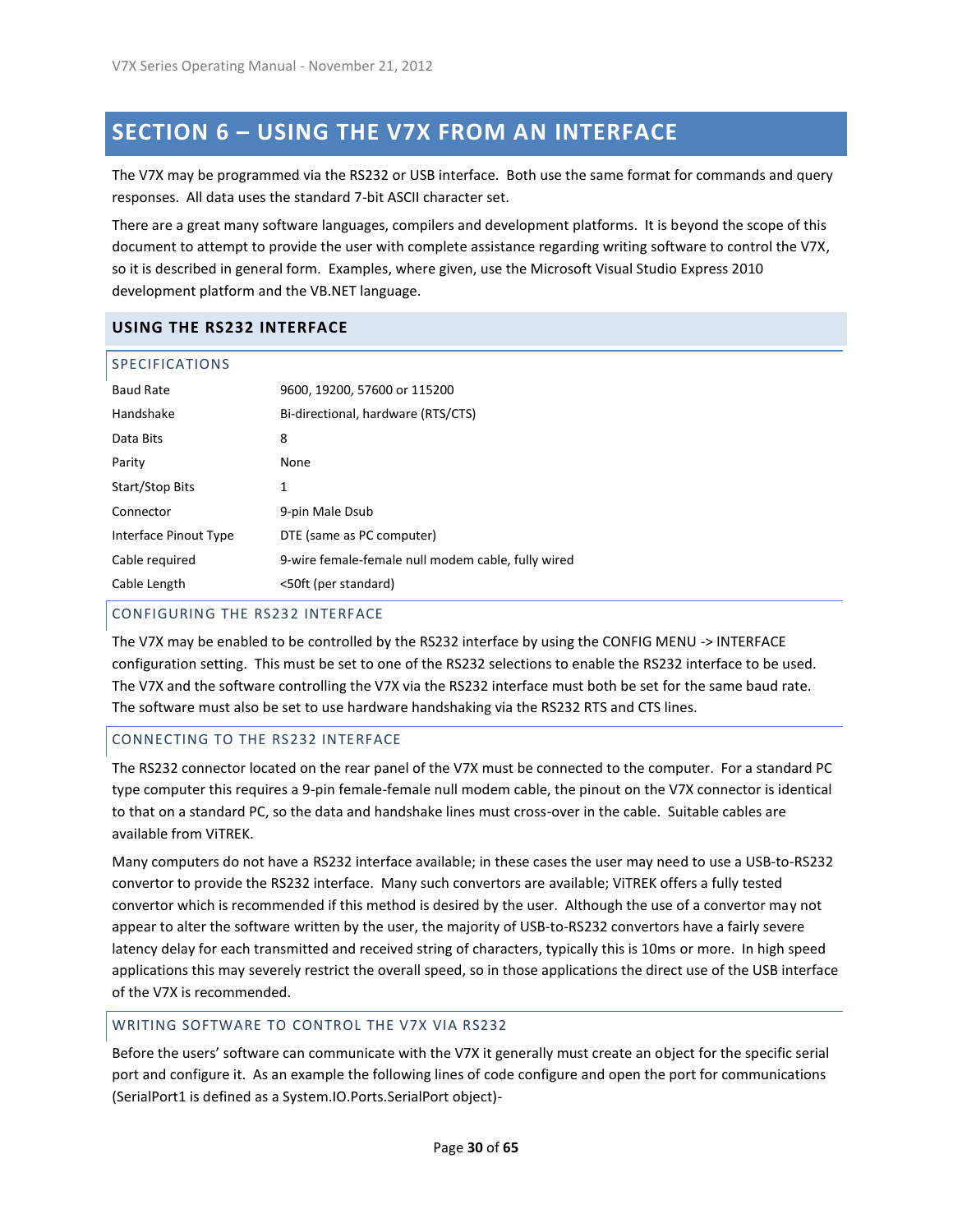SerialPort1.BaudRate = 115200 SerialPort1.PortName = "COM1" SerialPort1.Handshake = IO.Ports.Handshake.RequestToSend SerialPort1.ReadTimeout = 1000 SerialPort1.WriteTimeout = 1000 SerialPort1.DtrEnable = True SerialPort1.Open()

Since the V7X communicates entirely using the standard ASCII character set, the normal methods for sending and receiving character strings may be used, remembering to always terminate both transmitted and received strings with the <CR> and/or <LF> characters. Examples-

SerialPort1.WriteLine(TransmitString) ; Transmit the TransmitString to the V7X, terminating as required by the V7X Dim ReadString as String = SerialPort1.ReadLine(); Receive ReadString from the V7X, terminating as required by the V7X

In practice the user may need to provide handlers for recovering from timeout errors in addition to the examples shown above.

#### <span id="page-30-0"></span>**USING THE USB INTERFACE**

<span id="page-30-1"></span>

| <b>SPECIFICATIONS</b> |                                                                          |
|-----------------------|--------------------------------------------------------------------------|
| Connector             | Standard USB B connector                                                 |
| Cable required        | Standard USB 2.0 A-B Cable                                               |
| Compatibility         | Compatible with Windows XP and later operating systems                   |
| USB Speed             | Full-speed                                                               |
| <b>USB Device</b>     | Enumerates as a Human Interface Device (HID) of the Vendor-specific type |
| <b>Driver</b>         | None required                                                            |

#### <span id="page-30-2"></span>CONFIGURING THE USB INTERFACE

The V7X may be enabled to be controlled by the USB interface by using the CONFIG MENU -> INTERFACE configuration setting. This must be set to the USB selection to enable the USB interface to be used. On the CONFIG MENU screen of the V7X the connection status of the USB interface is also shown to provide assistance with detecting if the V7X has correctly connected to the computer.

#### <span id="page-30-3"></span>CONNECTING TO THE USB INTERFACE

The V7X connects to a USB 2.0 or later USB port on a computer using a standard USB 2.0 A-B cable, which may be purchased from ViTREK if desired. The V7X has been tested with USB 3.0 and high speed USB 2.0 ports when used with the cables supplied by ViTREK, but note that the V7X does not support high speed nor OTG activities on the USB bus (these become automatically disabled in the computer during enumeration of the V7X).

The V7X does not require a vendor supplied driver, so no installation is required. When the V7X is first connected to a computer (sometimes to each specific USB port of a computer) the operating system of the computer must load the native HID device driver, this may take a short while. During that time the V7X cannot be communicated with via the USB.

#### <span id="page-30-4"></span>WRITING SOFTWARE TO CONTROL THE V7X VIA USB

Since the V7X appears as a standard HID Input Device with Vendor-specific properties, the user must communicate through the standard Windows® interface for such devices. This can be a difficult task, so ViTREK includes a pair of DLL files to ease this communication (SLABHIDtoUART.dll and SLABHIDDevice.dll, both of which must be accessible to the users program). All attempts to open the port, transmit strings through the port, receive strings through the port and close the port should be directly made through simple calls to these DLL files. Header files defining these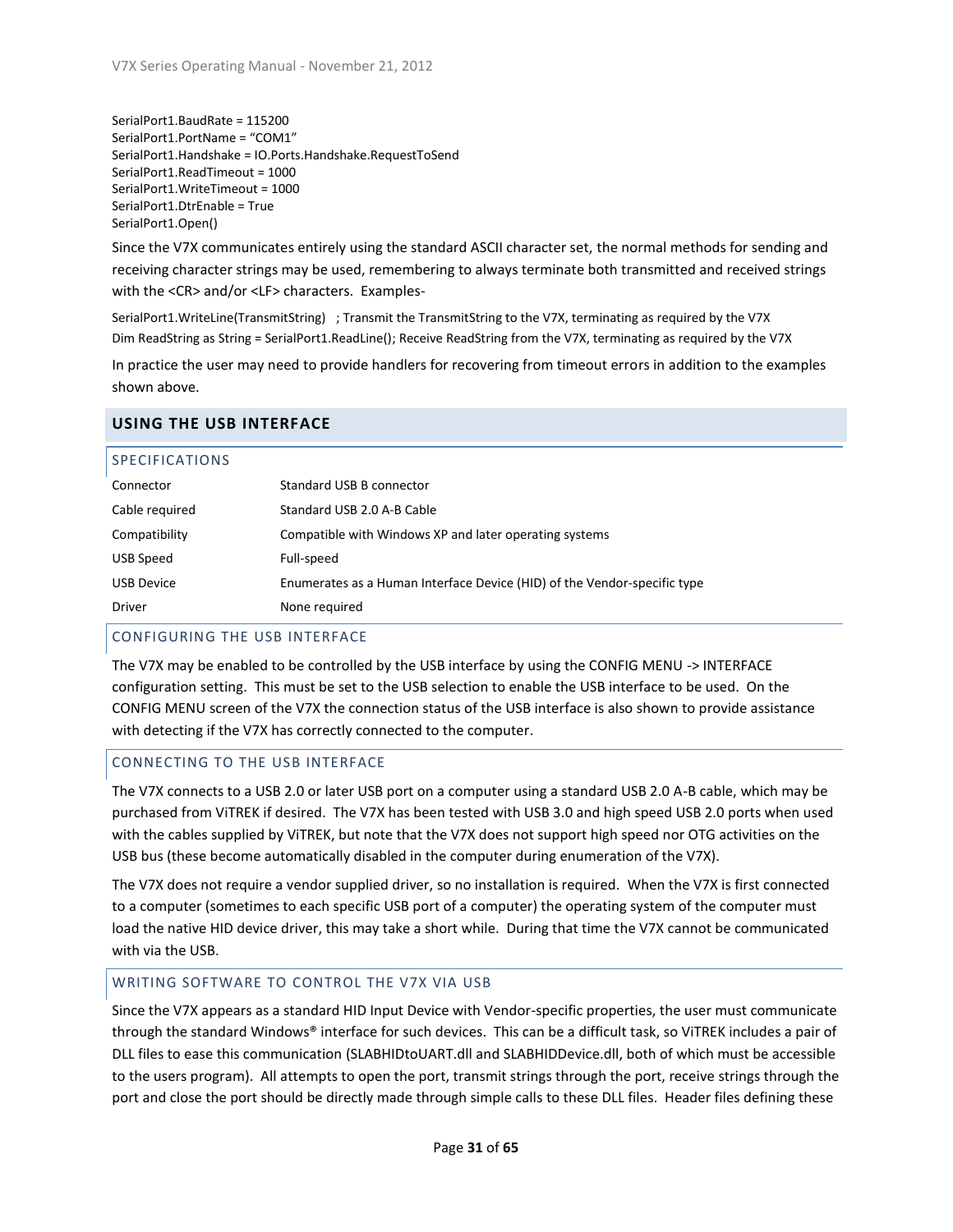calls for VB.NET and for C/C++ are also provided (SLABCP2110.vb and SLABCP2110.h respectively). When compiling applications using the Visual Studio development platform the user must compile for x86 processors, otherwise there will be conflicts with the supplied DLL files.

Note, most communications require knowledge of the USB VID (Vendor ID) and PID (Product ID) numbers used by the V7X. These are 4292 and 34869 respectively for all V7X units.

As an example the following lines of code configure and open the port for communications-

Private USBDevice as System.IntPtr ; Defines the object for communications via USB

Dim num\_devices as Integer

HidUart\_GetNumDevices(num\_devices, 4292, 34869) ; Set num\_devices to number of V7X found

; User should provide handler for situation where no V7X devices are found

HidUart\_Open(usbdevice, 0, 4292, 34869) ; Opens the first found V7X

; The user should provide handling of failure to open the device following this call

; The user may use other functions available to check the serial number of the V7X opened by this call

; e.g. HidUart\_GetString (see header file for details)

HidUart\_SetUartConfig(usbdevice, 115200, HID\_UART\_EIGHT\_DATA\_BITS, HID\_UART\_NO\_PARITY,

HID\_UART\_SHORT\_STOP\_BIT, HID\_UART\_RTS\_CTS\_FLOW\_CONTROL)

HidUart SetTimeouts(usbdevice, 100, 1000) ; Set transmit and receive timeouts

Since the V7X communicates entirely using the standard ASCII character set, methods for sending and receiving character strings may be used, remembering to always terminate both transmitted and received strings with the <CR><LF> characters. Examples-

; cmd string is the string to be transmitted Dim send data As Byte() = System.Text.Encoding.ASCII.GetBytes(cmd string + Chr(10)) ; Convert to byte array and append <LF> Dim written As Integer

HidUart\_Write(usbdevice, send\_data, send\_data.Length, written)

```
Dim response as String ; String used for the received data
Dim bytebuffer(1) As Byte ; Single byte buffer used to receive data
Dim rx bytes(1000) As Byte ; Byte array used to collect received data
Dim bytes read As Integer
Dim rx pos As Integer = 0
Do
 HidUart Read(usbdevice, bytebuffer, 1, bytes read) ; Read a single byte from the V7X
  If (bytes_read <> 0) Then
    rx_bytes(rx_pos) = bytebuffer(0); Append byte to end of the receive data array
    rx pos += 1 End If
```
Loop Until bytebuffer(0) = 10 Or bytes read = 0 Or rx pos >= rx bytes.Length ; Loop until terminated response = System.Text.Encoding.ASCII.GetChars(rx\_bytes); Convert byte array to an ASCII string

In practice the user may need to provide handlers for recovering from timeout errors in addition to the examples shown above.

As can be seen from the above examples, the USB calls operate using a "handle" to the opened V7X. Should the V7X become disconnected (and possibly re-connected) then the handle may no longer be valid. In general the user should employ methods to ensure that this is detected in the program and a valid handle reformed if possible to avoid difficult to find runtime errors. Most of the calls return error values, these should be checked and corrective action taken as needed. This is particularly important when the V7X is operated at high voltages and DUT breakdown occurs. Unfortunately the USB bus is sensitive to interference in the range from 1MHz to 100MHz and this is exactly the frequency range generated by a catastrophic breakdown in a typical DUT (the instantaneous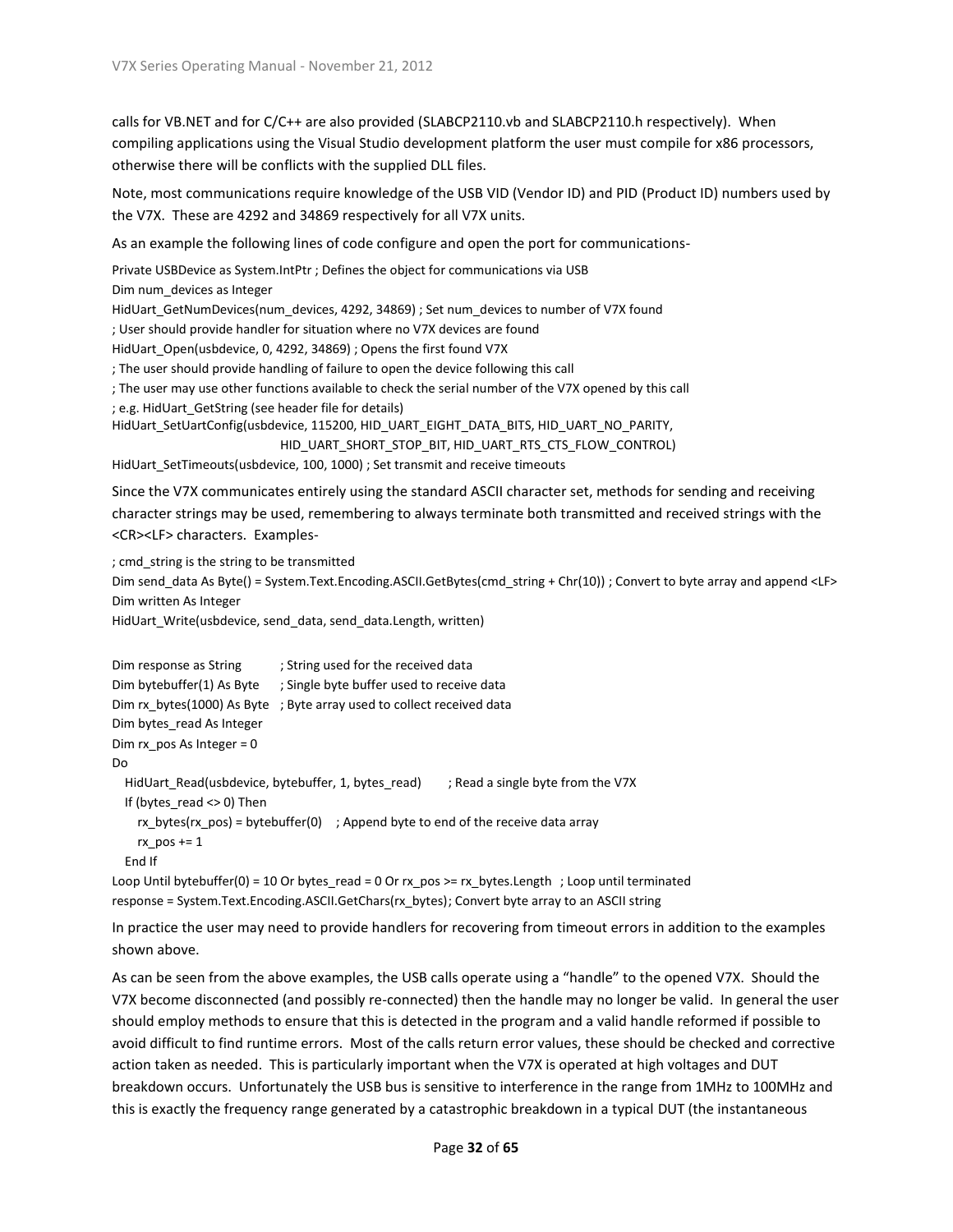power in such breakdowns is typically many KW), it has been found that this can interfere with the USB and cause a disconnect/reconnect cycle, leading to the established handle to become invalid. This can be mitigated by ensuring that the ground of the V7X and the ground of the computer are interconnected as closely as possible.

#### <span id="page-32-0"></span>SUMMARY OF PROVIDED DLL FUNCTIONS

In all function calls requiring a PID and/or VID, the user must use the values noted above for the V7X.

The definitions for the function shown below use a C language form for clarity; do not use the calls exactly as shown instead use the header provided for the specific language being used.

#### *HidUart\_GetNumDevices*

This function returns the number of devices connected to the host with matching vendor and product ID (VID, PID).

HID\_UART\_STATUS\_HidUart\_GetNumDevices (DWORD\* numDevices, WORD vid, WORD pid)

*numDevices*—Returns the number of devices connected on return.

*vid*—Filter device results by vendor ID.

*pid*—Filter device results by product ID.

Return Value: HID\_UART\_STATUS = HID\_UART\_SUCCESS, HID\_UART\_INVALID\_PARAMETER

#### *HidUart\_GetString*

This function returns a null-terminated vendor ID string, product ID string, serial string, device path string, manufacturer string, or product string for the device specified by an index passed in *deviceNum*. The index for the first device is 0 and the last device is the value returned by *HidUart\_GetNumDevices()* – 1.

HID UART STATUS HidUart GetString (DWORD deviceNum, WORD vid, WORD pid, char\* deviceString, DWORD options)

*deviceNum*—Index of the device for which the string is desired.

*vid*—Filter device results by vendor ID.

*pid*—Filter device results by product ID.

*deviceString*—Variable of type HID\_UART\_DEVICE\_STRING which will contain a NULL terminated ASCII device string on return. The string is 260 bytes.

*options*—Determines if *deviceString* contains a vendor ID string, product ID string, serial string, device path string, manufacturer string, or product string.

Return Value: HID\_UART\_STATUS = HID\_UART\_SUCCESS, HID\_UART\_DEVICE\_NOT\_FOUND, HID\_UART\_INVALID\_PARAMETER, HID\_UART\_DEVICE\_ACCESS\_ERROR

#### *HidUart\_GetOpenedString*

This function returns a null-terminated vendor ID string, product ID string, serial string, device path string, manufacturer string, or product string for the device specified by *device*.

HID\_UART\_STATUS\_HidUart\_GetOpenedString (HID\_UART\_DEVICE device, char\* deviceString, DWORD options)

*device*—Device object pointer as returned by *HidUart\_Open()*.

*deviceString*—Variable of type HID\_UART\_DEVICE\_STRING which will contain a NULL terminated ASCII device string on return. The string is 260 bytes.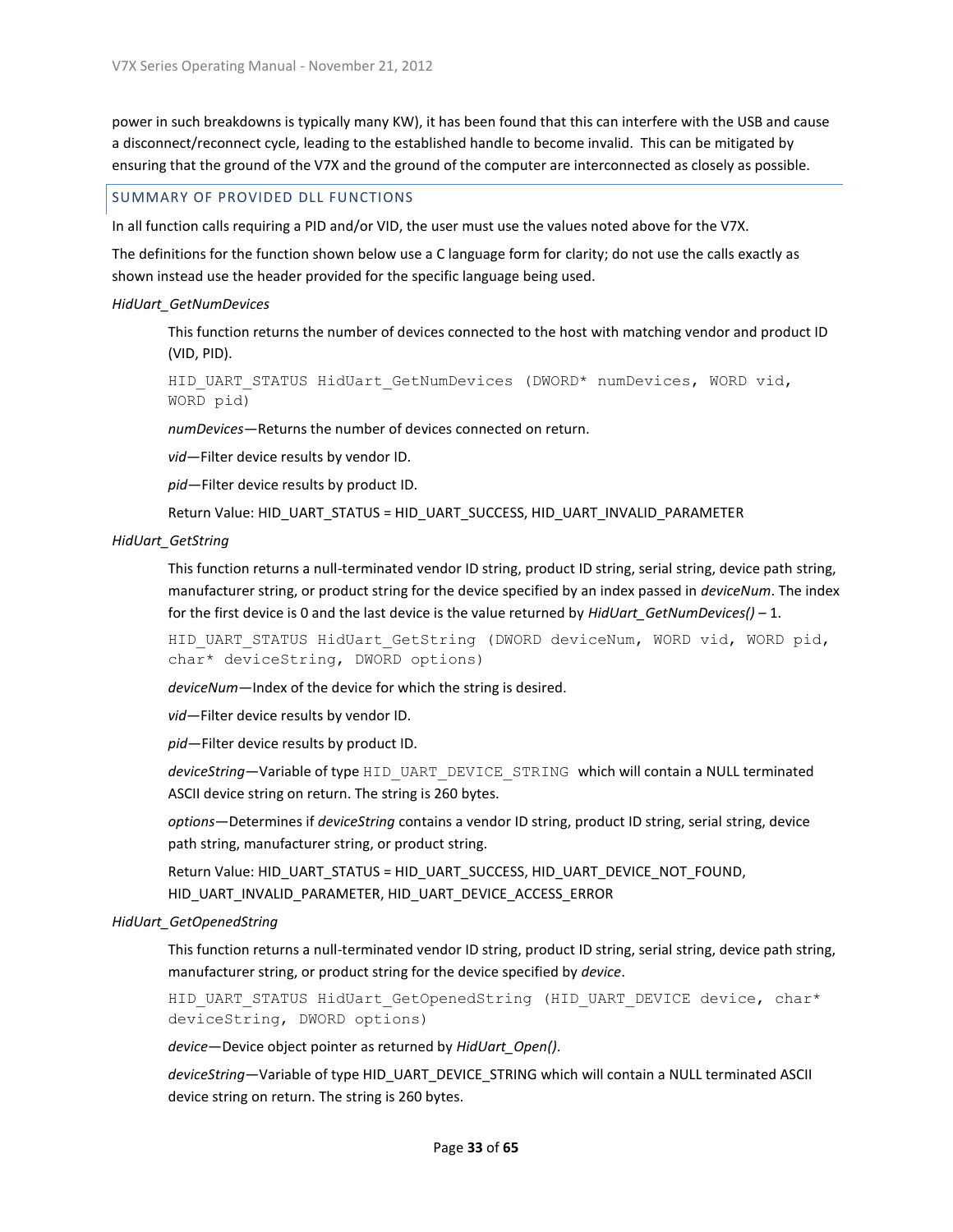*options*—Determines if *deviceString* contains a vendor ID string, product ID string, serial string, device path string, manufacturer string, or product string.

Return Value: HID\_UART\_STATUS = HID\_UART\_SUCCESS, HID\_UART\_INVALID\_DEVICE\_OBJECT, HID\_UART\_INVALID\_PARAMETER, HID\_UART\_DEVICE\_ACCESS\_ERROR

#### *HidUart\_Open*

Opens a device using a device number between 0 and *HidUart\_GetNumDevices()–1* and returns a device object pointer which will be used for subsequent accesses.

HID\_UART\_STATUS\_HidUart\_Open (HID\_UART\_DEVICE\* device, DWORD deviceNum, WORD vid, WORD pid)

*device*—Returns a pointer to a V7X device object. This pointer will be used by all subsequent accesses to the device.

*deviceNum* —Zero-based device index, between 0 and *(HidUart\_GetNumDevices()* – 1).

*vid*—Filter device results by vendor ID.

*pid*—Filter device results by product ID.

Return Value: HID\_UART\_STATUS= HID\_UART\_SUCCESS, HID\_UART\_INVALID\_DEVICE\_OBJECT, HID\_UART\_DEVICE\_NOT\_FOUND, HID\_UART\_INVALID\_PARAMETER, HID\_UART\_DEVICE\_IO\_FAILED, HID\_UART\_DEVICE\_ACCESS\_ERROR, HID\_UART\_DEVICE\_NOT\_SUPPORTED

Note - Be careful when opening a device. Any HID device may be opened by this library. However, if the device is not actually a V7X, use of this library will cause undesirable results. The V7X PID and VID must always be used.

#### *HidUart\_Close*

Closes an opened device using the device object pointer provided by *HidUart\_Open()*.

HID UART STATUS HidUart Close (HID UART DEVICE device)

Device object pointer as returned by *HidUart\_Open()*.

Return Value: HID\_UART\_STATUS= HID\_UART\_SUCCESS, HID\_UART\_INVALID\_DEVICE\_OBJECT, HID\_UART\_INVALID\_HANDLE, HID\_UART\_DEVICE\_ACCESS\_ERROR

Note - *device* is invalid after calling *HidUart\_Close()*. It is recommended to set *device* to NULL after this call.

#### *HidUart\_IsOpened*

Returns the device opened status.

HID\_UART\_STATUS\_HidUart\_IsOpened (HID\_UART\_DEVICE device, BOOL\* opened)

*device*—Device object pointer as returned by *HidUart\_Open()*.

*opened*—Returns *TRUE* if the device object pointer is valid and the device has been opened using HidUart\_Open().

Return Value: HID\_UART\_STATUS= HID\_UART\_SUCCESS, HID\_UART\_INVALID\_DEVICE\_OBJECT, HID\_UART\_INVALID\_PARAMETER

*HidUart\_Read*

Reads the available number of bytes into the supplied buffer and returns the number of bytes read which can be less than the number of bytes requested. This function returns synchronously after reading the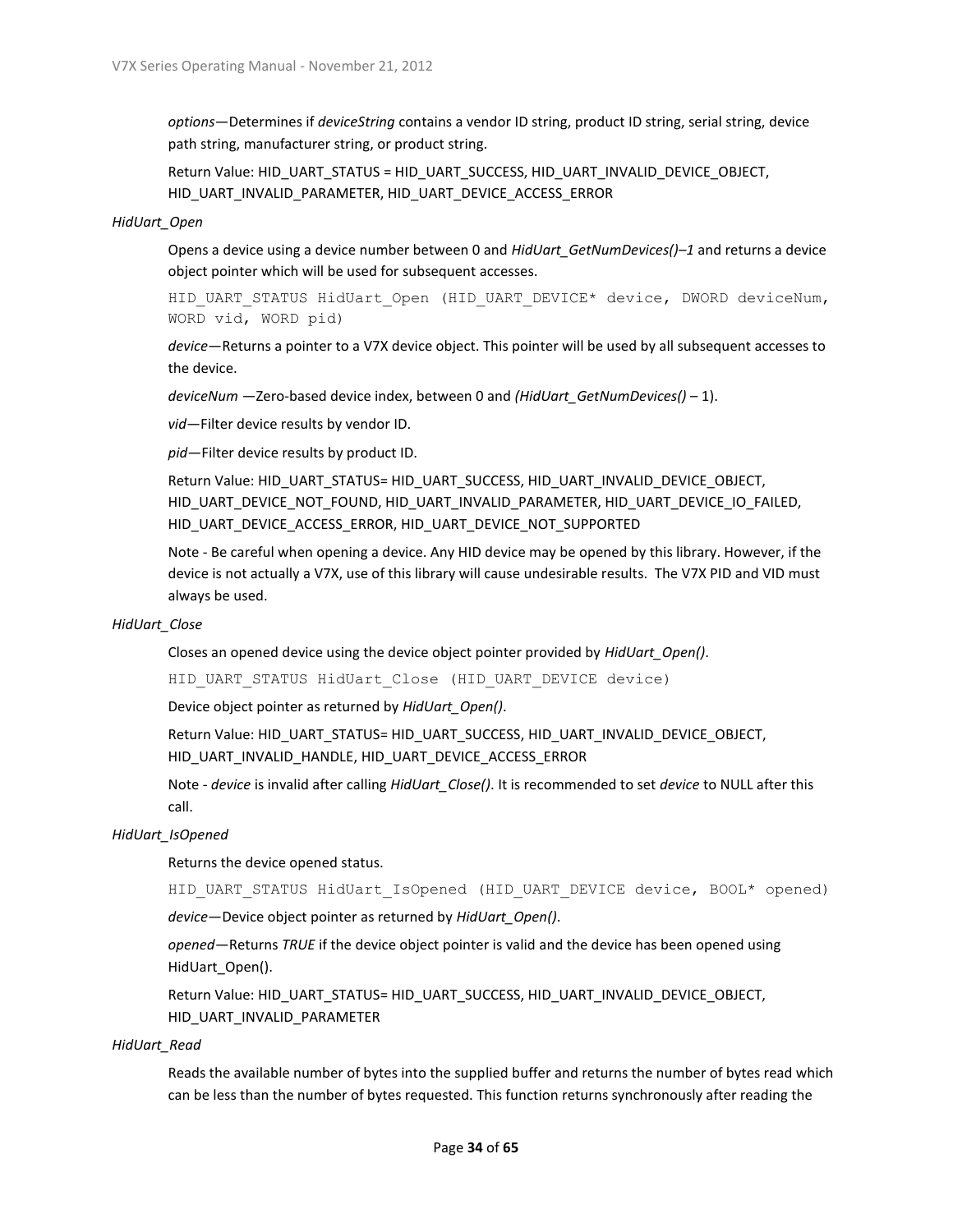requested number of bytes or after the timeout duration has elapsed. Read and write timeouts can be set using *HidUart\_SetTimeouts()*.

HID\_UART\_STATUS\_HidUart\_Read (HID\_UART\_DEVICE device, BYTE\* buffer, DWORD numBytesToRead, DWORD\* numBytesRead)

*device*—Device object pointer as returned by *HidUart\_Open()*.

*buffer*—Address of a buffer to be filled with read data.

*numBytesToRead*—Number of bytes to read from the device into the buffer (1–32768). This value must be less than or equal to the size of *buffer.*

*numBytesRead*—Returns the number of bytes actually read into the buffer on completion.

Return Value: HID\_UART\_STATUS = HID\_UART\_SUCCESS, HID\_UART\_READ\_ERROR, HID\_UART\_INVALID\_PARAMETER, HID\_UART\_INVALID\_DEVICE\_OBJECT, HID\_UART\_READ\_TIMED\_OUT, HID\_UART\_INVALID\_REQUEST\_LENGTH

Note - *HidUart\_Read()* returns HID\_UART\_READ\_TIMED\_OUT if the number of bytes read is less than the number of bytes requested. This will only occur after the read timeout has elapsed. If the number of bytes read matches the number of bytes requested, this function will return HID\_UART\_SUCCESS.

#### *HidUart\_Write*

Write the specified number of bytes from the supplied buffer to the device. This function returns synchronously after writing the requested number of bytes or after the timeout duration has elapsed. Read and write timeouts can be set using *HidUart\_SetTimeouts()*.

HID\_UART\_STATUS\_HidUart\_Write (HID\_UART\_DEVICE device, BYTE\* buffer, DWORD numBytesToWrite, DWORD\* numBytesWritten)

*device*—Device object pointer as returned by *HidUart\_Open()*.

*buffer*—Address of a buffer to be sent to the device.

*numBytesToWrite*—Number of bytes to write to the device (1–4096 bytes). *This value must be less than or equal to the size of buffer.*

*numBytesWritten*—Returns the number of bytes actually written to the device.

Return Value: HID\_UART\_STATUS = HID\_UART\_SUCCESS, HID\_UART\_WRITE\_ERROR,

HID\_UART\_INVALID\_PARAMETER, HID\_UART\_INVALID\_DEVICE\_OBJECT, HID\_UART\_WRITE\_TIMED\_OUT, HID\_UART\_INVALID\_REQUEST\_LENGTH

Note - *HidUart\_Write()* returns HID\_UART\_WRITE\_TIMED\_OUT if the number of bytes written is less than the number of bytes requested.

#### *HidUart\_FlushBuffers*

This function flushes the receive buffer in the V7X and the HID driver.

HID\_UART\_STATUS\_HidUart\_FlushBuffers (HID\_UART\_DEVICE device, BOOL flushTransmit, BOOL flushReceive)

*device*—Device object pointer as returned by *HidUart\_Open()*.

*flushTransmit* —Set to *TRUE* to flush the device transmit buffer.

*flushReceive* —Set to *TRUE* to flush the device receive buffer and HID receive buffer.

Return Value: HID\_UART\_STATUS = HID\_UART\_SUCCESS, HID\_UART\_INVALID\_DEVICE\_OBJECT, HID\_UART\_DEVICE\_IO\_FAILED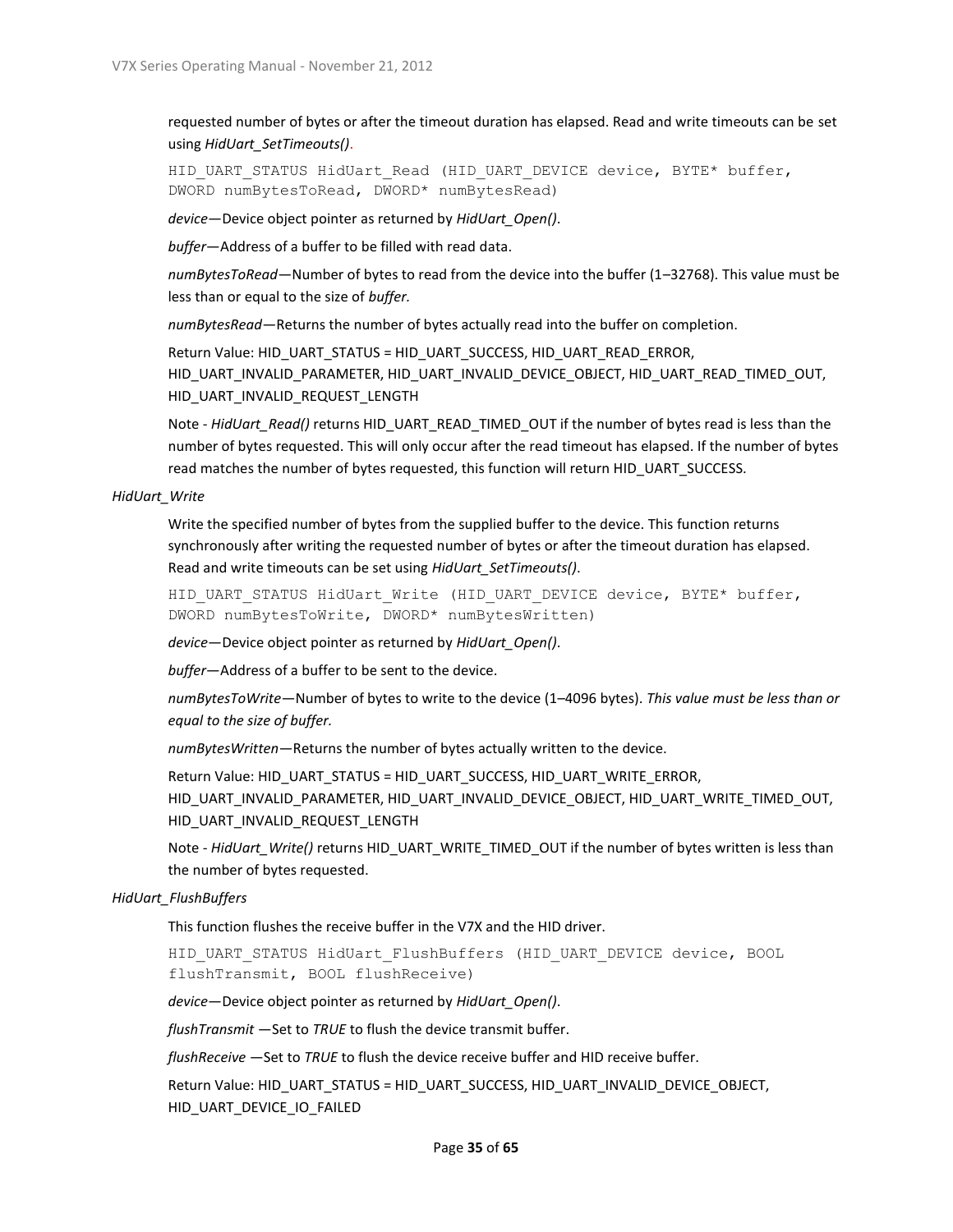#### *HidUart\_Cancello*

This function cancels any pending HID reads and writes.

HID UART STATUS HidUart CancelIo (HID UART DEVICE device)

*device*—Device object pointer as returned by *HidUart\_Open()*.

Return Value: HID\_UART\_STATUS = HID\_UART\_SUCCESS, HID\_UART\_INVALID\_DEVICE\_OBJECT, HID\_UART\_DEVICE\_IO\_FAILED

#### *HidUart\_SetTimeouts*

Sets the read and write timeouts. Timeouts are used for *HidUart\_Read()* and *HidUart\_Write()*. The default value for timeouts is 1000 ms, but timeouts can be set to wait for any number of milliseconds between 0 and 0xFFFFFFFF.

HID\_UART\_STATUS\_HidUart\_SetTimeouts (HID\_UART\_DEVICE device, DWORD readTimeout, DWORD writeTimeout)

*device*—Device object pointer as returned by *HidUart\_Open()*.

*readTimeout*—*HidUart\_Read()* operation timeout in milliseconds.

*writeTimeout*—*HidUart\_Write()* operation timeout in milliseconds.

Return Value: HID\_UART\_STATUS = HID\_UART\_SUCCESS, HID\_UART\_INVALID\_DEVICE\_OBJECT

Note - If read timeouts are set to a large value and no data is received, then the application may appear unresponsive. It is recommended to set timeouts appropriately before using the device.

#### *HidUart\_SetUartConfig*

Sets the baud rate, data bits, parity, stop bits, and flow control. Caution, this sets parameters within the V7X – do NOT alter these settings from those shown below.

HidUart SetUartConfig(device, 115200, HID\_UART\_EIGHT\_DATA\_BITS, HID\_UART\_NO\_PARITY, HID\_UART\_SHORT\_STOP\_BIT, HID\_UART\_RTS\_CTS\_FLOW\_CONTROL)

*device*—Device object pointer as returned by *HidUart\_Open()*.

Return Value: HID\_UART\_STATUS = HID\_UART\_SUCCESS, HID\_UART\_INVALID\_PARAMETER, HID\_UART\_INVALID\_DEVICE\_OBJECT, HID\_UART\_DEVICE\_IO\_FAILED

CAUTION – the provided DLL files also contain other functions, the user must not call these other functions otherwise it may render the V7X permanently inoperative.

#### <span id="page-35-0"></span>**GENERAL FORMAT INFORMATION**

Throughout this section reference is made to several special ASCII characters –

**<CR>** the carriage return character

**<LF>** the line feed character

**<FF>** the form feed character

**<TAB>** the tab character

**<SPACE>** the space character

Throughout this section reference is made to whitespace characters, the **<SPACE>** and **<TAB>** characters are considered whitespace characters.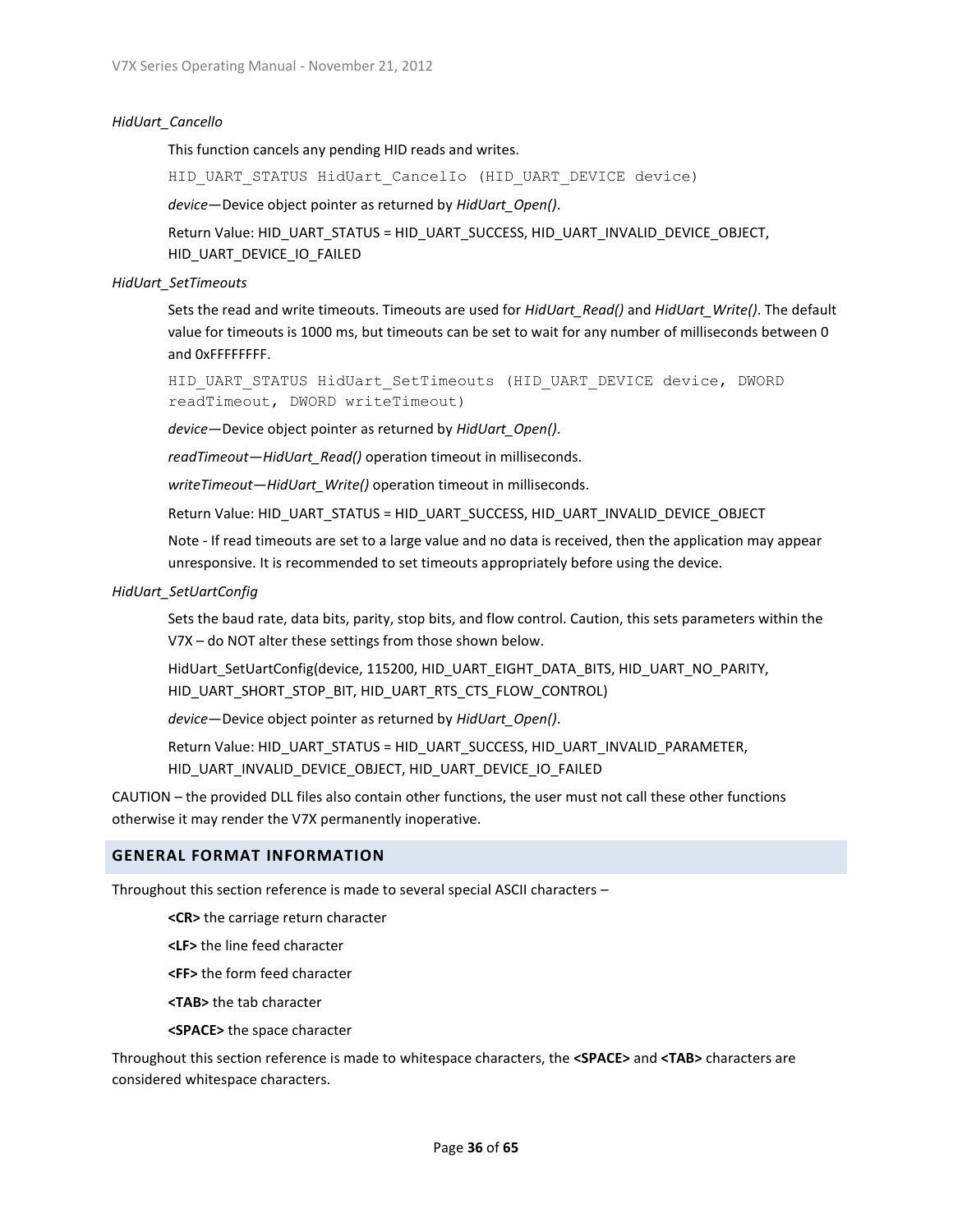Throughout this section reference is made to data field formats, these are described in more detail later in this section –

**<EMPTY>** is an empty field, containing nothing other than optional whitespace characters

**<STRING>** is a general string of ASCII characters

**<NR1>** is an integer numeric

**<NR3>** is a floating point numeric

**<BOOL>** is a boolean, indicating true or false

#### <span id="page-36-0"></span>**GENERAL COMMAND SYNTAX**

There are two types of command –

- Commands which do not have a response. These always cause the V7X to take an action.
- Commands which have a response (these are named Query commands in this document). These generally do not cause the V7X to take an action other than sending back the response. These all have a keyword which ends with the ? character.

Every command takes the form of a set of one or more fields; each field is separated from the next by a field separator. The first field is always the command keyword, the remaining fields and their syntax depends on the command keyword and in some cases the content of a preceding field in the command. The last field does not require a field separator but must be followed by a command separator (indicating that what follows is another command) or a command terminator (indicating that no further commands follow at this time).

Multiple commands can be transferred as a single set of commands; each command is separated from the next by a command separator. Commands are always actioned in the same order as they are received.

The end of a set of commands is denoted by the inclusion of a command terminator. Sets of commands are always actioned in the same order as they are received.

Received characters on each interface are buffered from the actual communications stream, the contents of the buffer being decoded and actioned when a command terminator is found in the stream. The maximum length of a set of commands is 1023 characters.

The V7X does not raise an error if an empty set of commands is received, i.e. if there are two or more consecutive command terminators. This is effectively a "do nothing" set of commands.

The V7X does not raise an error if an empty command is received in a set of commands, i.e. there are two or more consecutive command separators, or a command separator is immediately followed by a command terminator. This is effectively a "do nothing" command.

If an error is found in a set of commands, then processing of the set of commands is terminated and the remainder of the set of commands is not decoded or actioned. There is never any response from a set of commands which contains an error, even if the erroneous command was after a query command in the set.

#### <span id="page-36-1"></span>FIELD SYNTAX

Except for the **<STRING>** format data field (see below), any field may optionally start and/or end with one or more whitespace characters.

Fields within a command are position dependent, i.e. the exact order is defined for each command. There are two types of fields in a command -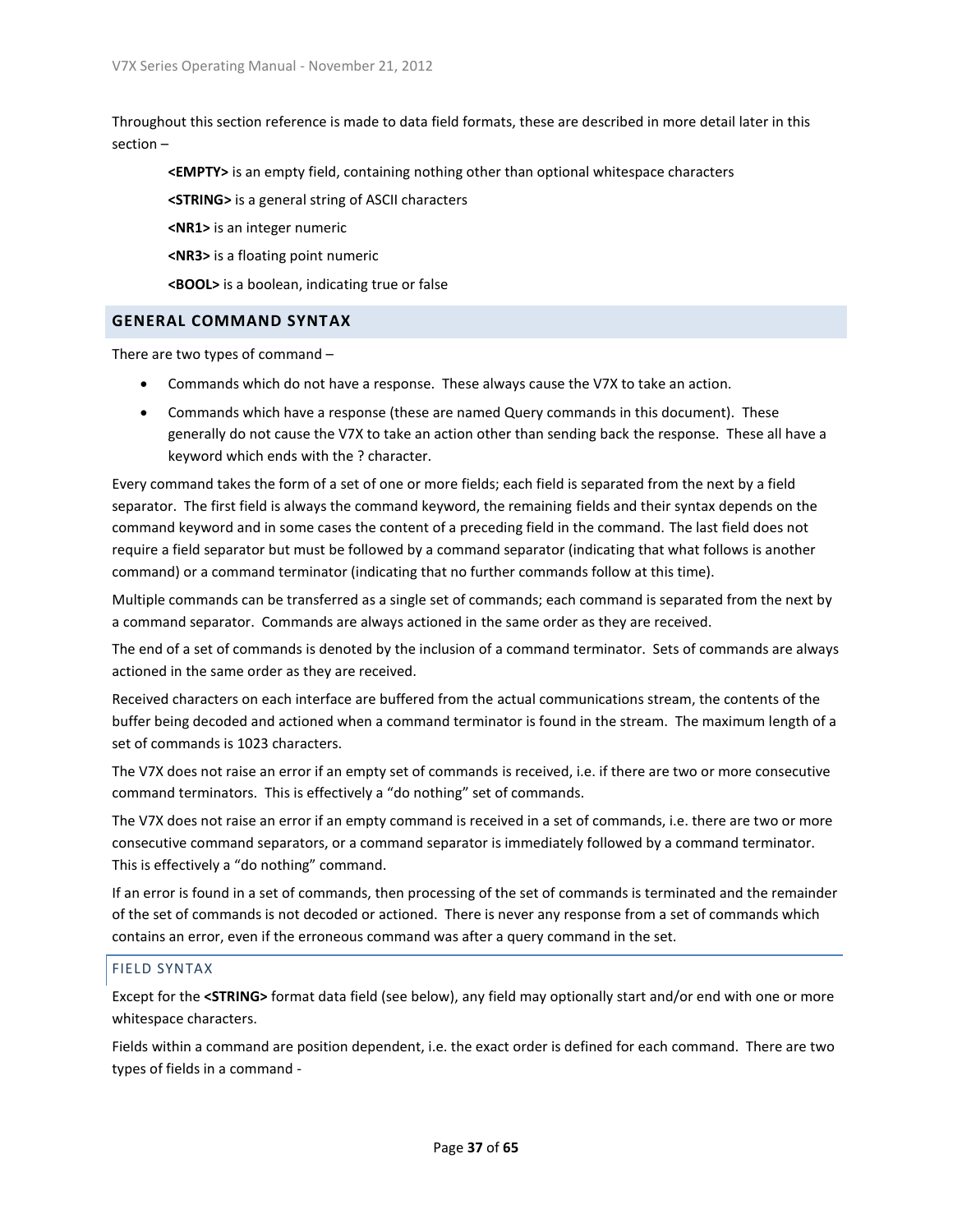- 1. COMMAND KEYWORD. Although all command keywords are shown using uppercase characters in this document, lowercase characters may also be used if desired. Command keywords must exactly match the defined set for the V7X. The first field in a command is always the command keyword; some commands have a second command keyword in the second field.
- 2. DATA. There are several types of data, the type used is dependent on the field
	- a. <**EMPTY>.** This is a field containing no, or only whitespace, characters between the enclosing separators. In many commands the user may give an empty field where another format is expected, this generally has a specific effect defined in the description for each command.
	- b. **<BOOL>**. This can be the single character "Y" or '1' denoting a true state, or the single character 'N' or '0' denoting the false state (the Y or N may be upper- or lower-case).
	- c. **<NR1>**. This is an extension to the standard <NR1> defined by standards. One of three methods may be used to define a **<NR1>** field
		- i. Decimal value. A string of numeric (0 through 9) characters defining a decimal number without polarity or decimal point (e.g. "123" defines the decimal number one hundred and twenty three). A value greater than 4294967295 is a syntax error.
		- ii. Hexadecimal value. The user can optionally start this field with the characters "0X" or the single character "X" (in both cases the "X" character can also be lowercase), in which case the following data defines the number in hexadecimal format using the numeric characters and the letters A through F (either upper- or lowercase), as an example 0x12 defines the decimal numeric value 18. A value greater than 0xffffffff is a syntax error.
		- iii. Binary value. The user can optionally start this field with the characters "0B" or the single character "B" (in both cases the "B" character can also be lowercase), in which case the following data defines the number in binary format using the "0" and "1" characters only with the most-significant bit being defined first, as an example 0b00010010 defines the decimal numeric value 18 or hexadecimal value 0x12. In all cases, leading digits or bits which are not defined are assumed to be zero (e.g. 0b00010010 is the same as 0b10010). A value greater than 32 bits is a syntax error.
	- d. **<NR3>**. This is an extension to the standard <NR3> defined by standards. This is a string of characters defining a floating point numeric value, optionally having a polarity, and/or a decimal point, and/or an exponent. Within the limitations of the V7X command input buffer, there is no limitation on the number of numeric characters before the decimal, after the decimal or in the exponent. There may be none or one polarity character and, if present, it must be the first character in the field. If an exponent is required then it may be defined immediately following the mantissa in one of two ways, either a) an upper- or lowercase 'E' character followed by an optional exponent polarity character (+ or -) followed by the integer exponent (in **<NR1>** format), or b) a single character (case sensitive) explicitly defining the exponent which may be one of the characters T (+12), G (+9), M (+6), K (+3), k (+3), m (-3), u (-6), n (-9) or p (-12). Examples include –
		- i. "12". Defines the floating point value +12.0. A **<NR1>** syntax numeric can always be used to define a **<NR3>** value.
		- ii. "-12". Defines the floating point value -12.0.
		- iii. "1.2345". Defines the floating point value +1.2345.
		- iv. "12.45e+1". Defines the floating point value +124.5.
		- v. "12.45e+01". Defines the floating point value +124.5.
		- vi. "12.45e1". Defines the floating point value +124.5.
		- vii. "12.345K". Defines the floating point value +12345.0.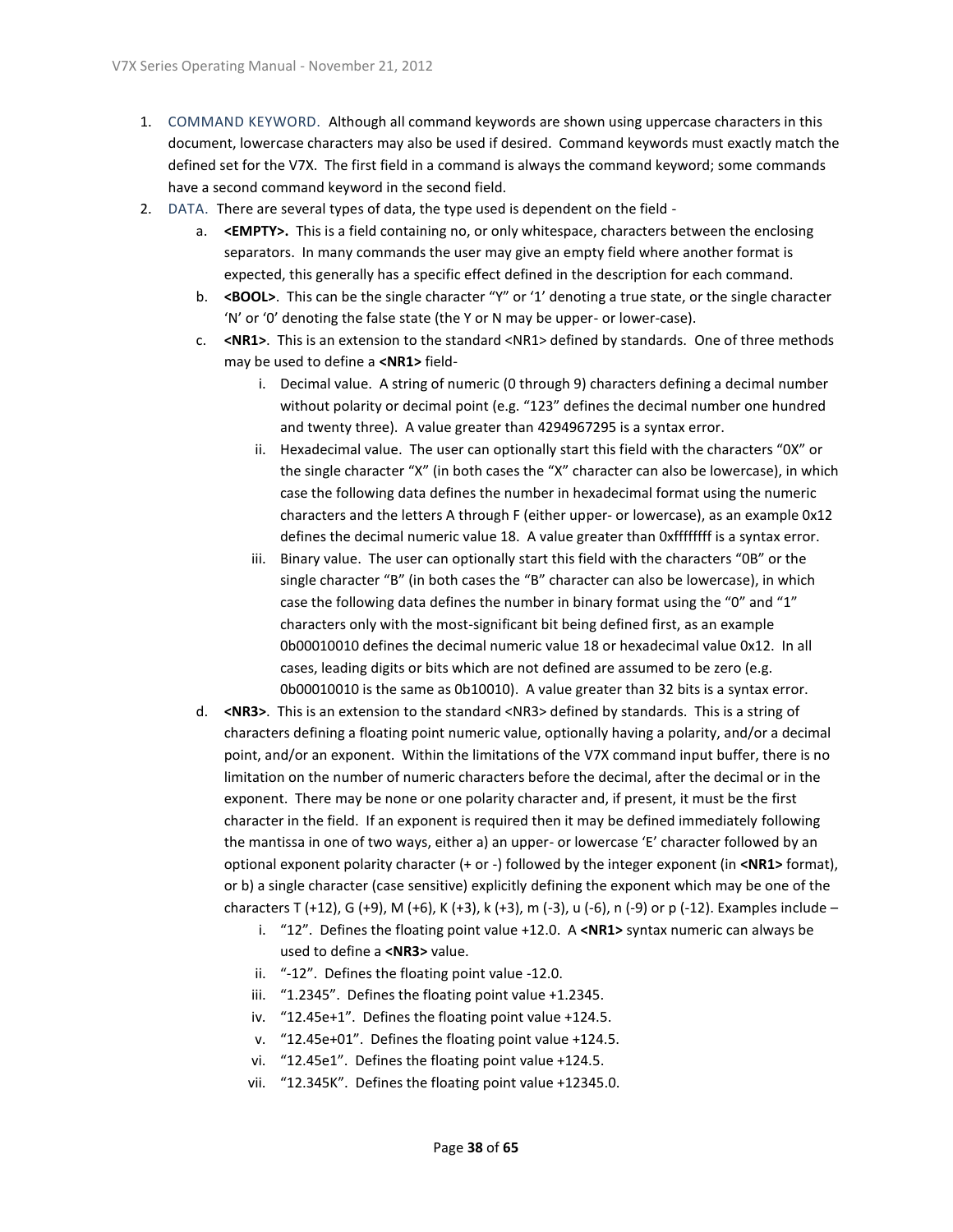e. **<STRING>**. This can be any combination of printable ASCII characters (including whitespace characters). To include a separator character in a **<STRING>** the user must immediately precede the character with the / character. Any character immediately following a / character is taken "literally" and included in the **<STRING>** and the / character is discarded.

#### <span id="page-38-0"></span>FIELD SEPARATOR

Fields are separated by the comma character.

#### <span id="page-38-1"></span>COMMAND SEPARATOR

Commands are separated by the semi-colon character.

#### <span id="page-38-2"></span>COMMAND TERMINATOR

A command (or set of commands) is terminated by either (or both) of the following-

- A line-feed character (shown in this document as <LF>).
- A carriage return character (shown in this document as <CR>).

#### <span id="page-38-3"></span>**GENERAL RESPONSE SYNTAX**

Multiple query commands may be included in the same set of commands, in which case the overall response will include each requested response, separated by the comma character, in the order defined in the set of commands. A response is always terminated with a <CR> character followed by a <LF> character (with EOI asserted for the GPIB interface). If the response is over 4093 characters in total length then an error is raised and no response is given. The entire response is not transmitted until all commands in the set have been successfully actioned. The maximum overall length of a response set is 4093 characters

If another set of commands is decoded containing a query command prior to the V7X fully transmitting a prior response then the new response is not provided and an error is raised.

The user may notice small differences between the measurement results reported on the front panel screen of the V7X and via the interface, there are three reasons for this –

- All interface reported data use the "pure" units (e.g. A rather than µA). This is to ease the use of language standard ASCII string to numeric result functions.
- All front panel results are restricted from showing negative values, whereas the interface results are not restricted. This is to ease any filtering of results required by the user.
- The resolution of front panel results is dynamically adjusted to provide stable results, the interface results are always resolution limited to 5 significant digits. Both results are rounded to the nearest least significant digit. The excess resolution in the interface results enables the user to provide their own formatting of the results without encountering issues caused by successive rounding and also eases any filtering which may be required by the user.

The following types of responses are given-

- **<BOOL>.** This is a single character '0' indicating the false condition or '1' indicating the true condition. This is always 1 character in length.
- **<STRING>**. This is one or more printable ASCII characters. This has a variable number of characters in length, and may be of no length.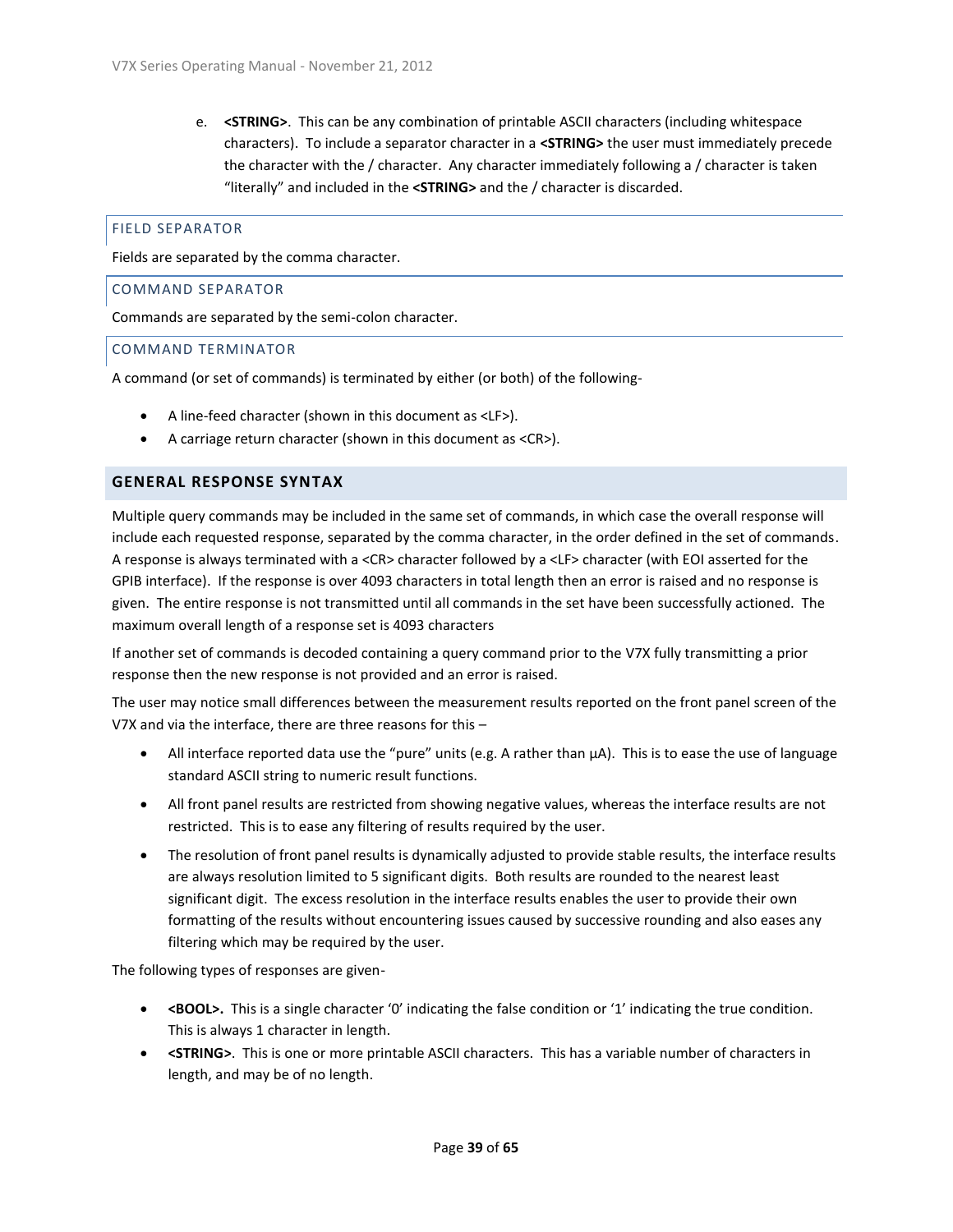- **<NR1>.** This is one or more decimal characters defining a decimal numeric value. If the polarity is positive then no polarity character is included, otherwise the data starts with the minus character. This has a variable number of characters in length.
- **<NR3>.** This is always 11 characters in length, and is of the following format (in the order shown)-
	- $\circ$  A single polarity character (either + or -).
	- $\circ$  Five decimal characters with a decimal point character contained within them (i.e. a total of six characters) indicating the mantissa value.
	- o The single 'E' (always uppercase) character.
	- $\circ$  A single polarity character (either + or -) indicating the polarity of the exponent.
	- $\circ$  Two decimal digit characters indicating the value of the exponent. For clarity in engineering use the exponent is always divisible by 3.

#### <span id="page-39-0"></span>**DELAYS AND TIMEOUTS**

The user does not need to perform any delays between sets of commands, or between a set of commands containing query commands and reading the response. The V7X automatically handshakes the commands as needed. The only exception to this is following application of power to the V7X in which case a minimum delay of 3 seconds is required prior to operation of the interfaces.

The maximum length of time for which the V7X will "hold-off" a set of commands (e.g. waiting for a previous set of commands to be decoded) is 500ms.

Responses to query commands are generally transmitted within a very short period of time, however in some circumstances there may be some delay enforced by the V7X. The user should use a timeout of no less than 100ms for responses.

#### <span id="page-39-1"></span>**FRONT PANEL OPERATION WHILE USING INTERFACES**

It is possible to inter-mix front panel and interface operation of the V7X however the user should be aware of the following-

- The front panel has three states associated with interface operation
	- o **LOCAL**. The front panel operates normally. When any command from an interface is decoded, the front panel enters either the **REMOTE** or **REMOTE LOCK-OUT** state (depending on the commands executed) and any menu in progress is aborted.
	- o **REMOTE**. The front panel is locked out other than the **STOP** button (and the **START** button in some circumstances) but the user can return to the LOCAL state by pressing the key labeled accordingly.
	- o **REMOTE LOCK-OUT**. The front panel is completely locked-out except for the **STOP** button (and the **START** button in some circumstances). The user cannot return the front panel to any other state by front panel action.
- A LOCKOUT command is provided to allow the user to command the front panel to the REMOTE LOCK-OUT state.
- A LOCAL command is provided to allow the user to remotely return the front panel to the LOCAL state. This command must be the last command in a set of commands.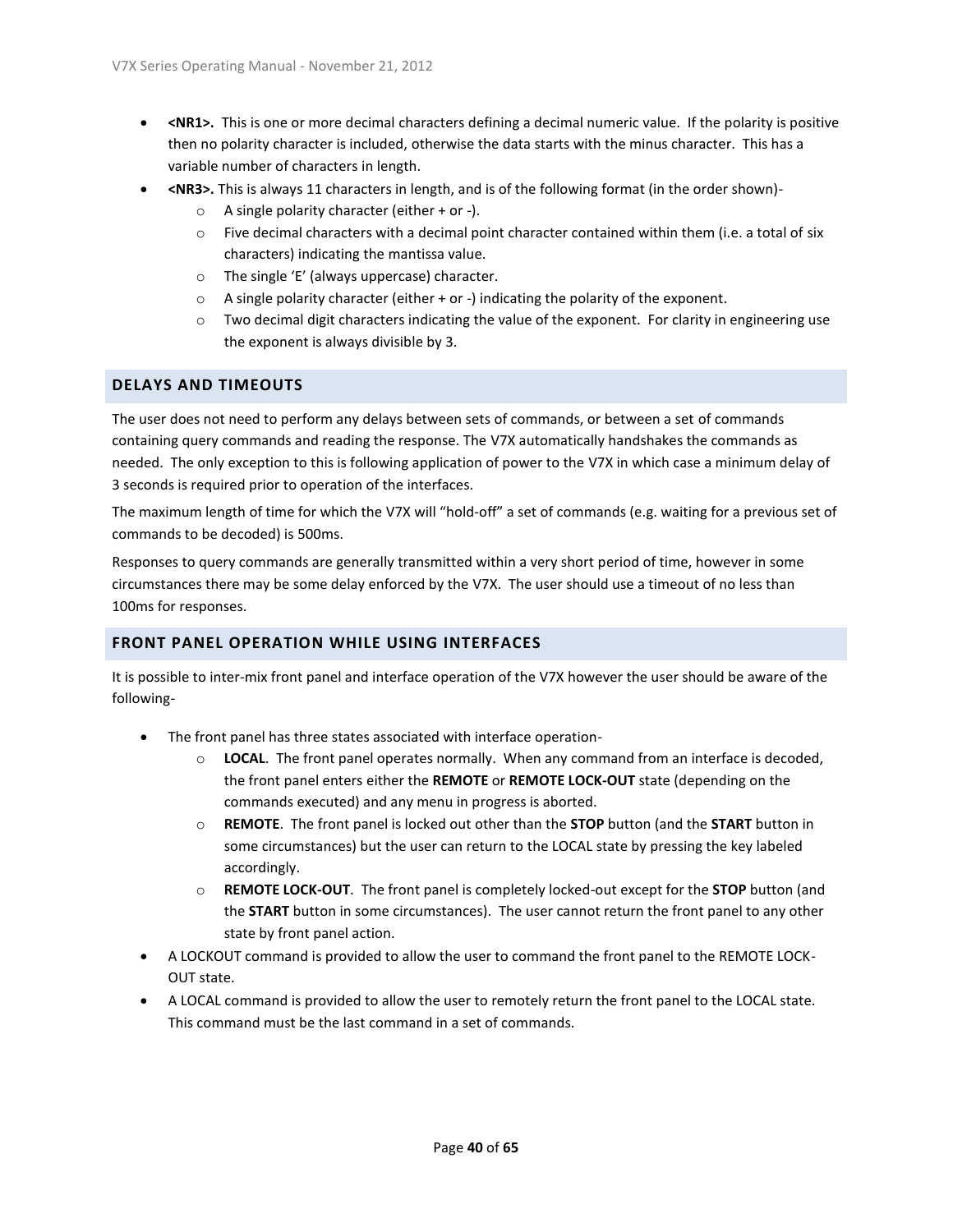#### <span id="page-40-0"></span>**STATUS REGISTER**

#### <span id="page-40-1"></span>ERR REGISTER

This is a numeric value register. The value is cleared to zero when read by the user. The value is set according to the success or failure of the last decoded command on this interface. The possible values of this register are defined as follows –

- 0. The command was decoded without error.
- 1. The command could not be decoded at this time.
- 2. The command created a test step which is not compatible with this specific instruments' capability.
- 3. The command contained a numeric value field which was outside of the allowable range.
- 4. The command contained a field which did not have the correct syntax.
- 5. The command did not contain an expected field.
- 6. The command contained additional fields than expected.
- 7. The command keyword was not recognized.
- 8. The previous response had not yet been transmitted when this query command was executed.
- 9. The set of commands was too long, over 1023 characters.

#### <span id="page-40-2"></span>**COMMANDS**

| Command                 | <b>Description</b>                                                                           |
|-------------------------|----------------------------------------------------------------------------------------------|
|                         | <b>Interface Clear Command</b>                                                               |
| $*$ CLS                 | Clears the OPC, ESR and ERR registers.                                                       |
|                         | Resets the front panel to the LOCAL state.                                                   |
|                         | <b>Register Query Commands</b>                                                               |
| *ERR?                   | Responds with a <nr1> field value of the ERR register then clears the ERR register</nr1>     |
|                         | Commands to create, edit, recall or save a Test Sequence                                     |
|                         | (Cannot be used while a test sequence is running)                                            |
| <b>NOSEQ</b>            | Clears test sequence #0 and sets it as the active test sequence                              |
|                         | Add a test step to the end of test sequence #0. See -                                        |
|                         | <b>ACW Configuration Fields</b>                                                              |
|                         | <b>DCW Configuration Fields</b>                                                              |
|                         | <b>IR Configuration Fields</b>                                                               |
| ADD,                    | <b>GB Configuration Fields</b>                                                               |
|                         | <b>CONT Configuration Fields</b>                                                             |
|                         | <b>PAUSE Configuration Fields</b>                                                            |
|                         | <b>HOLD Configuration Fields</b>                                                             |
|                         | <b>SWITCH Configuration Fields</b>                                                           |
| NAME, <string></string> | Names the active test sequence                                                               |
|                         | Responds with a set of fields describing the settings in the active test sequence, using the |
|                         | <nr1> value as the step number. The fields returned are the same as for the ADD,</nr1>       |
| FETCH, <nr1></nr1>      | command above but extended with step type NONE, indicating that the step is not              |
|                         | defined (no further fields are given for this step)                                          |
|                         | At the time of writing, this command has not been implemented in the V7X                     |
| RCL, <nr1></nr1>        | Recalls a test sequence from the requested store # and makes it the active test sequence     |
| SAVE, <nr1></nr1>       | Saves the active test sequence into the requested store #                                    |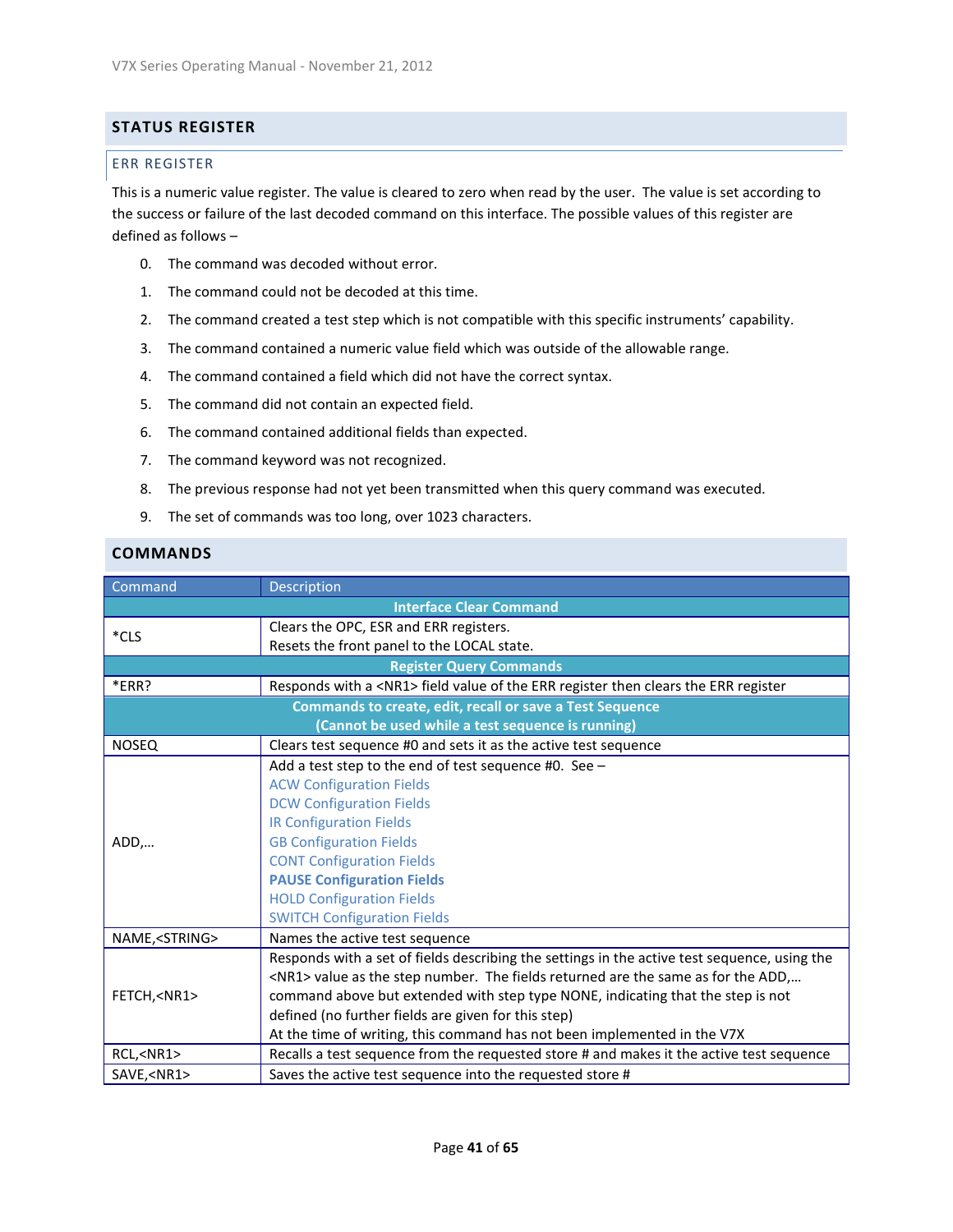| Command                                                 | Description                                                                                                                                                                                                                                                                                                            |  |  |
|---------------------------------------------------------|------------------------------------------------------------------------------------------------------------------------------------------------------------------------------------------------------------------------------------------------------------------------------------------------------------------------|--|--|
| <b>Commands to Run the Active Test Sequence</b>         |                                                                                                                                                                                                                                                                                                                        |  |  |
| (Can only be used while a test sequence is not running) |                                                                                                                                                                                                                                                                                                                        |  |  |
| <b>RUN</b>                                              | Runs the active test sequence                                                                                                                                                                                                                                                                                          |  |  |
|                                                         | <b>Running Test Sequence Control Commands</b>                                                                                                                                                                                                                                                                          |  |  |
|                                                         | (Can only be used while a test sequence is running)                                                                                                                                                                                                                                                                    |  |  |
| <b>ABORT</b>                                            | Aborts a running test sequence                                                                                                                                                                                                                                                                                         |  |  |
| <b>CONT</b>                                             | Continues a running test sequence (during a HOLD step only)                                                                                                                                                                                                                                                            |  |  |
|                                                         | <b>Active Test Sequence Status Query Commands</b>                                                                                                                                                                                                                                                                      |  |  |
| RUN?                                                    | Responds with a <bool> indicating if the active test sequence is being run (1) or not (0)</bool>                                                                                                                                                                                                                       |  |  |
| SEQ?                                                    | Responds with a <nr1> which is the active test sequence #</nr1>                                                                                                                                                                                                                                                        |  |  |
| STEP?                                                   | Responds with a <nr1> indicating the step # presently being actioned in a running test</nr1>                                                                                                                                                                                                                           |  |  |
|                                                         | sequence (0 if none, otherwise 1 through 999)                                                                                                                                                                                                                                                                          |  |  |
|                                                         | <b>Test Result Query Commands</b>                                                                                                                                                                                                                                                                                      |  |  |
|                                                         | (After running a test sequence)                                                                                                                                                                                                                                                                                        |  |  |
| RSLT?                                                   | Responds with a <nr1> indicating the overall test sequence fail status and reason. This is<br/>the logical OR of all individual step status flags. This can also be used while running a test<br/>sequence.</nr1>                                                                                                      |  |  |
|                                                         | See Test Step Status Flags                                                                                                                                                                                                                                                                                             |  |  |
| STAT?                                                   | Responds with a <string> indicating the pass/fail state of each test step. This can also be<br/>used while running a test sequence. The response contains one character for each defined<br/>test step-<br/>P passed<br/>F failed<br/>- Not performed<br/>? In process</string>                                        |  |  |
|                                                         | Responds with a set of fields giving the complete set of results for the specified test step.                                                                                                                                                                                                                          |  |  |
| STEPRSLT?, <nr1></nr1>                                  | See STEPRSLT? Response Fields                                                                                                                                                                                                                                                                                          |  |  |
|                                                         | <b>Test Result Query Commands</b>                                                                                                                                                                                                                                                                                      |  |  |
|                                                         | (While running a test sequence)                                                                                                                                                                                                                                                                                        |  |  |
| MEASRSLT?, <string></string>                            | Responds with a <nr3> measurement result during execution of a test step. <string><br/>is-<br/>FREQ - frequency (in Hz)<br/>AMPS - DC or RMS current (in Amps)<br/>VOLTS - DC or RMS voltage (in Volts)<br/>OHMS – DC or RMS impedance (in <math>\Omega</math>)<br/>ARC - highest arc current (in Amps)</string></nr3> |  |  |
|                                                         | <b>Configuration Settings Commands</b>                                                                                                                                                                                                                                                                                 |  |  |
| VICL, <nr1></nr1>                                       | Configures the number of switch units (0 to 4)                                                                                                                                                                                                                                                                         |  |  |
| VICL?                                                   | Responds with the <nr1> setting of the configured number of switch units</nr1>                                                                                                                                                                                                                                         |  |  |
| DIO, <nr1></nr1>                                        | Configures the Digital I/O Inputs to-<br>0-All disabled<br>1-Only INTERLOCK enabled<br>2 - Only START and STOP enabled<br>3 - All enabled                                                                                                                                                                              |  |  |
| DIO?                                                    | Responds with the <nr1> setting of the configured Digital I/O Input enable</nr1>                                                                                                                                                                                                                                       |  |  |
| START, <nr1></nr1>                                      | Configures the action of the front panel START switch-<br>0 - Requires STOP before START<br>1 - Does not require STOP before START<br>2 - START is disabled, can only remotely start sequences                                                                                                                         |  |  |
| START?                                                  | Responds with the <nr1> START switch configuration</nr1>                                                                                                                                                                                                                                                               |  |  |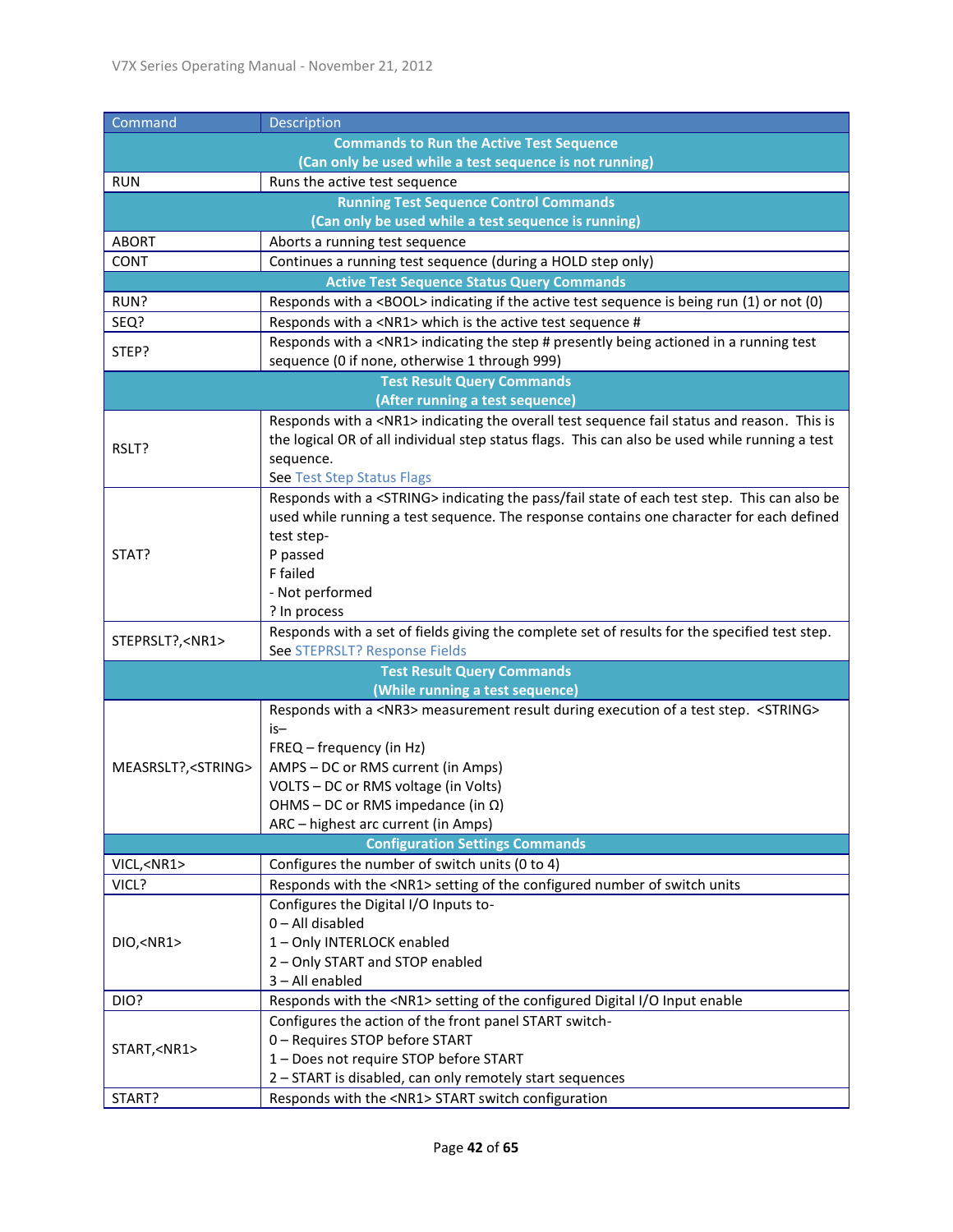| Command                 | Description                                                                  |  |  |
|-------------------------|------------------------------------------------------------------------------|--|--|
|                         | Configures the action of the beeper-                                         |  |  |
|                         | $0 -$ Off                                                                    |  |  |
| BEEP, <nr1></nr1>       | 1 - Only beep on sequence start and stop                                     |  |  |
|                         | 2 - Only beep on front panel key presses                                     |  |  |
|                         | 3 - Beep for all reasons                                                     |  |  |
| BEEP?                   | Responds with the <nr1> BEEP setting</nr1>                                   |  |  |
| FREQ, <nr1></nr1>       | Configures the test frequency for ACW and GB steps                           |  |  |
|                         | Only values of 50 or 60 are valid                                            |  |  |
| FREQ?                   | Responds with the <nr1>FREQ setting</nr1>                                    |  |  |
| ARC, <nr1></nr1>        | Configures the ARC current limit ( $0 =$ disabled)                           |  |  |
| ARC?                    | Responds with the <nr1> ARC setting</nr1>                                    |  |  |
|                         | Configures the IR End On setting                                             |  |  |
|                         | 0-End on FAIL                                                                |  |  |
| IREND, <nr1></nr1>      | $1 -$ End on PASS                                                            |  |  |
|                         | 2 - End on time only                                                         |  |  |
|                         | 3 - End on PASS and steady or increasing IR result                           |  |  |
| IREND?                  | Responds with the <nr1> IREND setting</nr1>                                  |  |  |
| RAMPDOWN, <bool></bool> | Configures the Ramp down setting ( $0 =$ none, $1 =$ as ramp)                |  |  |
| RAMPDOWN?               | Responds with the <bool> RAMPDOWN setting</bool>                             |  |  |
| CONTFAIL, <bool></bool> | Configures the Continue sequence on failure setting ( $0 = no$ , $1 = yes$ ) |  |  |
| <b>CONTFAIL?</b>        | Responds with the <bool> CONTFAIL setting</bool>                             |  |  |
|                         | <b>Identification Commands</b>                                               |  |  |
| $*IDN?$                 | Responds with a set of fields describing the product, see                    |  |  |
|                         | *IDN? Response Fields                                                        |  |  |
| <b>Misc. Commands</b>   |                                                                              |  |  |
| <b>LOCAL</b>            | Sets the front panel into the LOCAL state                                    |  |  |
| <b>LOCKOUT</b>          | Sets the front panel into the REMOTE LOCK-OUT state                          |  |  |
|                         | Resets the interface                                                         |  |  |
| *RST                    | Aborts a running test sequence                                               |  |  |
|                         | Clears the active test sequence                                              |  |  |

### <span id="page-42-2"></span><span id="page-42-0"></span>\*IDN? RESPONSE FIELDS

|    | Field #   Field Format | <b>Description</b>          |
|----|------------------------|-----------------------------|
|    | <string></string>      | Manufacturer (e.g. VITREK)  |
|    | <string></string>      | Model (e.g. V73).           |
| ્ર | $<$ STRING $>$         | Serial number (e.g. 123456) |

#### <span id="page-42-1"></span>ACW CONFIGURATION FIELDS

| Field #      | <b>Field Format</b> | Value                           |
|--------------|---------------------|---------------------------------|
| $\mathbf{1}$ | <string></string>   | <b>ACW</b>                      |
| 2            | $<$ NR3 $>$         | Test Voltage (in Vrms)          |
| 3            | $<$ NR3 $>$         | Ramp Time (in seconds)          |
| 4            | $<$ NR3 $>$         | Dwell time (in seconds)         |
|              | <empty></empty>     | Step is to be user terminated   |
| 5            | $<$ NR3 $>$         | Minimum Leakage Limit (in Arms) |
|              | <empty></empty>     | No min leakage limit            |
| 6            | $<$ NR3 $>$         | Maximum Leakage Limit (in A)    |
|              | <empty></empty>     | No max leakage limit            |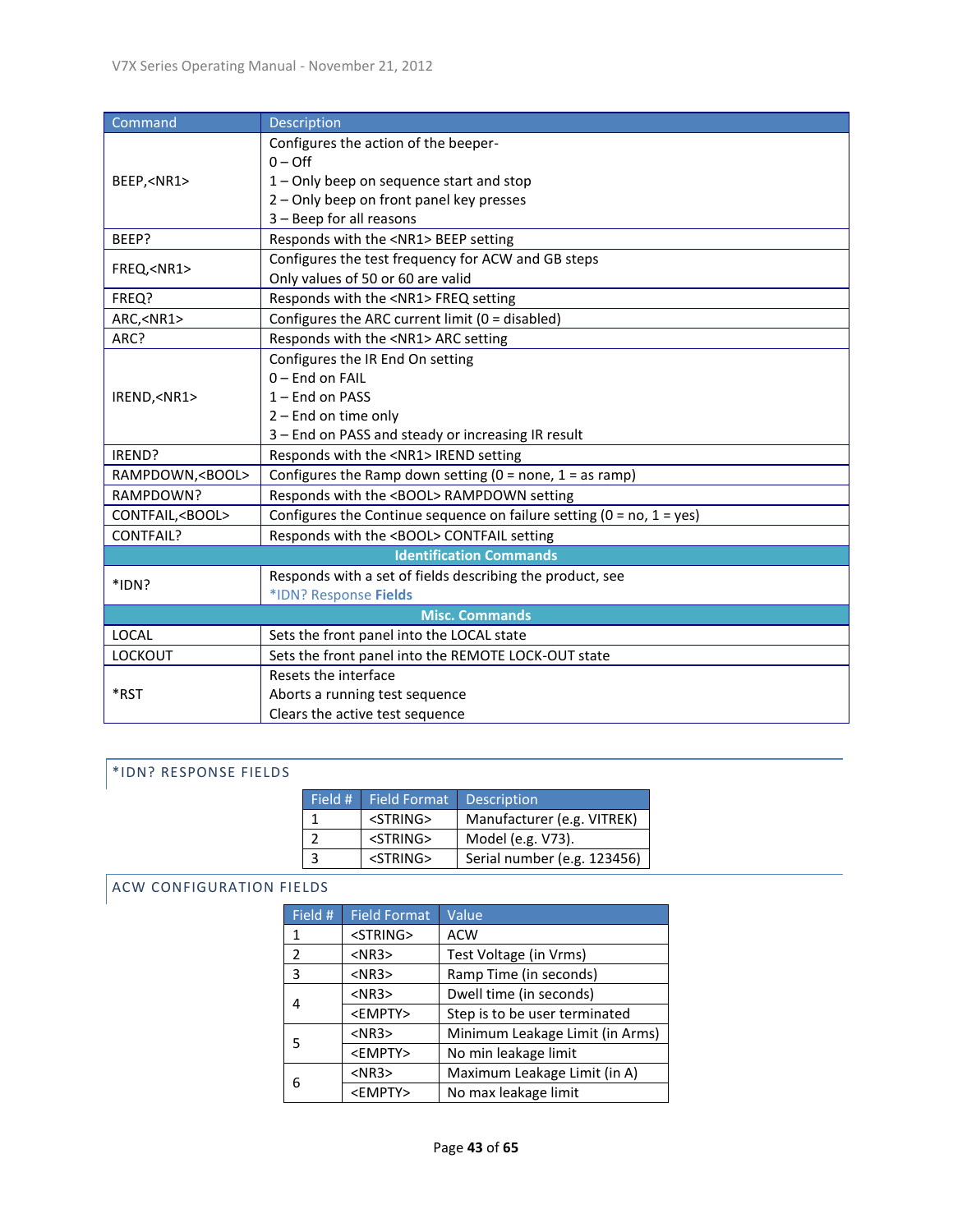|  | <missing></missing> | <b>Isolated DUT</b> |
|--|---------------------|---------------------|
|  | $<$ STRING $>$      | GND - Grounded DUT  |

Example –

ADD,ACW,1000.0,1.5,60.0,,0.005

Configures the following (in order) –

An ACW type test step

1000V test voltage

1.5 second ramp time

60 second dwell time

No minimum leakage current limit since is an empty field

5mArms maximum leakage current limit

DUT is isolated since fields 7 is missing

#### <span id="page-43-0"></span>DCW CONFIGURATION FIELDS

| Field #                                  | <b>Field Format</b>                            | <b>Description</b>                                         |  |
|------------------------------------------|------------------------------------------------|------------------------------------------------------------|--|
| 1                                        | <string></string>                              | <b>DCW</b>                                                 |  |
| $\overline{2}$                           | $<$ NR3 $>$                                    | Test Voltage (in V)                                        |  |
| 3                                        | $<$ NR3 $>$                                    | Ramp Time (in seconds)                                     |  |
| 4                                        | $<$ NR3 $>$                                    | Dwell time (in seconds)                                    |  |
|                                          | <empty></empty>                                | Step is to be user terminated                              |  |
| 5                                        | Minimum Leakage Limit (in Arms)<br>$<$ NR3 $>$ |                                                            |  |
|                                          | <empty></empty>                                | No min leakage limit                                       |  |
| 6                                        | $<$ NR3 $>$                                    | Maximum Leakage Limit (in A)                               |  |
| <empty><br/>No max leakage limit</empty> |                                                |                                                            |  |
| 7                                        | <empty></empty>                                | Isolated DUT (may also be missing if field 8 also missing) |  |
|                                          | <string></string>                              | <b>GND-Grounded DUT</b>                                    |  |
| 8                                        | <empty></empty>                                | Resistive DUT (may also be missing)                        |  |
|                                          | <string></string>                              | CAP - Capacitive DUT                                       |  |

Example –

ADD,DCW,1000.0,1.5,60.0,,25e-6

Configures the following (in order) –

A DCW type test step

1000V test voltage

1.5 second ramp time

60 second dwell time

No minimum leakage current limit since is empty field

25uA maximum leakage current limit

DUT is isolated and resistive since both fields 7 and 8 are missing

#### <span id="page-43-1"></span>IR CONFIGURATION FIELDS

| Field #         | Field Format      | <b>Value</b>                  |  |
|-----------------|-------------------|-------------------------------|--|
|                 | <string></string> | IR                            |  |
|                 | $<$ NR3 $>$       | Test Voltage (in V)           |  |
|                 | $<$ NR3 $>$       | Dwell time (in seconds)       |  |
| <fmpty></fmpty> |                   | Step is to be user terminated |  |
|                 | $<$ NR3 $>$       | Pre-check delay (in seconds)  |  |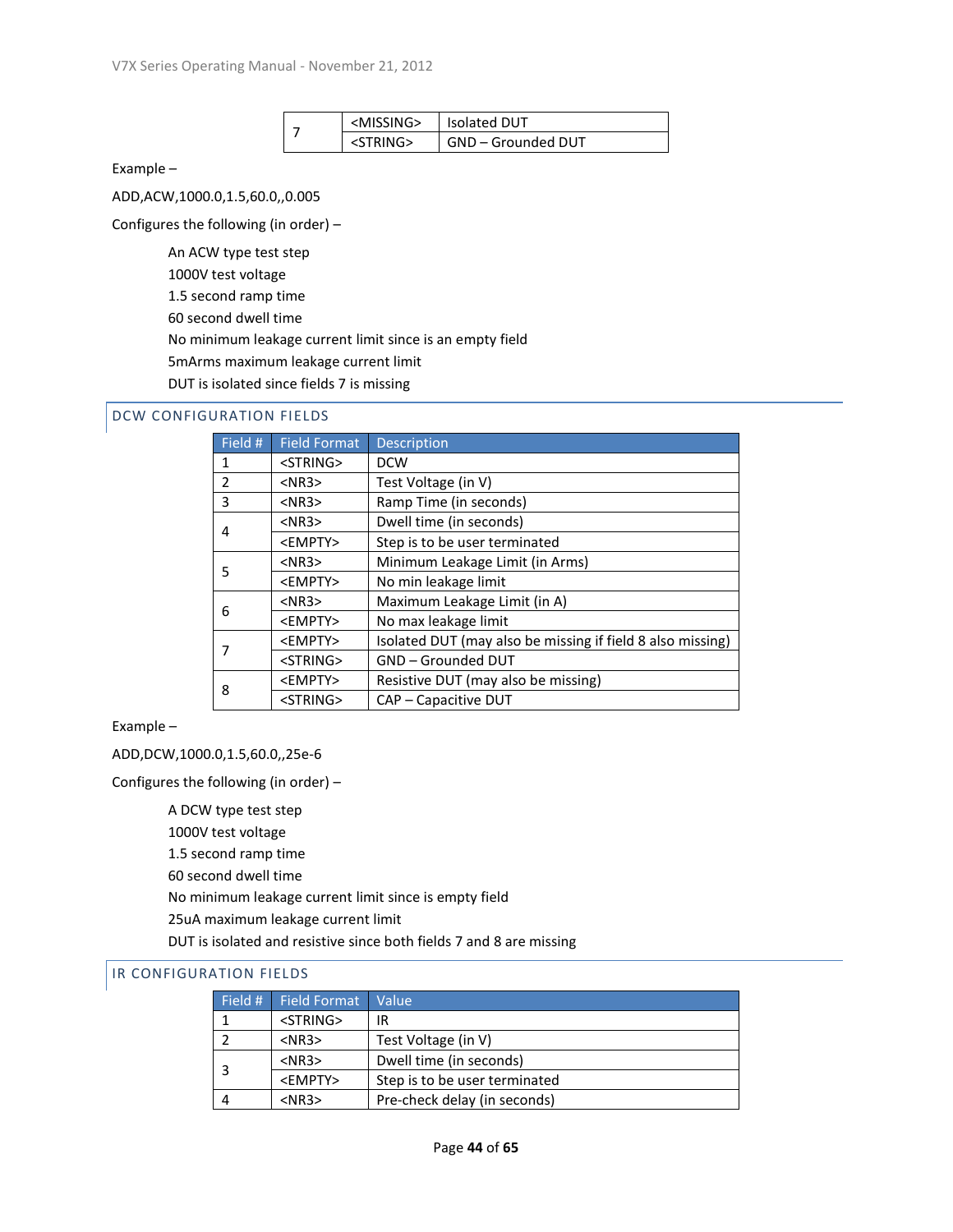|                   | $<$ NR3 $>$                          | Minimum Leakage Limit (in $\Omega$ )                       |  |
|-------------------|--------------------------------------|------------------------------------------------------------|--|
| 6                 | $<$ NR3 $>$                          | Maximum Leakage Limit (in $\Omega$ )                       |  |
|                   | <empty><br/>No maximum limit</empty> |                                                            |  |
|                   | <empty></empty>                      | Isolated DUT (may also be missing if field 8 also missing) |  |
| <string></string> |                                      | GND - Grounded DUT                                         |  |
|                   | <empty></empty>                      | Resistive DUT (may also be missing)                        |  |
| 8                 | <string></string>                    | CAP - Capacitive DUT                                       |  |

Example –

ADD,IR,1000.0,60.0,0.0,100e6,

Configures the following (in order) –

A IR type test step 1000V test voltage 60 second dwell time 0 second delay 100MΩ minimum IR limit No max IR limit since field is blank DUT is isolated and resistive since both fields 7 and 8 are missing

#### <span id="page-44-0"></span>GB CONFIGURATION FIELDS

| Field #       | <b>Field Format</b> | Value                         |
|---------------|---------------------|-------------------------------|
| 1             | <string></string>   | GB                            |
| $\mathcal{P}$ | $<$ NR3 $>$         | Test Current (in Arms)        |
| 3             | $<$ NR3 $>$         | Dwell time (in seconds)       |
|               | <empty></empty>     | Step is to be user terminated |
|               | $<$ NR3 $>$         | Minimum Limit (in $\Omega$ )  |
|               | <empty></empty>     | No min limit                  |
|               | $<$ NR3 $>$         | Maximum Limit (in $\Omega$ )  |

Example –

ADD,GB,25.0,5.0,,0.1

Configures the following (in order) –

A GB type test step 25A test current 5 second dwell time No minimum impedance since field is blank 0.1Ω maximum impedance

#### <span id="page-44-1"></span>CONT CONFIGURATION FIELDS

| Field # | <b>Field Format</b> | Value                              |
|---------|---------------------|------------------------------------|
| 1       | <string></string>   | <b>CONT</b>                        |
| 2       | $<$ NR3 $>$         | Test time (in seconds)             |
|         | <empty></empty>     | Step is to be user terminated      |
| 3       | $<$ NR3 $>$         | Minimum Limit (in $\Omega$ )       |
|         | <empty></empty>     | No min limit                       |
| 4       | $<$ NR3 $>$         | Maximum Limit (in $\Omega$ )       |
|         | <empty></empty>     | No max limit (may also be missing) |

Example –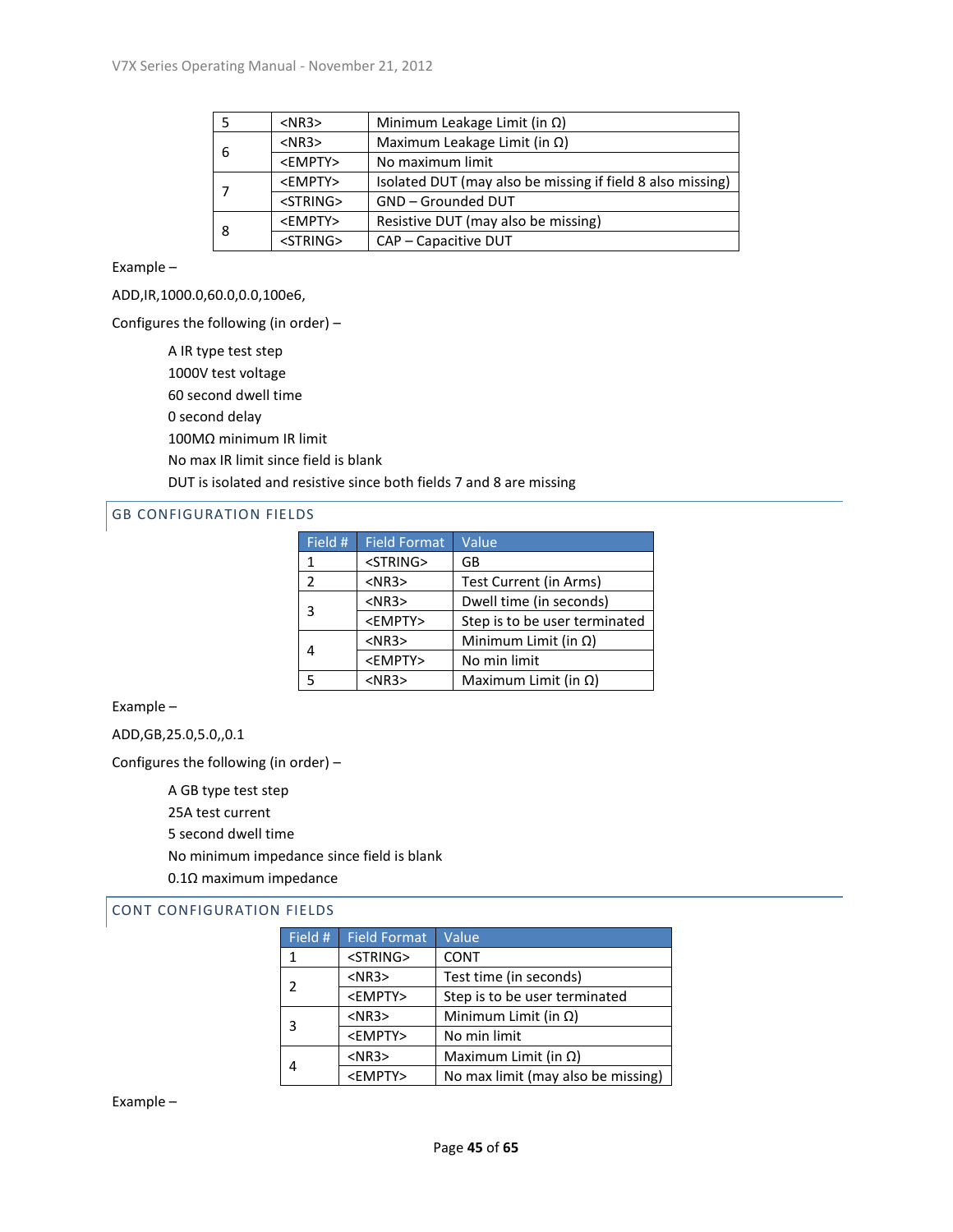#### ADD,CONT,5.0,1.25,1.75

#### Configures the following (in order) –

A CONT type test step

5 second test time

1.25Ω minimum resistance

1.75Ω maximum resistance

PAUSE Configuration Fields

| Field # Field Format Value |                         |
|----------------------------|-------------------------|
| <string></string>          | <b>PAUSE</b>            |
| $<$ NR3 $>$                | Pause time (in seconds) |

Example –

ADD,PAUSE,5.0

Configures the following (in order) –

A PAUSE type test step 5 second pause time

#### <span id="page-45-0"></span>HOLD CONFIGURATION FIELDS

| Field # | <b>Field Format</b> | Value                      |
|---------|---------------------|----------------------------|
|         | <string></string>   | <b>HOLD</b>                |
|         | $<$ NR3 $>$         | Timeout (in seconds)       |
| 3       | <string></string>   | $1st$ message line         |
|         | <string></string>   | $2^{nd}$<br>' message line |

Example –

ADD,HOLD,60.0,LINE 1,LINE 2

Configures the following (in order) –

A HOLD type test step

60 second timeout

 $1<sup>st</sup>$  line displays "LINE  $1"$ 

2<sup>nd</sup> line displays "LINE 2"

#### <span id="page-45-1"></span>SWITCH CONFIGURATION FIELDS

| Field # | Field Format      | Value                                                                   |
|---------|-------------------|-------------------------------------------------------------------------|
|         | <string></string> | <b>SWITCH</b>                                                           |
| $2 - 9$ | $<$ NR1 $>$       | 964 #1 Switch bank data banks 7-0 resp.                                 |
| $10-17$ | $<$ NR1 $>$       | 964 #2 Switch bank data banks 7-0 resp. (only if configured for >1x964) |
| 18-25   | $<$ NR1 $>$       | 964 #3 Switch bank data banks 7-0 resp. (only if configured for >2x964) |
| 26-33   | $<$ NR1 $>$       | 964 #4 Switch bank data banks 7-0 resp. (only if configured for 4x964)  |

Example –

ADD,SWITCH,0x00,0x00,0x00,0x00,0x00,0x00,0x00,0x00

Configures the following (in order) –

A SWITCH type test step Bank #7 set to hexadecimal 00 Bank #6 set to hexadecimal 00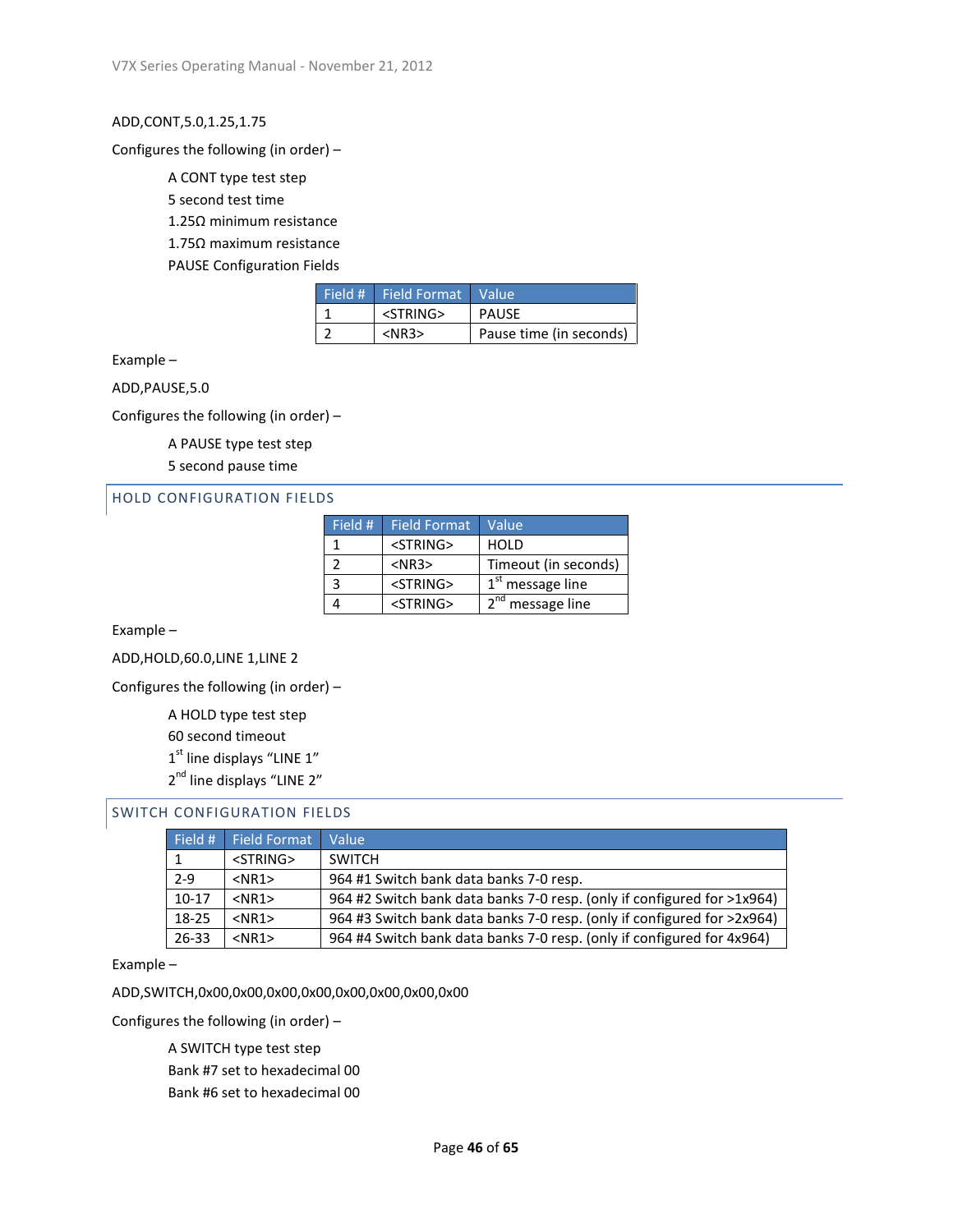Bank #5 set to hexadecimal 00 Bank #4 set to hexadecimal 00 Bank #3 set to hexadecimal 00 Bank #2 set to hexadecimal 00 Bank #1 set to hexadecimal 00 Bank #0 set to hexadecimal 00

#### <span id="page-46-0"></span>TEST STEP STATUS FLAGS

This is a <NR1> value formed by the addition (or logical OR) of the values shown in the table below. Note that a zero total value indicates that no failure occurred.

| <b>Bit</b> | Value      | Description                                                                                    |
|------------|------------|------------------------------------------------------------------------------------------------|
| #          |            |                                                                                                |
| $\Omega$   | 1          | V7X Internal Fault                                                                             |
| 1          | 2          | Over voltage output                                                                            |
| 2          | 4          | Line too low to implement configured voltage or current                                        |
| 3          | 8          | DUT Breakdown detected                                                                         |
| 4          | 16         | HOLD step timeout occurred                                                                     |
| 5          | 32         | User aborted the sequence                                                                      |
| 6          | 64         | GB step was over-compliance                                                                    |
| 7          | 128        | Arc detected                                                                                   |
| 8          | 256        | <minimum limit<="" td=""></minimum>                                                            |
| 9          | 512        | >maximum limit                                                                                 |
|            | 1024<br>10 | A steady or decreasing current was not detected during dwell but the load was otherwise within |
|            |            | the limits in a IR type step configured to terminate in this manner                            |
| 11         | 2048       | <b>INTERLOCK failure</b>                                                                       |
| 12         | 4096       | Switch Matrix unit did not communicate                                                         |
| 13         | 8192       | V7X Overheated                                                                                 |
| 14         | 16384      | DUT voltage or current could not be controlled                                                 |
| 15         | 32768      | Wiring error detected in GB step                                                               |

#### <span id="page-46-1"></span>STEPRSLT? RESPONSE FIELDS

| Field #       | <b>Field Format</b>            | Value                                             |
|---------------|--------------------------------|---------------------------------------------------|
|               |                                | $0$ – Not executed                                |
|               |                                | 1 - Terminated before fully started               |
|               | $<$ NR1 $>$                    | 2 - Terminated during Ramp                        |
|               |                                | 3 - Terminated during Dwell                       |
|               |                                | Others - Terminated                               |
| $\mathcal{P}$ | $<$ NR3 $>$                    | Elapsed time of last executed period (in seconds) |
| 3             | $<$ NR1 $>$                    | Status of this step, see Test Step Status Flags   |
| 4             | <nr3> or <empty></empty></nr3> | Final test level (in Volts or Amps)               |
| 5             | $<$ NR3> or $<$ EMPTY>         | Highest breakdown current (in Amps, peak)         |
| 6             | $<$ NR3> or $<$ EMPTY>         | Measurement result (in A or $\Omega$ )            |
| 7             | <nr3> or <empty></empty></nr3> | Highest ARC current (in A)                        |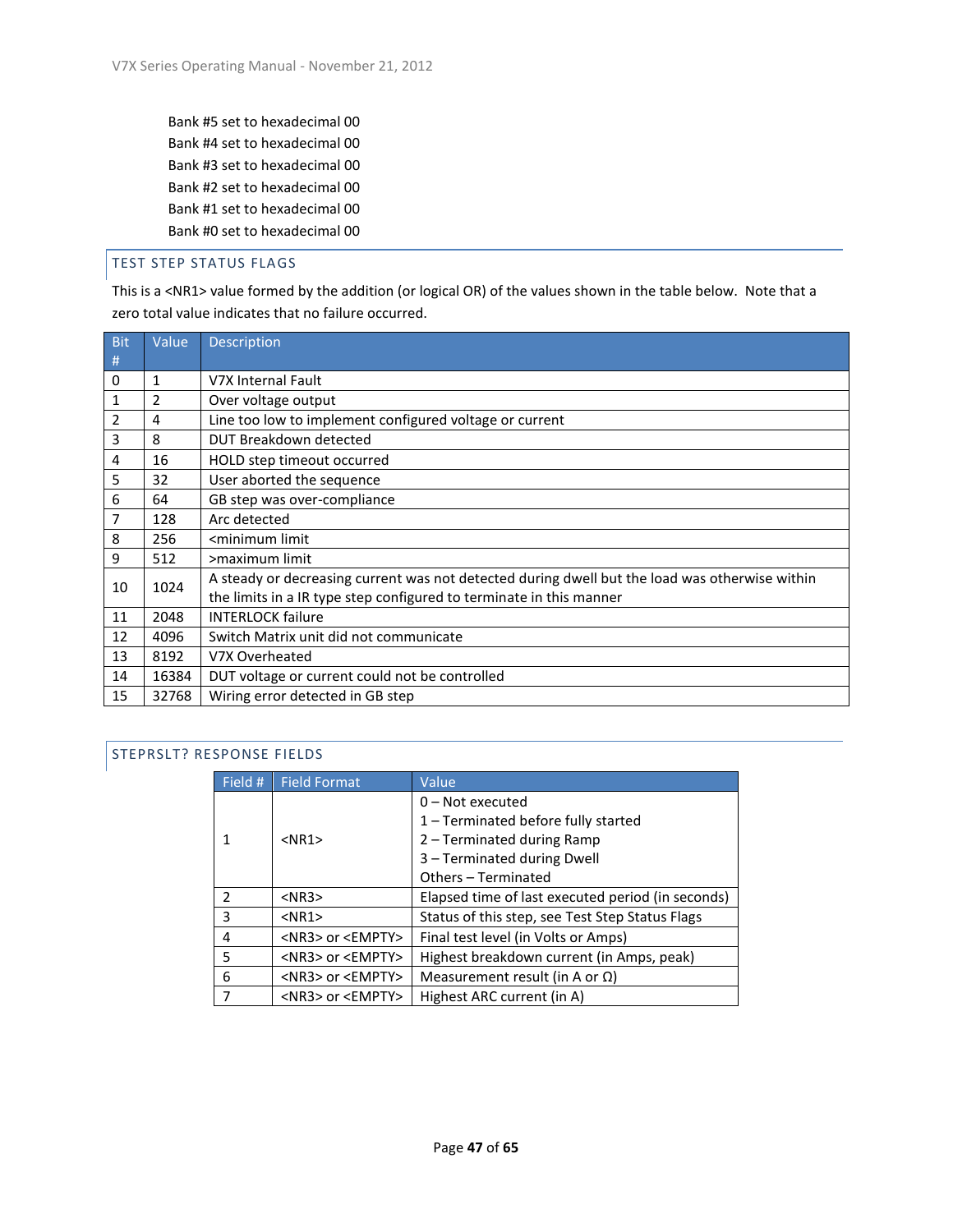#### <span id="page-47-0"></span>**PROGRAMMING EXAMPLE**

If the user wishes to be able to send a command to the V7X to test that the interface is active and functioning then the following could be used –

Example 1

- Send \*IDN?<CR><LF> (don't type the <CR><LF> just ensure that your application sends a carriage return and/or line feed)
- Read the response back from the V7X, it should be similar to **VITREK,V74,000000,v1.45**

#### Example 2

- Ensure there are no connections to any terminals on the V7X, this example is not applicable to the V79.
- Send NOSEQ; ADD,ACW,1000.0,1.5,60.0,,0.005;RUN<CR><LF>
- The V7X will perform an ACW test at 1000Vrms with a 1.5sec ramp and 60sec dwell.
- After completion send **STEPRSLT?,1**<CR><LF>
- The V7X responds with the results for the step which should be similar to 3,+60.017E+00,0,+1.0001E+03,+82.360E-09,+2.2291E-09,+156.42E-03

#### <span id="page-47-1"></span>**PROGRAMMING GUIDELINES**

#### <span id="page-47-2"></span>START BY INITIALIZING THE V7X

When a user application is started on the controlling computer the status of the V7X is unknown, it may have a response waiting to be read, it may have a partial command in its' input buffer. It is recommended that the user always perform an interface clear when the application is started to ensure that there are no pending or partially programmed activities in the V7X. This can be achieved by sending the **\*RST** command.

#### <span id="page-47-3"></span>EMPLOY A TIMEOUT ON ALL ACTIVITIES

On all interfaces, the V7X has full handshake capabilities, so both commands and responses can be held up for short periods of time. The user must employ timeouts for both transmit and receive operations and take any desired corrective action should a timeout occur.

#### <span id="page-47-4"></span>FULLY CONFIGURE THE V7X

If there are any configuration settings in the V7X which are relied upon by the programmer, then these should be explicitly set by the user application when it is first started. Commands are provided to set the V7X configuration settings.

#### <span id="page-47-5"></span>CHECKING FOR ERRORS

Often the user wishes to ensure that a command was correctly received by the V7X and that the command was not rejected by the V7X. This is easily achieved by always sending the **\*ERR?** command after sending any non-query command, waiting for the response and checking that it is "0".

#### <span id="page-47-6"></span>PROGRAM AND RUN A SEQUENCE RATHER THAN INDIVIDUAL STEPS

When setting up and running a test sequence the user is recommended to run it as a sequence in the V7X, rather than running individual steps one at a time.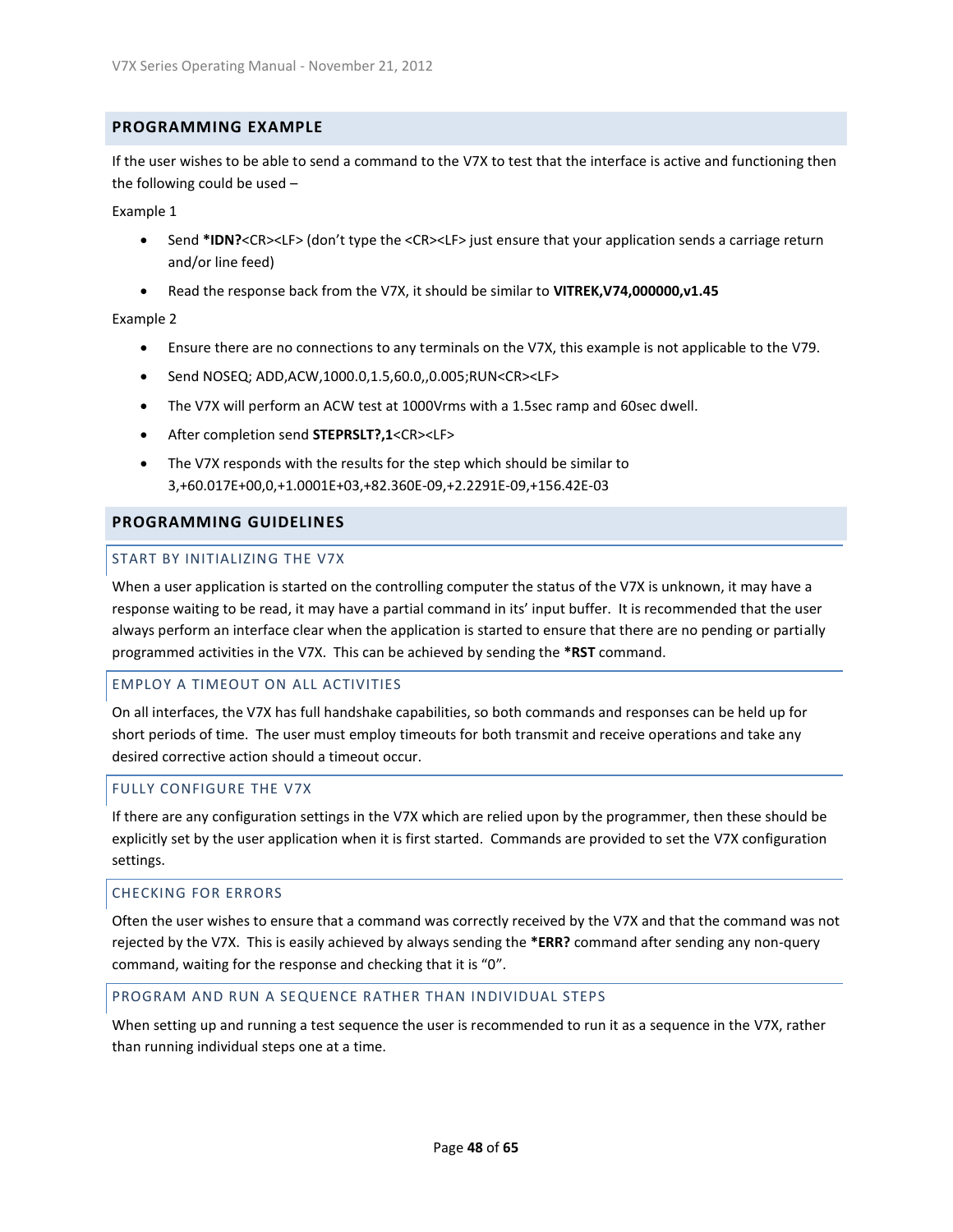The V7X will remember the sequence as long as power is not removed from the V7X. The user only needs to program the sequence once; it can then be run multiple times as needed. There is no need to store the sequence into non-volatile memory; although the user may do so if needed.

The V7X remembers the results of each step performed; the user can extract all of the test results as needed after completion of the test sequence.

By running a sequence, the V7X can operate at its' own speed, the computer does not have to "keep up" with the 95x. Also, by running the tests as a sequence the user can fully recall the results from the front panel of the V7X if desired.

The recommended flow is as follows –

- Send a **NOSEQ** command to ensure there is no active test sequence.
- Send **ADD,…** commands as needed to program the desired sequence. After each command send the **\*ERR?** command to check for any incompatibility between the requested test step operation and the V7X. The V7X will append each **ADD,…** test step to the active sequence, so the user should send each desired step in the correct order.
- Send the **RUN** command. The V7X will now run the sequence.
- Poll the V7X at intervals to detect completion of the sequence. The selection of the polling interval is up to the user, for short test sequences this could be as fast as every millisecond, for long sequences perhaps every 100milliseconds or longer would suffice. Either the **STEP?** or **RUN?** Commands can be used, the **STEP?** command is recommended as it provides more information in the response. If needed, the user could also program **MEASRSLT?** Command(s) to extract actual measurements during execution of the sequence. If multiple measurement results are required during execution, the user should send multiple **MEASRSLT?** Commands as a set of commands, the V7X responds with all of the measurement results as a single set in the same order as requested. In this manner some interface time is saved, and it is guaranteed that all of the measurement results are consistent in time with each other. When using asynchronous timed polling the user should be careful as the OS may cause undesired operation –
	- $\circ$  If the user calls for an asynchronous timed event from the OS which is handled by the user code sending the query command(s) and fetching the response(s) then command overrun can occur if polling is too fast. The V7X may slightly delay either the command or the response to beyond the time interval being used for polling, also the OS itself may delay the transmission or reception. In some OS's calls are made regardless of the completion of the preceding call – so the second call will cause commands to be transmitted even though the responses from the first call have not been received yet. The user should use some sort of software interlock to prevent this if needed.
	- $\circ$  This issue does not occur if the user uses synchronous coding i.e. send the query command(s) wait for the response(s) – wait for some delay – repeat.
- Once the test sequence has completed (e.g. the response to the **STEP?** command is 0) the user should request for the test results. There are various methods of achieving this, which the user chooses is dependent on the level of detail which is needed. The following query commands are recommended –
	- o **RSLT?** responds with the overall test status, giving overall pass/fail information.
	- o **STEPRSLT?** for each defined step giving very detailed information regarding each step.
- If the user requires to run the sequence again (usually with a different DUT) then simply repeat the process starting with the **RUN** command – there is no need to reprogram the sequence itself unless changes are needed.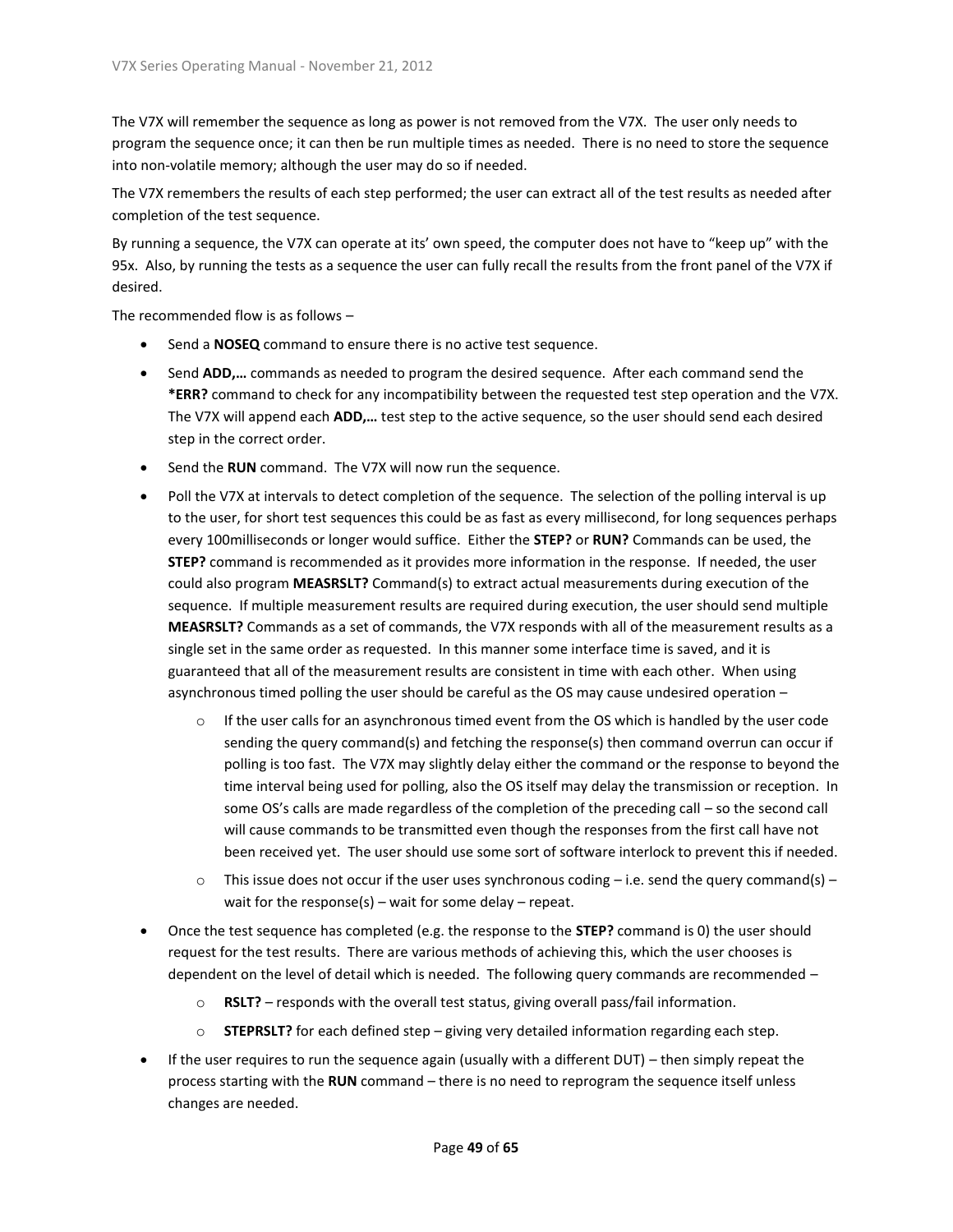If the user needs to synchronize the execution of the sequence to external events, the HOLD type step can be used to cause the V7X to suspend execution of the sequence until the **CONT** command is received from the computer. As an example, if the computer is controlling switching which needs to be altered during execution the user would program the following during execution –

- Detect that the HOLD step is being performed by the response to the polled **STEP?** command.
- If the HOLD step is being performed, then program the required change(s) to switches and send the command **CONT** to the V7X to command it on to the next step in the sequence. The user may need to perform a slight delay after sending the **CONT** command as it will take the V7X about 1ms to actually continue on to the next step – if another STEP? command is received during that time then it will still report that the HOLD step is being executed.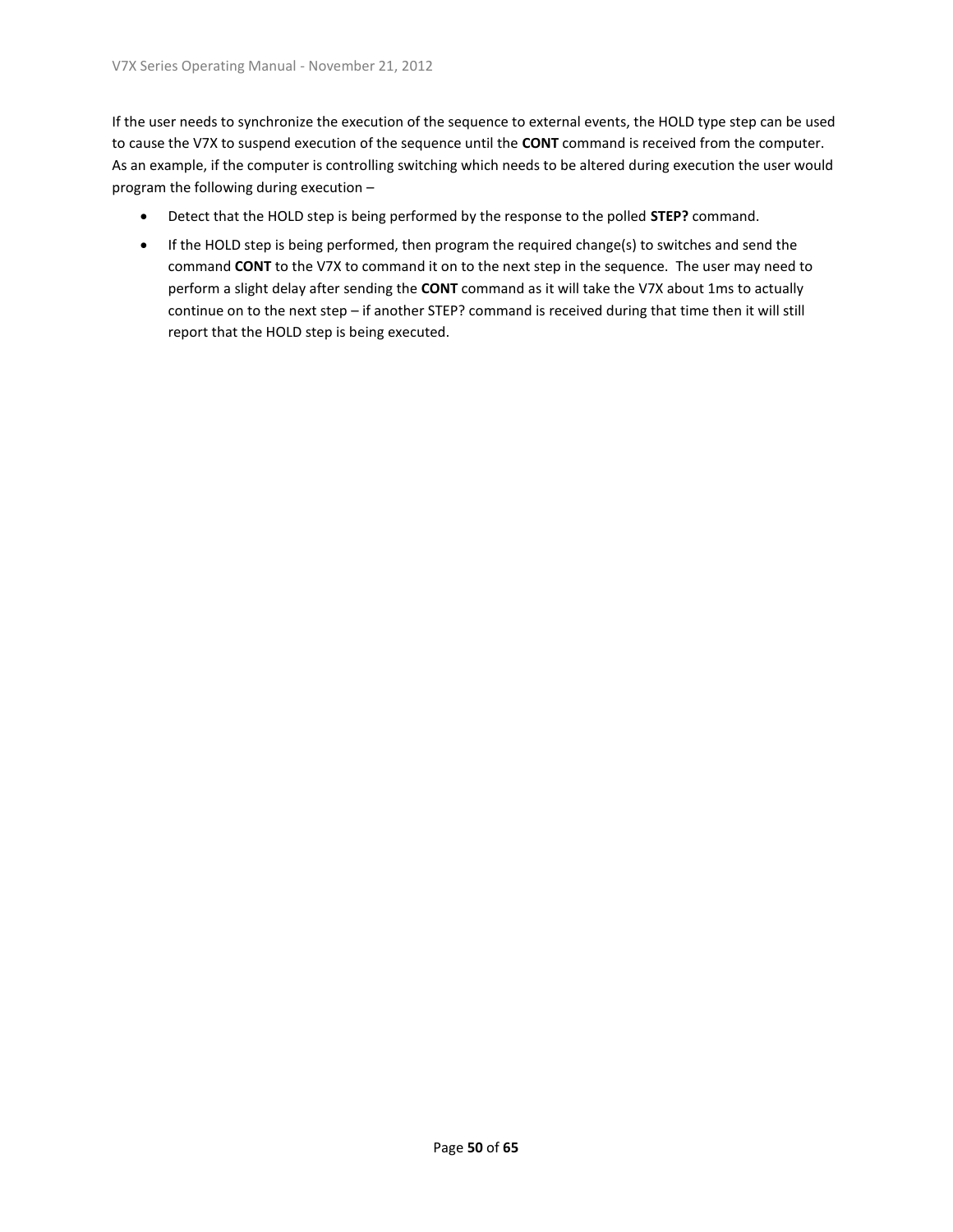## <span id="page-50-0"></span>**SECTION 7 – CALIBRATING THE V7X**

This section is under construction.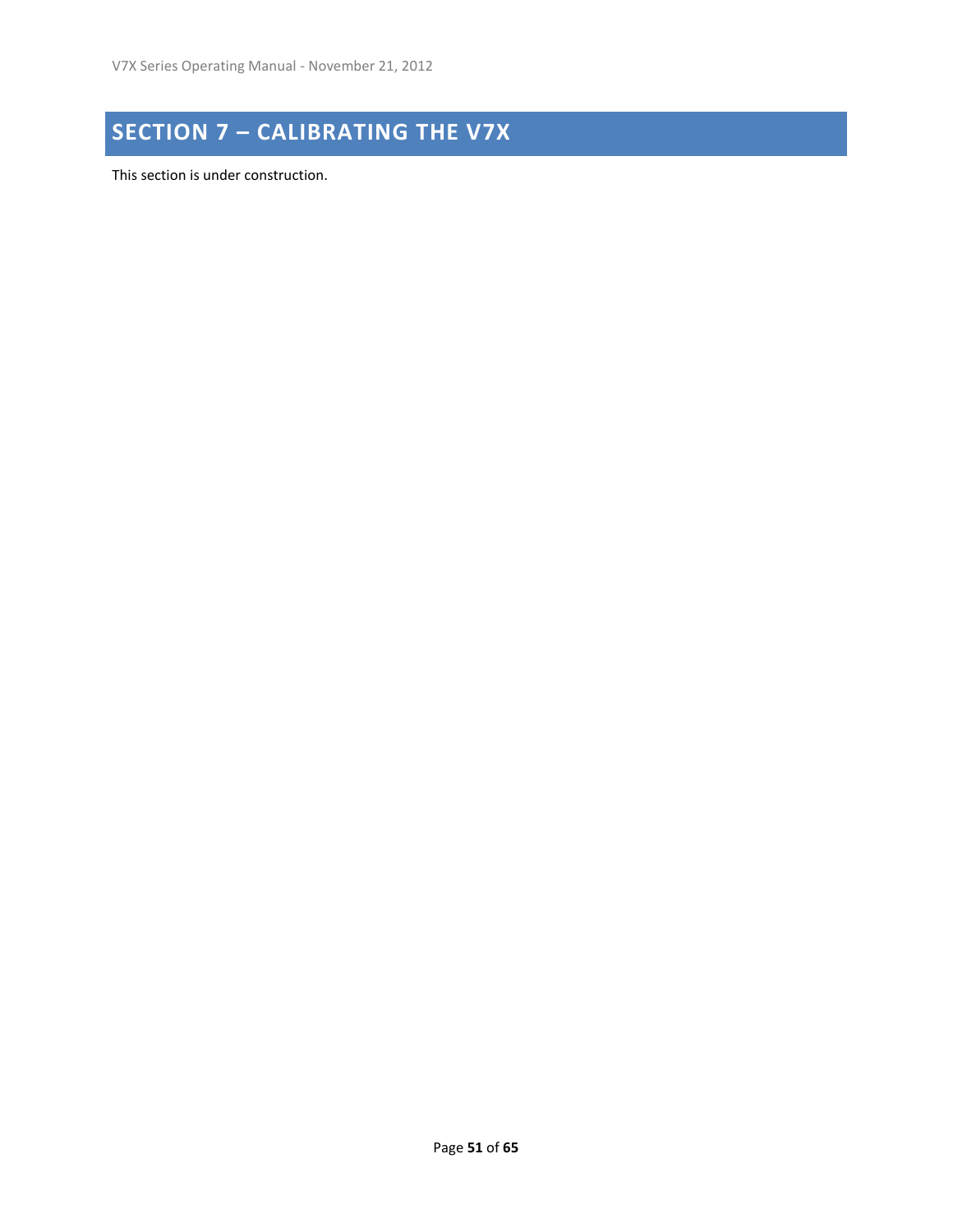## <span id="page-51-0"></span>**APPENDIX A – GUIDELINES FOR TESTING**

When the user is configuring testing against the requirements of a safety standard, the information given in this appendix should only be used as a guideline; the user should consult a safety testing professional for information regarding the specific standard and application.

The V7X has capabilities which exceed the majority of user requirements, however ViTREK also manufactures other safety testing products with a wider range of capabilities, please consult us regarding your specific requirements.

#### <span id="page-51-1"></span>**ACW AND DCW TEST STEPS**

These types of test steps are typically called Voltage Withstand Tests and are used to test that a DUT does not exhibit breakdown or (optionally) arcing in the presence of an applied AC or DC voltage (respectively), and optionally to test that the DUT leakage current is within user set limits at that voltage.

The user may optionally perform testing at more than one voltage by defining a series of test steps. The V7X automatically detects when two (or more) similar steps follow each other and does not discharge the DUT between such steps, starting each successive step at the voltage set for the preceding step. This capability saves both considerable total test time and also stress on the DUT in some applications.

#### <span id="page-51-2"></span>ACW AND DCW TEST STEP CONNECTIONS

The figure below shows a typical application. The V7X always provides a safety ground for the DUT during the test via its' **RET** terminal. When deciding which point on the DUT to connect to the **HV** terminal and which point to connect to the **RET** terminal, the user should consider that only the voltage on the **RET** terminal is safe at all times.

For best high impedance load performance there should be low capacitance (for ACW tests) and/or leakage (for DCW tests) between the wires and for low level current measurements there should be little interference pickup in the **RETURN** wire. In extreme circumstances the **RETURN** wire should be the inner wire of a coaxial cable, with the shield connected to ground. This will significantly reduce the capacitance and leakage between the **HV** and **RETURN** wires. A cable such as RG174 is a suitable choice. It is not recommended to use shielded coaxial cable for the **HV** connection, even if it is rated for the voltage.



#### <span id="page-51-3"></span>CHOOSING BETWEEN ACW AND DCW TESTING

When Voltage Withstand Testing is required, the user must first decide whether to perform this using an AC or DC applied voltage.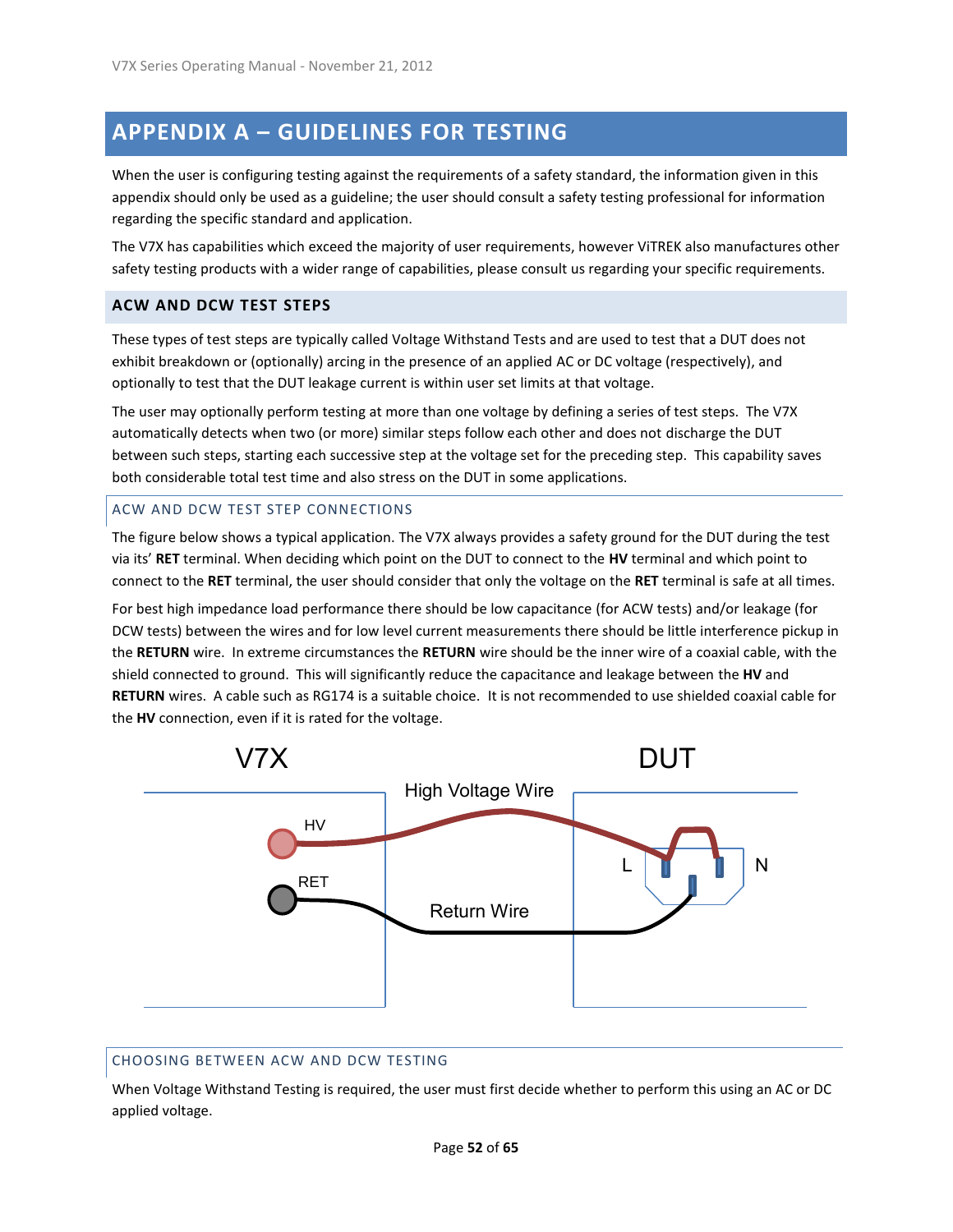Some standards require that testing be performed using an AC voltage waveform, others require a DC voltage, but others allow either to be used. If either AC or DC testing is allowed, in most applications AC testing is performed, however the user should take into account the following information when deciding which to use.

- 1. If it is required to test a highly capacitive DUT the user must use DC testing, as the current flow would be too high if AC were attempted. For reference Load Current(in mA) =  $2*\pi*$  f(in Hz)\*C(in  $\mu$ F)\*V(in KV) As an example, at 60Hz and 2KV, a 0.1µF capacitance would draw 75.4mA load current, which is well beyond the capabilities of the V7X.
- 2. If the load is highly non-linear so cannot withstand AC voltages the user must use DC testing (e.g. semiconductor devices).
- 3. DC testing is typically performed at a voltage which is equivalent to the peak of the AC voltage. This means a 41.4% higher voltage is used for DC testing than AC testing, which may be beyond the allowed range of voltages which the V7X can produce so AC testing must be performed.
- 4. DC testing often has a cumulative deterioration effect, particularly in solids (such as insulators). This slowly degrades its ability to withstand voltage depending on the total length of time that the insulator has had the voltage applied during its lifespan. If a DUT is to be repeatedly tested, then generally AC testing should be performed.
- 5. If the DUT is grounded then the capacitance of the HV wiring to ground is additive to the leakage load current. In such applications where the DUT wiring is extensive or where very low leakage current limits are required, improved accuracy can be achieved by using DC testing.

#### <span id="page-52-0"></span>SETTING THE FREQUENCY FOR ACW TESTS

If AC testing is to be performed then it is recommended that the frequency used is that of the expected line power frequency of the DUT. If either 50 or 60Hz can be used, then it is recommended to use the actual local line frequency at the testing site.

#### <span id="page-52-1"></span>SETTING THE VOLTAGE LEVEL FOR ACW AND DCW TESTS

All safety standards define the test voltage to be used, whether AC or DC. However there are some circumstances where the user may not be testing to specific standard and so needs to select a voltage to use.

Generally, line powered equipment is tested using an AC test voltage of 1000V+(5 times the highest line voltage), or a DC voltage 41.4% higher than this. As an example, for equipment to be powered from line up to 250Vrms, the test voltage is often 2250Vrms (or 3182Vdc).

#### <span id="page-52-2"></span>CHOOSING DUT GROUNDED OR ISOLATED FOR ACW AND DCW TESTS

Most AC or DC Voltage Withstand testers either monitor the current flow in the high voltage lead or in the low voltage return lead (sadly many manufacturers do not actually specify which). The V7X allows the user to configure for either method; when configured for DUT Grounded the V7X monitors the current flowing in the high voltage supply lead, whereas when configured for DUT Isolated it monitors the current in the low voltage return lead. In the V7X the choices are-

- 1. If the DUT is firmly grounded (e.g. attached to grounded, or placed on a grounded surface) the select DUT Grounded. Note, when configured for DUT Grounded and the DUT is firmly grounded (e.g. physically attached to ground) then it is not necessary to use the RETURN terminal of the V7X to perform tests.
- 2. If DUT has significant ground leakage (e.g. is in an environment with ground leakage such as in a fluid tank) then select DUT Grounded.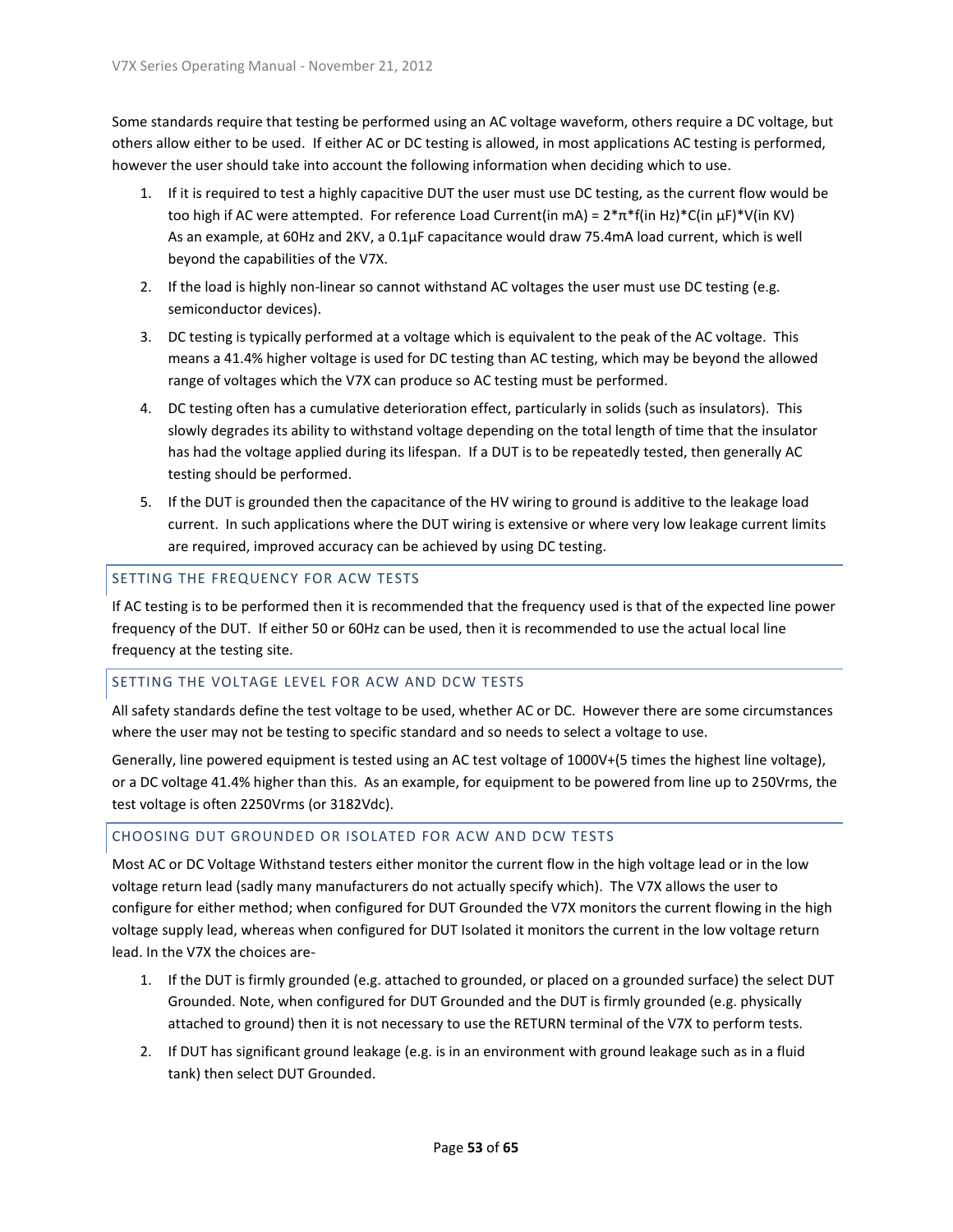#### 3. Otherwise, select DUT Isolated since it results in the highest resolution most accurate current measurements

#### <span id="page-53-0"></span>CHOOSING DUT RESISTIVE OR CAPACITIVE FOR DCW TESTS

The V7X can be used with quite highly capacitive DUTs (e.g. solar panels, large computer power supplies, etc.) when performing DCW tests, but this capability restricts its abilities when used in the more common applications having relatively low capacitance. The V7X can be configured for highly capacitive DUTs (DUT Capacitive) or for more common DUTs (DUT Resistive) so that the V7X is not compromised by having to cope with both situations. In the V7X the choices are-

- 1. If it is known that the DUT has a capacitance greater than 0.05µF then select DUT Capacitive, otherwise select DUT Resistive.
- 2. If DUT Resistive has been selected but it is noted that there is an undesirable "Settling" period displayed while transitioning between the RAMP and DWELL periods, as shown on the V7X display, then change to selecting DUT Capacitive.
- 3. If DUT Capacitive is selected but it is noted that the leakage current displayed on the V7X during RAMP is not significantly higher than the leakage current displayed during DWELL, then the DUT Resistive selection can be used instead.

#### <span id="page-53-1"></span>SETTING MAXIMUM CURRENT LIMITS FOR ACW AND DCW TESTS

Generally the user is testing to a standard which requires that a DUT be tested that it does not breakdown at a certain applied voltage. This leaves the user to decide what maximum leakage current limit to use to detect the presence of breakdown, which is not an obvious decision. In reality there are three basic types of current which may (or may not) flow through the DUT –

- Breakdown current. A breakdown of a DUT is a sudden, generally heavy, flow of current which does not cease without a reduction in the applied voltage. Breakdown current is usually only limited by impedance in the voltage source and wiring. Note that a flashover, commonly called an arc, is usually actually a breakdown – it extinguishes because the voltage source and wiring is unable to drive the extremely high current in the flashover or because a portion of the physical part becomes destroyed by the flashover. Generally, at any given instant of time there either is very significant breakdown current flowing or there is none.
- Arc current. Arcing is similar to breakdown but rapidly "self-extinguishes" without requiring a reduction in the applied voltage (but typically rapidly re-occurs repeatedly). There are many ways in which arcing can occur and a thorough description of arcing is beyond the scope of this document. Generally, arc currents are AC currents in the frequency range of 1 to 2MHz and are fairly high amplitude (often tens of milliamps or more) and have no relationship to either breakdown or leakage currents. Generally arcing can only occur at higher voltages (>300V) and only in a gas or (in rare circumstances) across a surface. Arcing can be very slight and is often not visible, corona is a form of arcing where the arcs do not extend entirely across the gap and so is also called partial discharge or partial breakdown.
- Leakage current. The leakage current of a DUT is a steady flow of current, generally caused either intentionally by circuitry or unintentionally by inter-wiring leakage capacitance and resistances. Unlike breakdown current, leakage current is generally fairly linear vs. the applied voltage (i.e. doubling the voltage produces nominally twice the leakage current) but not necessarily so. Leakage current flows with the same frequency as the applied voltage, or a harmonic of it. Note that leakage current also contains a component which is dependent on breakdown current-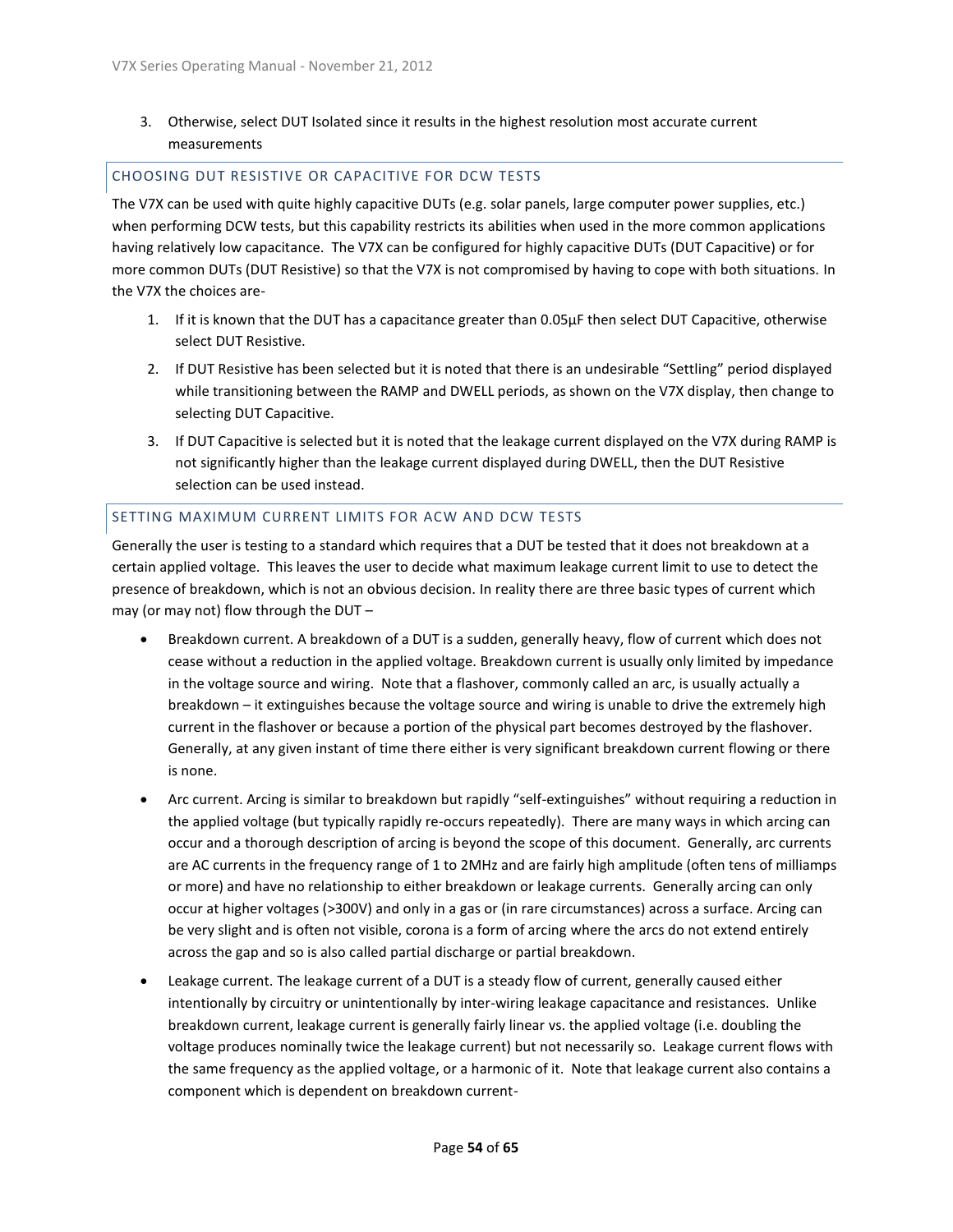- o When performing AC testing. Breakdown which is only occurring at the peaks of the waveform has a considerably attenuated effect on the leakage current measurement, for this reason this form of breakdown is often not detected by "classical" leakage current limit methods.
- o In either DC or AC testing. Leakage current measurements are, by definition, relatively slow averages of the physical current, so breakdown detection is by necessity slow if only leakage current is used. In some circumstances, flashovers are not detected because they extinguish too fast.

In the V7X the choices are-

- 1. Disable the Max Leakage limit and the ARC Limit. The V7X only detects breakdown (and flashover) the user does not have to make any decisions regarding limits and needs no prior experience with the specific DUT. Some standards however require a specific leakage current limit so choices 2 or 4 need to be taken.
- 2. Set a Max Leakage limit. The V7X detects breakdown as choice 1 above, but also checks that the leakage current is within the limit. Generally, where there is no specific leakage current requirement in the standard, this is set to a little higher than the normal range of leakage currents encountered in that specific DUT as gathered from experience with testing many such DUTs.
- 3. Set an ARC Limit. The V7X detects breakdown as choice 1 above, but is also able to detect if any arcing is occurring. Generally, the limit level is set according to experience with the specific DUT, but a limit of 10mA is generally applicable.
- 4. Set both a Max Leakage Limit and an ARC Limit, the combination of choices 1, 2 and 3 above.

#### <span id="page-54-0"></span>SETTING A MINIMUM CURRENT LIMIT FOR ACW AND DCW TESTS

Generally, there is no requirement to set a minimum leakage current limit in a standard. Sometimes a user may be concerned about ensuring that the DUT is properly connected when performing ACW or DCW tests, in which case the most common method used is to set a minimum leakage current because there is always some amount of capacitance within the DUT which will always cause an amount of current to flow when properly connected. The actual value to use is usually set slightly higher than the leakage current measured when a test is run with no DUT connected (but with the wires attached to the V7X). Setting a minimum limit has no effect on the choice of maximum limit, other than the maximum (if enabled) must be higher than the lower limit.

When performing DCW tests using a minimum leakage limit to detect DUT connection is often problematic if set to very small currents, generally due to induced currents in the wires caused by moving objects or by slight variations in current which flow when the DUT is highly capacitive.

#### <span id="page-54-1"></span>SETTING RAMP AND DWELL TIMES FOR ACW AND DCW TESTS

These are usually set according to the requirements in a standard. Note that the V7X can also produce a slow ramp down at the end of the test if desired, as configured in the CONFIG MENU.

#### <span id="page-54-2"></span>**IR TEST STEPS**

This type of test step is typically used to test that a DUT has a safe amount of leakage resistance in the presence of an applied DC voltage.

#### <span id="page-54-3"></span>IR TEST STEP CONNECTIONS

The figure below shows a typical application. The V7X always provides a safety ground for the DUT during the test via its' **RET** terminal. When deciding which point on the DUT to connect to the **HV** terminal and which point to connect to the **RET** terminal, the user should consider that only the voltage on the **RET** terminal is safe at all times.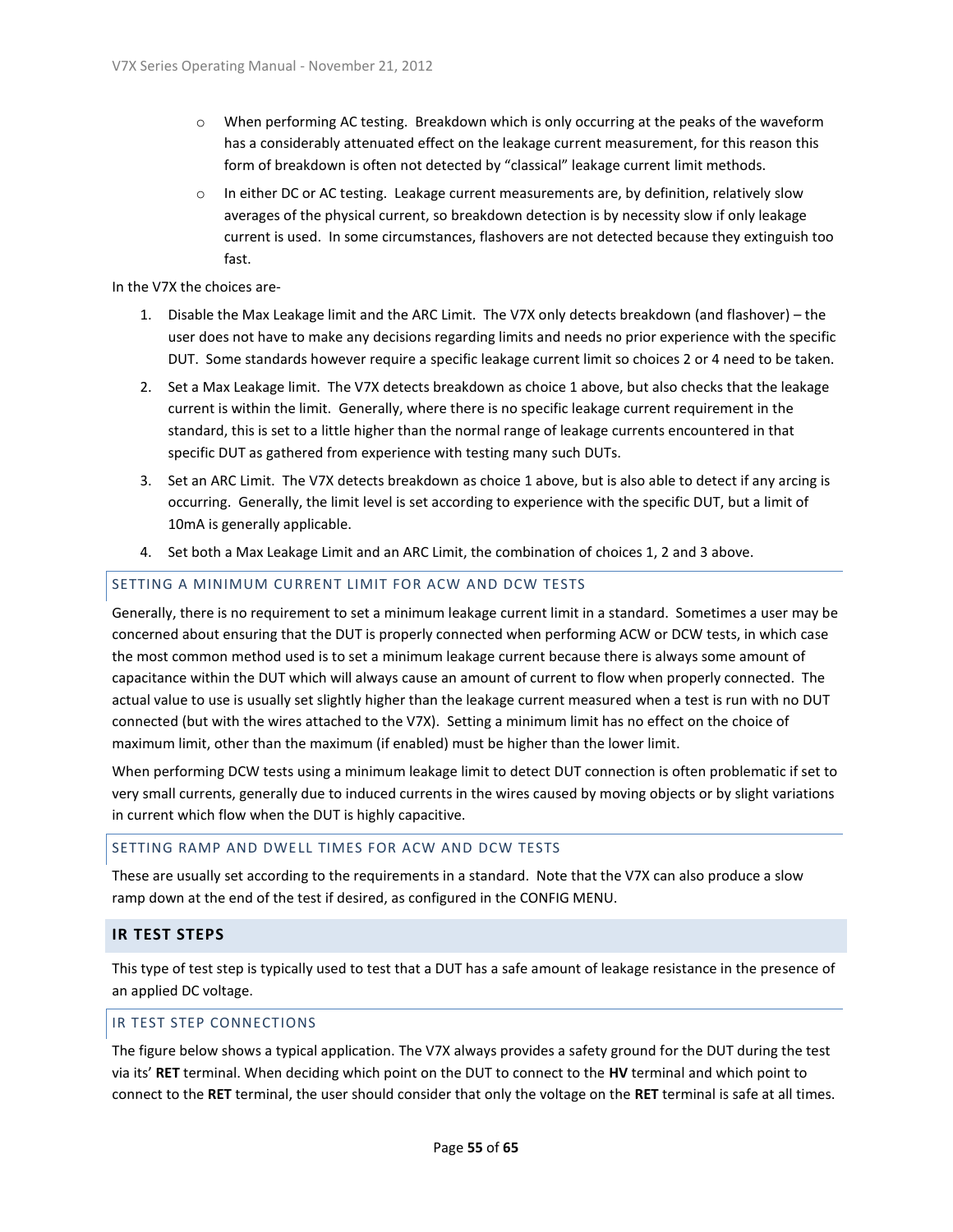For best high impedance load performance there should be low leakage between the wires and for high level IR measurements there should be little interference pickup in the **RETURN** wire. In extreme circumstances the **RETURN** wire should be the inner wire of a coaxial cable, with the shield connected to ground. This will significantly reduce the leakage between the **HV** and **RETURN** wires. A cable such as RG174 is a suitable choice. It is not recommended to use shielded coaxial cable for the **HV** connection, even if it is rated for the voltage.



#### <span id="page-55-0"></span>PERFORMING BOTH DCW AND IR TESTING

When it is required to perform both IR and DCW testing the user should perform the IR testing before performing the DCW testing. This is because there will be some storage of charge internal to the DUT during DCW testing, which will drastically affect the accuracy of subsequent IR testing, typically for many tens of seconds. By performing the IR testing and then the DCW testing this affect is eliminated. There is also a total test time benefit from performing the tests in this order with the V7X because it automatically detects that the test step following an IR test is a DCW step with a higher voltage level and so does not perform a discharge at the end of the IR step and starts the DCW ramp at the test voltage of the IR step.

#### <span id="page-55-1"></span>SETTING THE VOLTAGE LEVEL FOR IR TESTS

All safety standards define the test voltage to be used for IR testing. Generally IR testing is performed at a voltage a little higher than the expected working voltage of the DUT, but significantly less than the DCW testing voltage.

#### <span id="page-55-2"></span>CHOOSING DUT GROUNDED OR ISOLATED FOR IR TESTS

As all IR testers, the V7X computes the IR value by supplying a known voltage and measures the leakage current flowing in the DUT at that voltage. From the voltage and current, the resistance value can be computed and displayed.

When configured for DUT Grounded the V7X monitors the current flowing in the high voltage supply lead, whereas when configured for DUT Isolated it monitors the current in the low voltage return lead. In the V7X the choices are-

- 1. If the DUT is firmly grounded (e.g. attached to grounded, or placed on a grounded surface) the select DUT Grounded. Note, when configured for DUT Grounded and the DUT is firmly grounded (e.g. physically attached to ground) then it is not necessary to use the RETURN terminal of the V7X to perform tests.
- 2. If DUT has significant ground leakage (e.g. is in an environment with ground leakage such as in a fluid tank) then select DUT Grounded.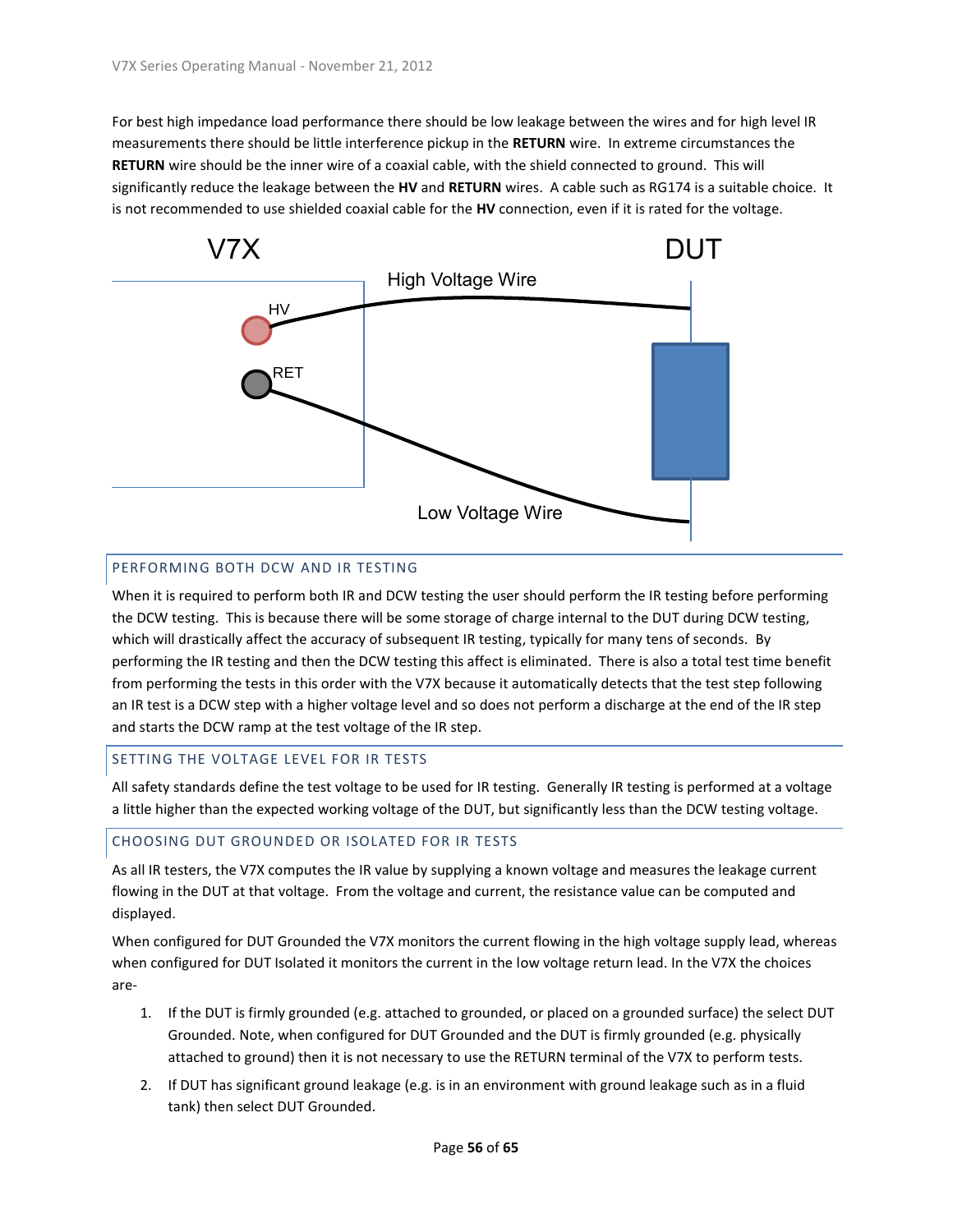3. Otherwise, select DUT Isolated since it results in the highest resolution most accurate IR measurements

#### <span id="page-56-0"></span>CHOOSING DUT RESISTIVE OR CAPACITIVE FOR IR TESTS

The V7X can be used with quite highly capacitive DUTs (e.g. solar panels, large computer power supplies, etc.) when performing IR tests, but this capability restricts its abilities when used in the more common applications having relatively low capacitance. The V7X can be configured for highly capacitive DUTs (DUT Capacitive) or for more common DUTs (DUT Resistive) so that the V7X is not compromised by having to cope with both situations. In the V7X the choices are-

- 1. If it is known that the DUT has a capacitance greater than 0.05µF then select DUT Capacitive, otherwise select DUT Resistive.
- 2. If DUT Resistive has been selected but it is noted that there is an undesirable overshoot of the displayed test voltage, as shown on the V7X display, then change to selecting DUT Capacitive.

#### <span id="page-56-1"></span>SETTING THE TIMING FOR IR TESTS

The test time to be used for IR tests is usually determined by the standard being used. When performing IR testing on capacitive DUTs, or when testing for very high minimum IR results, the user should also consider the minimum time taken for the load and V7X to settle. Generally, the V7X takes 1 or 2 seconds to settle into moderately capacitive DUTs (e.g. 0.1µF), but this can be 3 to 5 seconds into highly capacitive DUTs (e.g. 2µF), the test time should be longer than these values and the user may need to set the Delay to longer than these values also.

In the V7X the user can also configure to allow the IR test to be terminated earlier than the configured test time under some circumstances as allowed in many standards–

- 1. If it is required that the test always be performed for the entire test time, then configure the V7X for IR END ON – Time Expired in the CONFIG MENU. The Delay setting is ignored when configured in this manner. The pass or fail decision is solely based on the IR at the end of the test time – IR readings prior to the end are ignored. Generally, this method is used when the requirement uses wording such as "After 60 seconds the IR must be greater than…" particularly with capacitive DUTs.
- 2. If the test may be terminated early if a passing IR occurs during the test time, then configure the V7X for IR END ON – Pass in the CONFIG MENU. The Delay setting can be used to enforce a minimum test time before a pass will terminate the test, should this be desired. If the entire test time passes without having a pass indication (which would terminate the test) then the DUT is given a fail indication. Generally, this method is used when the requirement uses wording such as "IR must be greater than… within 60 seconds".
- 3. If the test may be terminated early if a failing IR occurs during the test time, then configure the V7X for IR END ON – Pass in the CONFIG MENU. The Delay setting can be used to enforce a minimum test time before a pass will terminate the test, should this be desired. If the entire test time passes without having a fail indication (which would terminate the test) then the DUT is given a pass indication. Generally, this method is used when the requirement uses wording such as "After 60 seconds the IR must be greater than…" and the load is purely resistive.
- 4. If the test may be terminated early if a passing and steady or increasing IR occurs during the test time, then configure the V7X for IR END ON – Pass and Steady or Increasing in the CONFIG MENU. The Delay setting can be used to enforce a minimum test time before the test will be terminated, should this be desired. If the entire test time passes without being terminated then the pass or fail decision is solely based on the IR at the end of the test time. Generally, this method is used when the requirement uses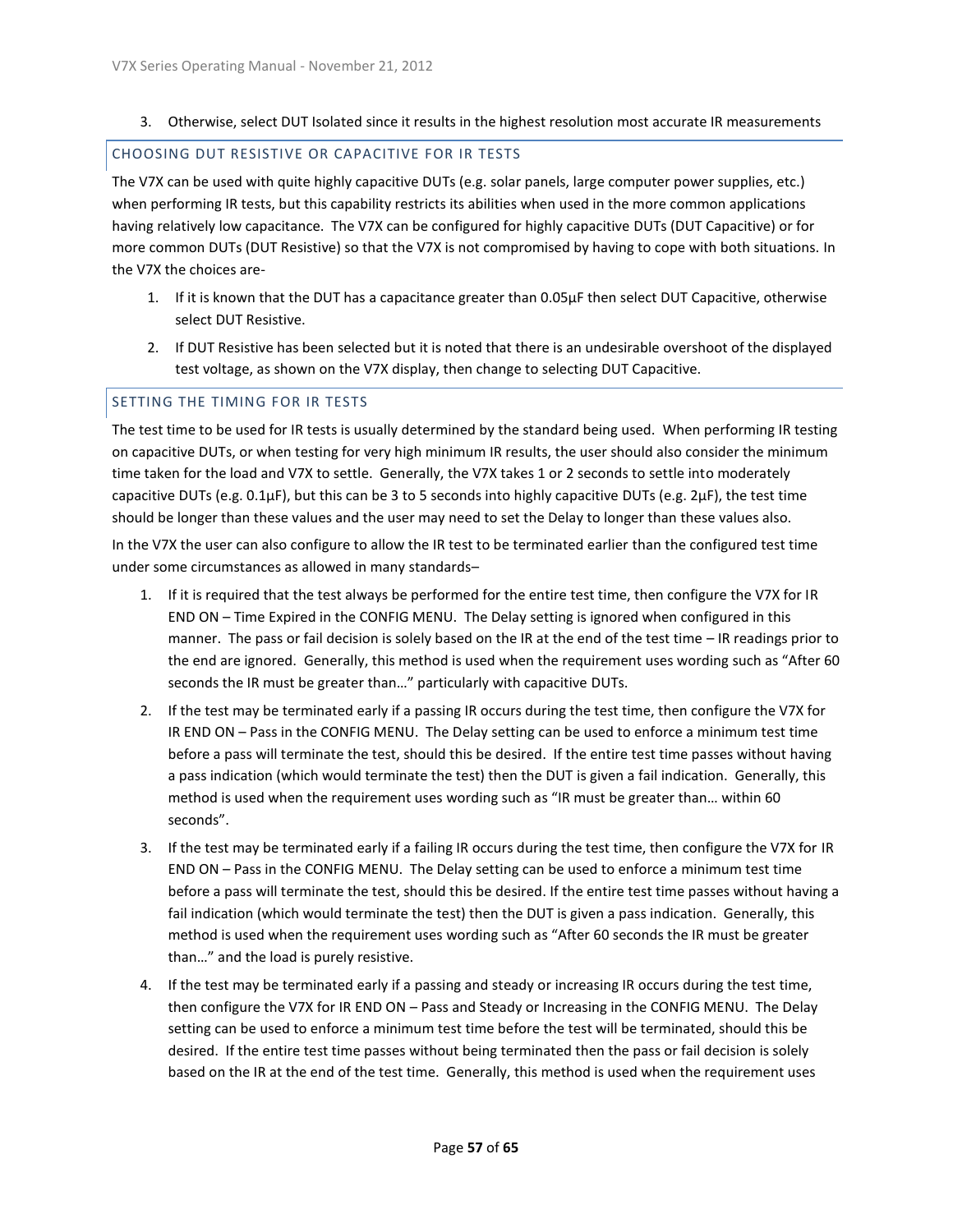wording such as "IR must be greater than… within the earlier of 60 seconds or when the IR is steady or increasing".

#### <span id="page-57-0"></span>SETTING A MAXIMUM LIMIT FOR IR TESTS

Although the minimum limit is always defined by the standard or requirement, there is not usually a maximum limit. Usually the user will set for no maximum limit, but some users use a maximum limit to check that the DUT is actually connected when performing the IR test. Particularly with capacitive DUTs, this is not recommended, instead it is recommended to precede the IR test with a very short ACW test at a low AC voltage (e.g. 10Vrms) and with a minimum leakage limit defined. This method yields more reliable results, particularly if the DUT can have a very high IR result so the maximum IR limit would have been near the upper limit of the ability of the V7X.

#### <span id="page-57-1"></span>**CONT TEST STEPS**

This type of test step is typically used to test that a DUT has resistance within an allowable range of values. Typical uses include checking for the presence or absence of continuity, but the wide range of values capable of being measured by the V7X (up to 60KΩ) also allows for component value testing in many circumstances. Some standards allow the low DC current (10mA) used in this type of test step to be used for production chassis ground bond integrity testing.

#### <span id="page-57-2"></span>CONT TEST STEP CONNECTIONS

The figure below shows a typical application. These connections may remain in place during ACW, DCW and/or IR type test steps if desired, assuming that high voltage cannot be connected to the CONT terminals during that testing.

Note that the DUT (or the portion of it being measured) must be isolated from ground during CONT test steps.



#### <span id="page-57-3"></span>ALLOWING FOR RESISTANCE OFFSETS EXTERNAL TO THE V7X

The V7X uses a 2-wire measurement method for CONT test steps, so the resistance of external wiring will add to the measurement result. There are two methods which can be used to provide offsets allowing for external wiring resistance, the user is recommended to either use one or the other method, although both can be used if desired.

1. If the same (or very similar) leads are to be used for every CONT test step, then the user may connect those leads, shorting them together with a very low resistance, and have the V7X measure the resulting resistance, and then use that resistance to offset all future measurements. This is accomplished by using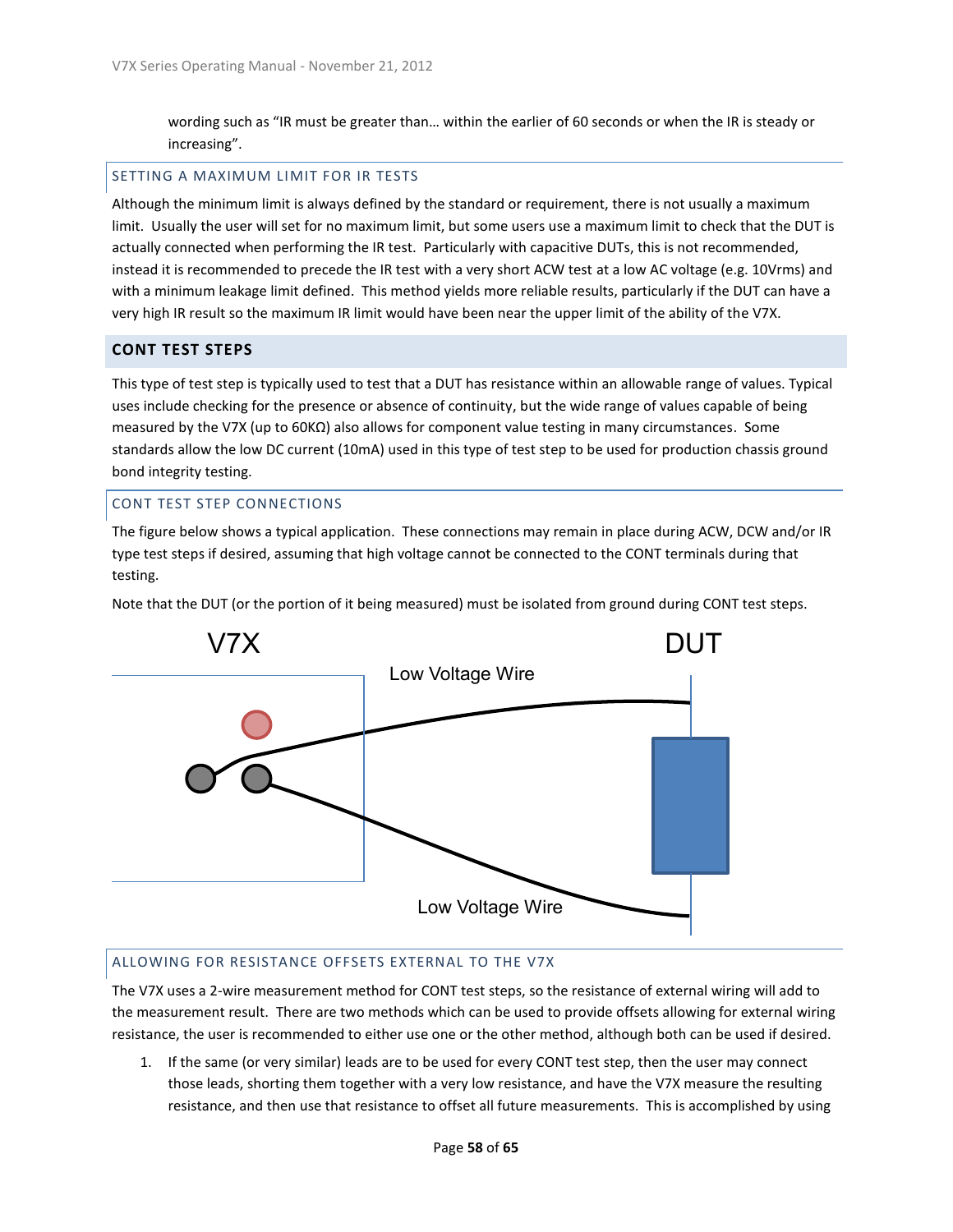the UTILITY MENU -> CONT ZERO -> MEASURE menu. If this method is solely being used then all CONT test steps should have the ZERO setting set to 0Ω.

2. If the external resistance is likely to be different for each CONT test step, then the user should set the ZERO setting for each CONT test step to the expected resistance for that specific step, this value will be used to offset all measurements made for that specific test step only. If the measured offset capability described in 1 above is not desired, then any existing offset can be eliminated by using the UTILITY MENU -> CONT ZERO -> CLEAR menu. Note, if the expected resistance for each step is unknown, then the user may set all steps ZERO to 0Ω, run the sequence with a known (usually zero) resistance DUT, note the offset resistances for each CONT step, and then edit the CONT steps using the previously measured value as the ZERO setting for each respective step.

#### <span id="page-58-0"></span>**GB TEST STEPS**

This type of test step is typically used to test that a DUT has resistance lower than a certain value when tested at high AC currents. Typically this is used for DUT chassis ground bond integrity testing.

#### <span id="page-58-1"></span>GB TEST STEP CONNECTIONS

The figure below shows a typical application where both Voltage Withstand and GB testing is to be performed. These connections may remain in place during ACW, DCW and/or IR type test steps if desired (as shown in the figure), assuming that high voltage cannot be connected to the GB terminals during that testing.



If the user needs to make optimum measurements of low impedances, particularly less than a few 10's of m $\Omega$ , then the following points should be considered -

- The user should be aware that inductive coupling between the current flow in the **SOURCE** wires and the respective **SENSE** wires will cause errors in the measurement results. If the wires are longer than a few feet and/or are tightly coupled then these errors can be 10's of milliohms, particularly when high test currents are being used. This effect is not specific to the V7X, it applies to any high current, low impedance AC measurement. The user is recommended to maintain at least a  $\frac{3}{4}$ " spacing between each wire.
- Similarly, there will be some inductive coupling between the DUT and the **SENSE** wires if they are not separated from the DUT sufficiently, to reduce this the **SENSE** wires should not rest on or close to the DUT, but should be routed nominally 90° away from the DUT for at least several inches.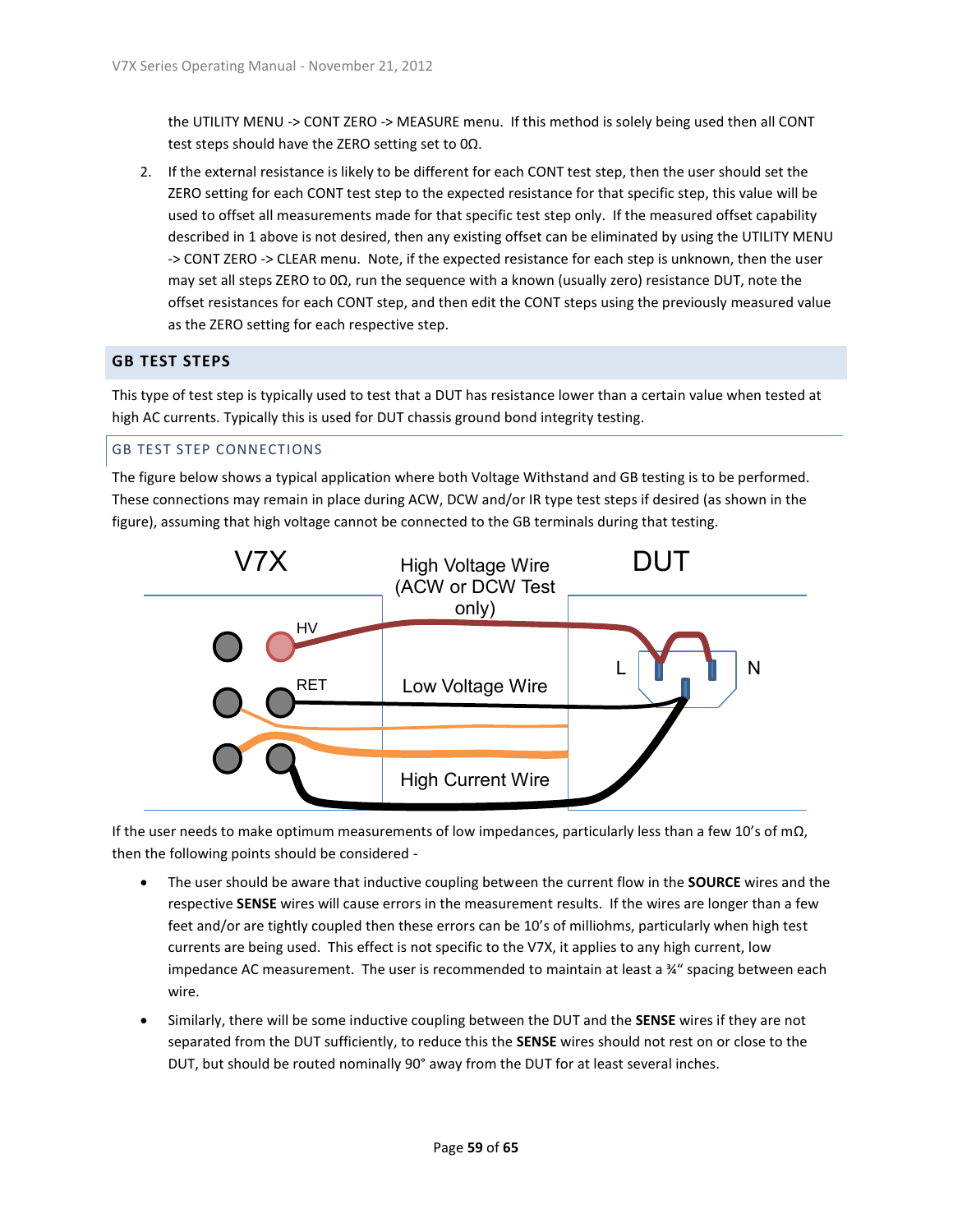The coupling effects described above will almost always yield a higher than expected measurement. If the users' test passes with the measurement within the allowable range of impedances then, even if these are not accounted for, the DUT is guaranteed to have passed the test – the above effects may only cause a false failure of the test.

Note that the DUT (or the portion of it being measured) may be grounded during GB test steps, allowing it to be used for additional testing purposes such as conduit continuity testing.

#### <span id="page-59-0"></span>ALLOWING FOR RESISTANCE OFFSETS EXTERNAL TO THE V7X

The V7X uses a 4-wire measurement method for GB test steps, so the resistance of external wiring will not add to the measurement result. However the user may include a short portion of common wiring which although not recommended will cause a small zero offset, the resistance of which will be included in the measurement result.

**CAUTION** – the specification of the V7X does not rely on the user removing zero offsets in the manner described here. Compensation of any zero offset seen while making 4-wire measurements is not recommended, and will actually reduce the accuracy of results, not improve it. Any offset seen while making 4-wire AC measurements is generally caused by inter-wire inductive coupling, which is not a constant offset being very dependent on the characteristics of the DUT being measured.

There are two methods which can be used to provide offsets allowing for external wiring resistance, the user is recommended to either use one or the other method, although both can be used if desired.

- 1. The user may connect the GB leads, shorting them together with a very low resistance, and have the V7X measure the resulting resistance, and then use that resistance to offset all future measurements. This is accomplished by using the UTILITY MENU -> GB ZERO -> MEASURE menu. If this method is solely being used then all GB test steps should have the ZERO setting set to 0Ω.
- 2. If the external resistance is likely to be different for each GB test step, then the user should set the ZERO setting for each GB test step to the expected resistance for that specific step, this value will be used to offset all measurements made for that specific test step only. If the measured offset capability described in 1 above is not desired, then any existing offset can be eliminated by using the UTILITY MENU -> GB ZERO -> CLEAR menu. Note, if the expected resistance for each step is unknown, then the user may set all steps ZERO to 0Ω, run the sequence with a known (usually zero) resistance DUT, note the offset resistances for each GB step, and then edit the GB steps using the previously measured value as the ZERO setting for each respective step.

#### <span id="page-59-1"></span>**PAUSE AND HOLD TEST STEPS**

These types of test step are used to temporary suspend operation of a test sequence.

#### <span id="page-59-2"></span>CHOOSING BETWEEN PAUSE AND HOLD TEST STEP TYPES

Although they both may appear to operate similarly, they are actually very different.

 The PAUSE step performs a timed suspension of the sequence without the ability to continue it during the PAUSE. It is intend to be used when the user desired a timed pause in the sequence. CAUTION – DO NOT USE THE PAUSE TO ENABLE THE USER TO MAKE CHANGES TO THE CONNECTIONS, THE PAUSE DELAY MAY EXPIRE WHILE THE USER IS HANDLING CONNECTIONS, WHICH IS VERY DANGEROUS AND POTENTIALLY LETHAL. A special use of the PAUSE step type is to prevent the automatic skipping of the discharge at the end of a ACW or DCW or IR test step type if the next step is of a similar type, placing a minimum time PAUSE step between two test steps always disables this.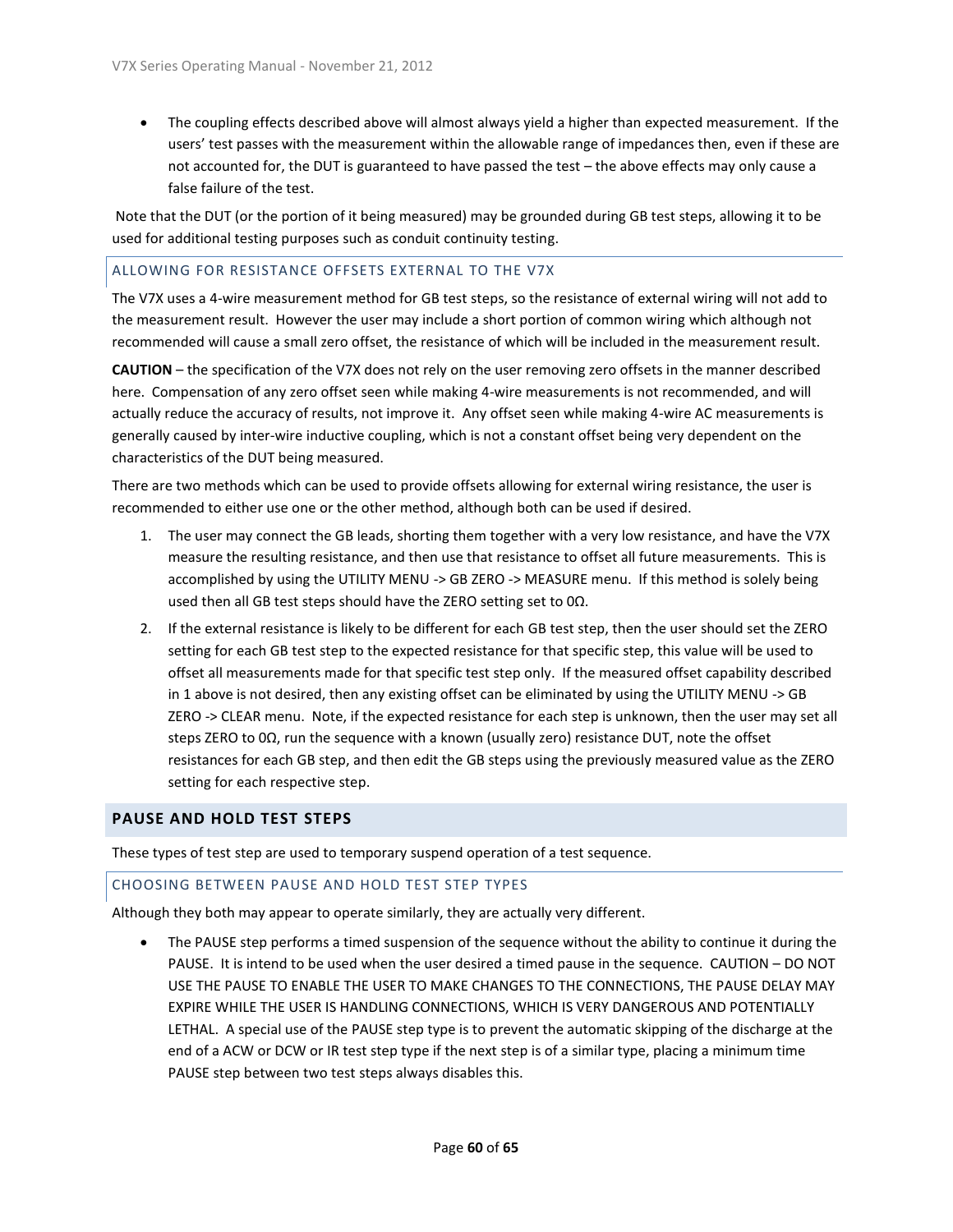• The HOLD step performs a suspension of the sequence, allowing the user to continue it by pressing the START button. A timeout is provided to allow the sequence to fail if the user takes too long to accomplish the change. Up to two lines of 15 characters each may be displayed to assist the user in knowing what operation to perform, a message is also displayed informing the user to continue by pressing the START button.

#### <span id="page-60-0"></span>**SWITCH TEST STEPS**

These are to enable the user to control up to four external ViTREK 964 type switch units as part of a test sequence. The user only has to program the state of each relay switch in each unit in this type of step, all timing is automatically performed by the V7X.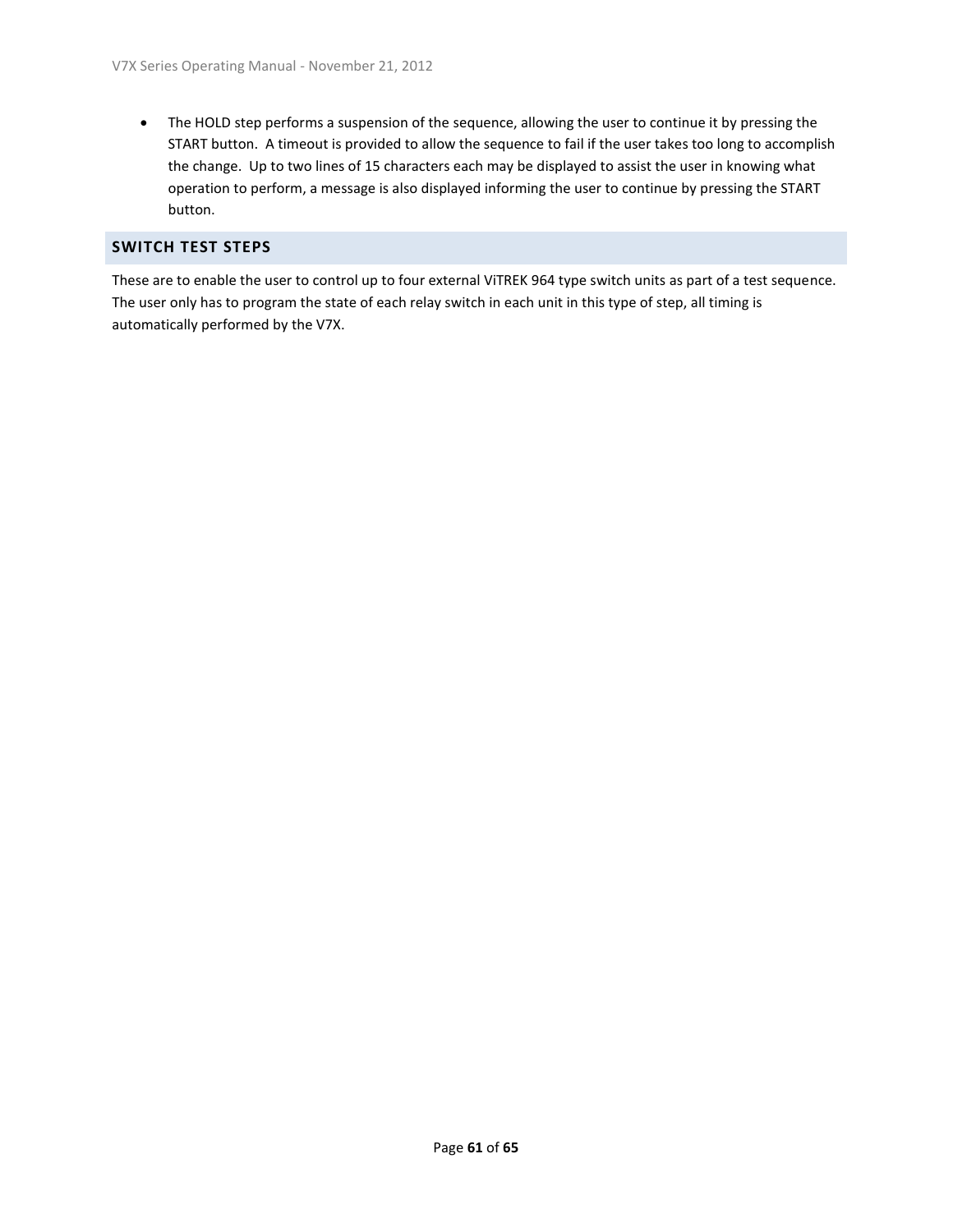## <span id="page-61-0"></span>**APPENDIX B – TEST STEP SPECIFICATIONS**

Accuracy specifications shown are valid at temperatures within ±5C of the calibration temperature. Outside of this range add 10% of the specification per C.

Decrease maximum ACW, DCW and IR voltages by 2.5%/1000ft above 5000ft ASL altitude.

All accuracy specifications are valid at the V7X terminals, and as such do not include any effects due to user wiring resistances, leakages or coupling, or other user generated leakages or interference.

Resolutions shown are for displayed measurements, limits and settings. Internally all measurements have typically 10x better resolution and all limits and settings are implemented with the same resolution as entered by the user. Via an interface, all measurements are reported with at least 0.01% resolution.

Generally, user settings can be defined with up to 4 digit resolution and a selection of units (e.g. µA or mA) from the front panel; or with up to 6 digit resolution from an interface.

Unless otherwise specified, user terminated dwell/test periods can extend for up to 2 days.

Not all test types are available in all models of V7X.

For details regarding how to setup and use these test steps, please see later sections of this document.

#### <span id="page-61-1"></span>**ACW TEST STEPS**

| Voltage              | 10 to 5000Vrms (1V resolution) sinewave at 50 or 60Hz +/-0.05%<br>1%+5V accuracy under all allowed loading conditions                                                                                                                                                                |
|----------------------|--------------------------------------------------------------------------------------------------------------------------------------------------------------------------------------------------------------------------------------------------------------------------------------|
| Max. Load            | 20mArms (10mArms max resistive for >10sec), reduced by 20μA per V below 1000V, reduced by<br>10µA per V above 4000V                                                                                                                                                                  |
| Leakage Accuracy     | DC coupled, true RMS, 10Hz-4KHz 3dB bandwidth<br>DUT isolated (<1.1mA) : 1%+5µA (1µA resolution)<br>DUT isolated (>1.1mA) : 1%+30µA (10µA resolution)<br>DUT grounded: 1%+30µA+(4µA per KV) (10µA resolution)                                                                        |
| <b>ARC Limit</b>     | Disabled or up to 30mA (1mA resolution)                                                                                                                                                                                                                                              |
| Ramp                 | 0 to 99.9sec (0.02sec resolution)                                                                                                                                                                                                                                                    |
| Dwell                | 0.1 to 9999sec (0.1sec resolution) or user terminated                                                                                                                                                                                                                                |
| Shutdown             | Excessive HV terminal current : within 1ms<br>User Stop: within 2ms<br>Interlock opened (if enabled) : within 2ms<br>Load Breakdown (sudden uncontrolled increase of load current): within 150µs<br>Leakage Limit (if enabled) : within 100ms<br>ARC Limit (if enabled) : within 1ms |
| <b>User Settings</b> | Voltage Level<br>Frequency<br><b>DUT Isolated/Grounded</b><br>Min. Leakage Limit (can be disabled)<br>Max. Leakage Limit (can be disabled)<br>ARC Limit (can be disabled)<br>Ramp Period<br><b>Dwell Period</b><br>Ramp Down Fast/As Ramp<br>Stop/Continue Sequence on Failure       |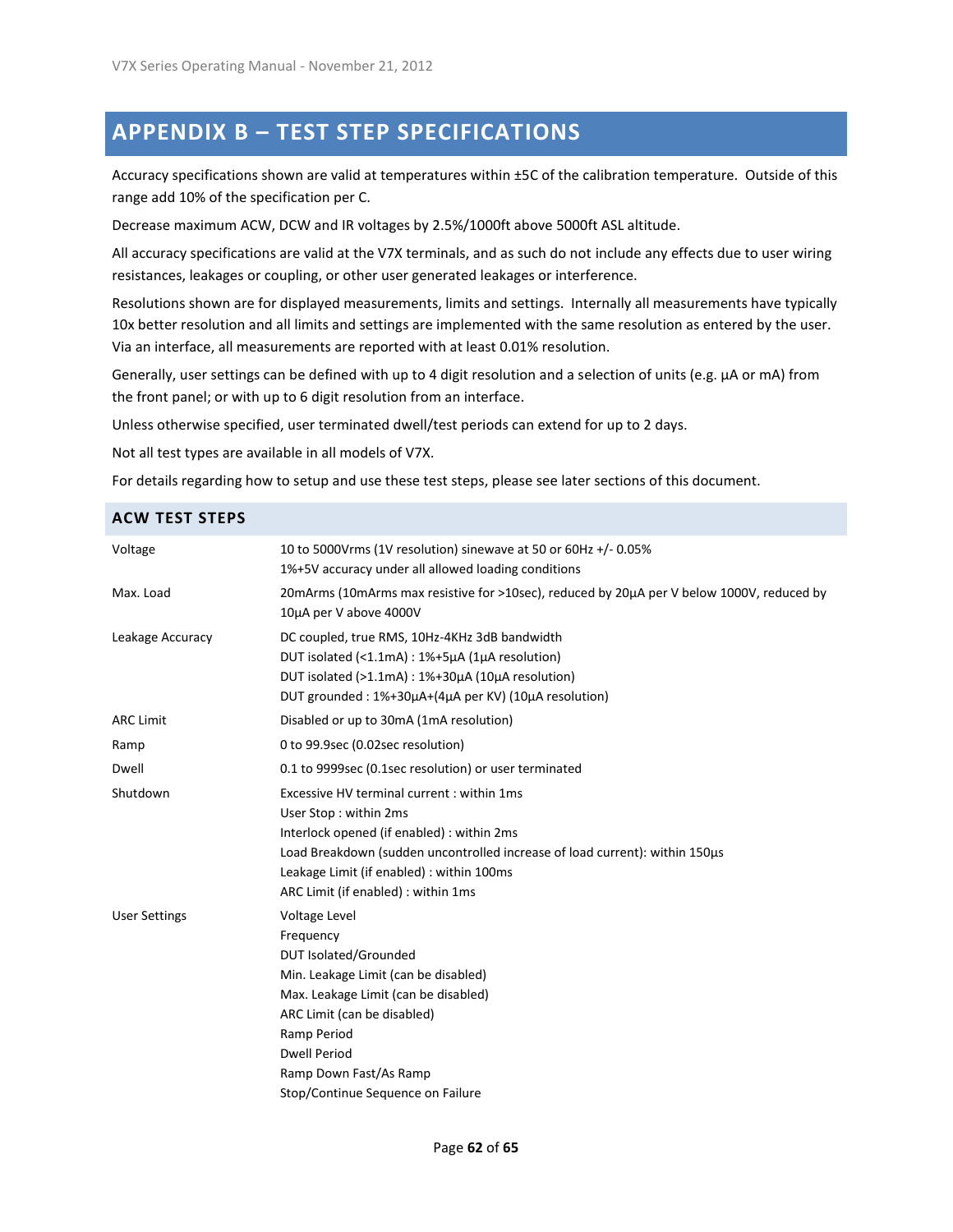#### <span id="page-62-0"></span>**DCW TEST STEPS**

| Voltage              | 20 to 5000V (1V resolution)<br>1%+5V accuracy under all allowed loading conditions                                                                                                                                                                                                                           |
|----------------------|--------------------------------------------------------------------------------------------------------------------------------------------------------------------------------------------------------------------------------------------------------------------------------------------------------------|
| Max. Load            | <2000V: 10mA (reduce by 10µA per Volt below 1000V), <0.25µF capacitance<br>2000-3000V: 7mA (reduce by 4μA per volt above 2000V), <0.1μF capacitance<br>3000-4000V : 3mA (reduce by 1µA per volt above 3000V), <0.05µF capacitance<br>>4000V: 2mA (reduce by 0.5µA per volt above 4000V), <0.03µF capacitance |
| Leakage Accuracy     | DUT resistive, isolated (<200μA) : 1%+1μA (0.1μA resolution)<br>DUT resistive, isolated (0.2-1.5mA) : 1%+2µA (1µA resolution)<br>Otherwise: 1%+20µA (10µA resolution)                                                                                                                                        |
| <b>ARC Limit</b>     | Disabled or up to 30mA (1mA resolution)                                                                                                                                                                                                                                                                      |
| Ramp                 | DUT resistive : 0.1 to 99.9sec (0.02sec resolution)<br>DUT capacitive : 1.0 to 99.9sec (0.02sec resolution)                                                                                                                                                                                                  |
| Dwell                | 0.1 to 9999sec (0.02sec resolution) or user terminated                                                                                                                                                                                                                                                       |
| Ramp Down            | Osec or as defined for ramp                                                                                                                                                                                                                                                                                  |
| Discharge            | Internal 50K $\Omega$ discharge load and 0.03 $\mu$ F capacitive energy                                                                                                                                                                                                                                      |
| Shutdown             | Excessive HV terminal current: within 1ms<br>User Stop: within 2ms<br>Interlock opened (if enabled) : within 2ms<br>Load Breakdown (sudden uncontrolled increase of load current): within 150µs<br>Leakage Limit (if enabled) : within 100ms<br>ARC Limit (if enabled) : within 1ms                          |
| <b>User Settings</b> | Voltage Level<br><b>DUT Isolated/Grounded</b><br><b>DUT Resistive/Capacitive</b><br>Min. Leakage Limit (can be disabled)<br>Max. Leakage Limit (can be disabled)<br>ARC Limit (can be disabled)<br>Ramp Period<br><b>Dwell Period</b><br>Ramp Down Fast/As Ramp<br>Stop/Continue Sequence on Failure         |

#### <span id="page-62-1"></span>**IR TEST STEPS**

| Voltage         | 20 to 5000V (1V resolution)<br>2.5%+5V accuracy under all allowed loading conditions                                          |
|-----------------|-------------------------------------------------------------------------------------------------------------------------------|
| Lowest IR       | $<$ 1000V : 150KQ<br>$1000 - 2000V : 400K\Omega$<br>$2000 - 3000V : 2MO$<br>$>3000V:10M\Omega$                                |
| Highest IR      | DUT resistive, isolated: $90M\Omega$ per V<br>DUT capacitive, isolated : $2M\Omega$ per V<br>DUT grounded: $0.1M\Omega$ per V |
| Max Capacitance | $<$ 1000V : 2µF<br>1000-2000V: 0.25µF<br>2000-3000V: 0.1uF                                                                    |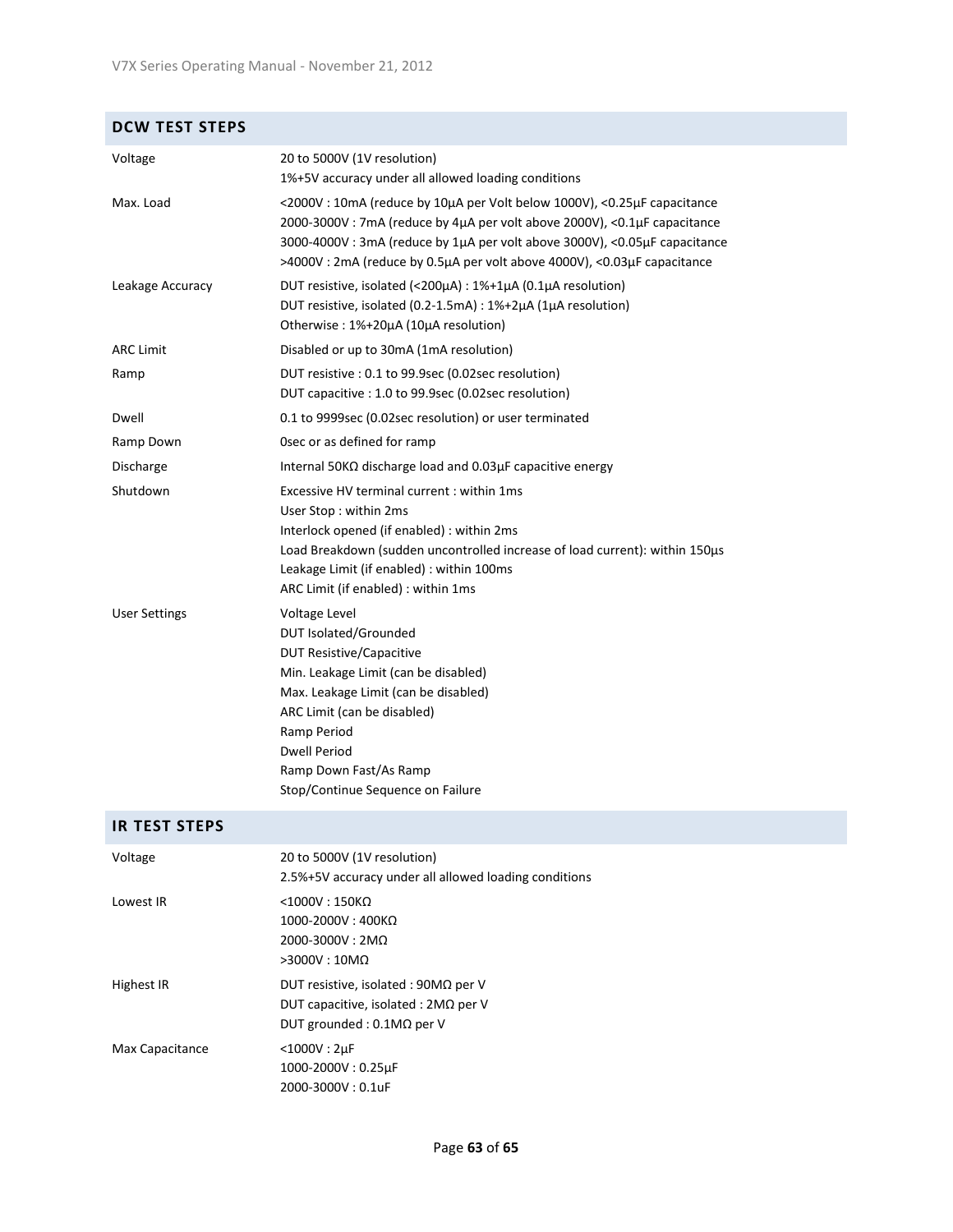|                      | >3000V: 0.03µF<br>5mA maximum charging current                                                                                                                                                                                                                                                     |
|----------------------|----------------------------------------------------------------------------------------------------------------------------------------------------------------------------------------------------------------------------------------------------------------------------------------------------|
| <b>IR Accuracy</b>   | <5% of Highest IR: 2% (0.1% resolution)<br>5-15% of Highest IR: 5% (1% resolution)<br>15-30% of Highest IR: 10% (1% resolution)<br>>30% of Highest IR: 20% (1% resolution)                                                                                                                         |
| <b>Test Time</b>     | 0.1 to 9999sec (0.1sec resolution) or user terminated                                                                                                                                                                                                                                              |
| <b>Test Delay</b>    | 0.0 to 9999sec (0.1sec resolution)                                                                                                                                                                                                                                                                 |
| Discharge            | Internal 50KQ discharge load and $0.03\mu$ F capacitive energy                                                                                                                                                                                                                                     |
| Shutdown             | Excessive HV terminal current: within 1ms<br>User Stop: within 2ms<br>Interlock opened (if enabled) : within 2ms<br>Load Breakdown (sudden uncontrolled increase of load current): within 150µs<br>IR Limit (if enabled) : within 100ms<br>ARC Limit (if enabled) : within 1ms                     |
| <b>User Settings</b> | Voltage Level<br>DUT Isolated/Grounded<br><b>DUT Resistive/Capacitive</b><br>Min. IR Limit<br>Max. IR Limit (can be disabled)<br>Ramp Period<br><b>Dwell Period</b><br>Delay Period<br>Dwell End On Pass/Fail/Time/Steady or Rising<br>Ramp Down Fast/As Ramp<br>Stop/Continue Sequence on Failure |

#### <span id="page-63-0"></span>**CONT TEST STEPS**

| Method               | 2 terminal measurement (DC)                                                                                                                                                                                                                            |
|----------------------|--------------------------------------------------------------------------------------------------------------------------------------------------------------------------------------------------------------------------------------------------------|
| <b>Test Current</b>  | $<$ 10.5mA                                                                                                                                                                                                                                             |
| <b>Test Voltage</b>  | < 4.15V                                                                                                                                                                                                                                                |
| Range                | 0Ω to 60KΩ                                                                                                                                                                                                                                             |
| Accuracy             | <0.75Ω : 1.5% + 0.015Ω (0.001Ω resolution)<br><13Ω : 1.5%+0.02Ω (0.01Ω resolution)<br>13-1000Ω : 3%+1Ω (1Ω resolution)<br>$1K-4K\Omega$ : 4% (10 $\Omega$ resolution)<br>$4K-13K\Omega$ : 5% (100 $\Omega$ resolution)<br>>13ΚΩ : 10% (1ΚΩ resolution) |
| <b>Test Time</b>     | 0.06 to 9999sec (0.02sec resolution) or user terminated                                                                                                                                                                                                |
| <b>CONT Leakage</b>  | DCW or IR test steps : <0.1µA<br>ACW test steps: <2.5µA per KV setting (DUT isolated), <5µA (DUT grounded)                                                                                                                                             |
| <b>User Settings</b> | Min. Limit (can be disabled)<br>Max. Limit (can be disabled)<br><b>Resistance Offset</b><br><b>Test Time</b><br>Stop/Continue Sequence on Failure                                                                                                      |